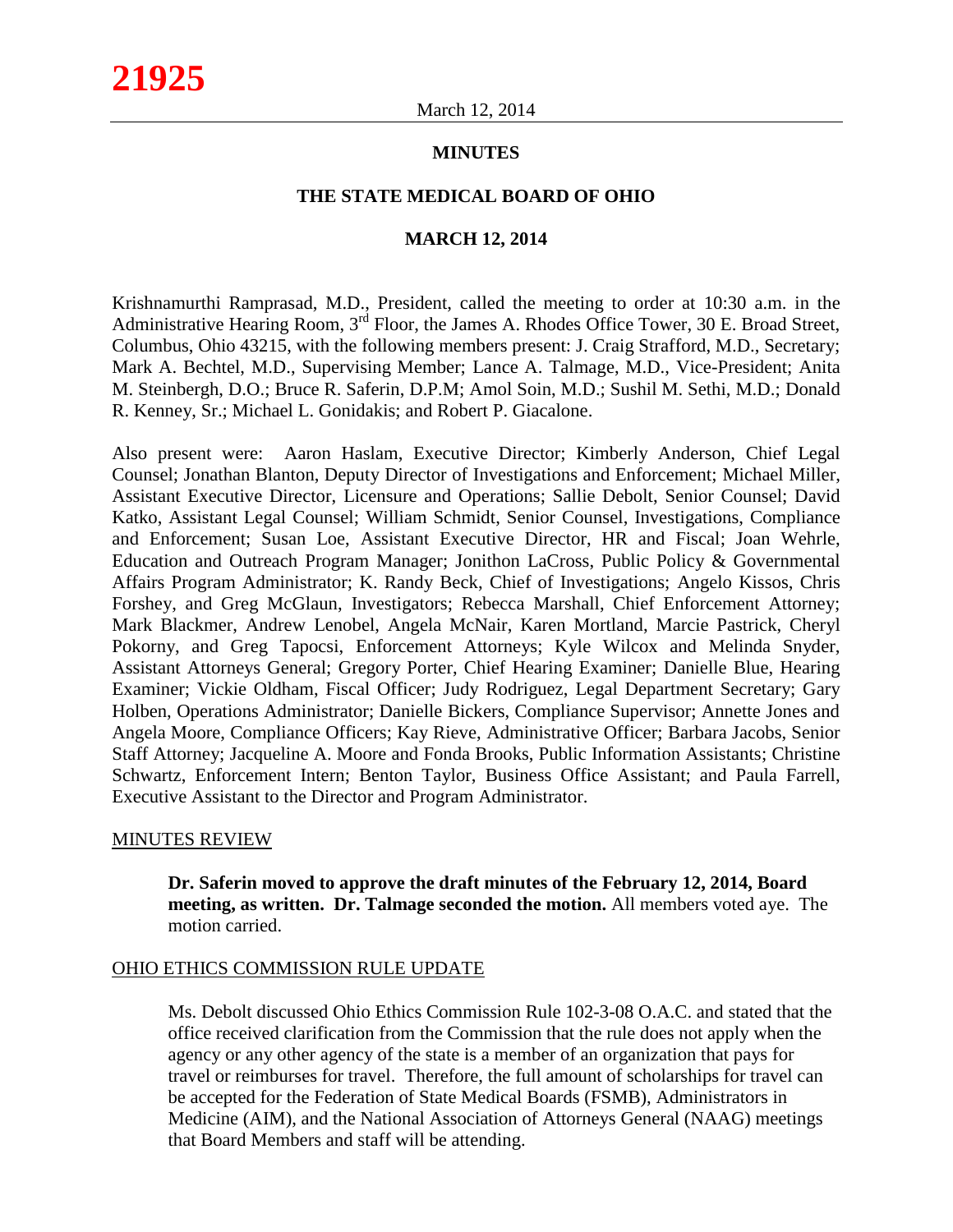**Dr. Steinbergh moved that the February 12, 2014 travel approvals for Anita M. Steinbergh, D.O.; Robert Giacalone; Aaron Haslam; and Lance Talmage, M.D., be amended by authorizing each to accept the full scholarship and/or reimbursement amounts offered by the specified organizations, according to the listing below:** 

- *Federation of State Medical Boards Annual Meeting* **Anita M. Steinbergh, D.O. Aaron Haslam Robert Giacalone Lance A. Talmage, M.D.**
- *Administrators in Medicine New Executive Orientation and Annual Meeting* **Aaron Haslam**
- *National Association of Attorneys General, Southern Regional Meeting* **Aaron Haslam**

**Dr. Saferin seconded the motion.** All members voted aye. The motion carried.

# REPORTS BY ASSIGNED COMMITTEES

#### **Policy Committee**

Mr. Gonidakis stated that the Policy Committee had another successful and well attended meeting. He invited Ms. Anderson to give an update on the One-Bite Rule.

Ms. Anderson stated that the Committee took information from Mr. Giacalone's proposal last month, spoke to internal staff, and revamped the One-Bite reporting exemption. Ms. Anderson provided an outline of the new proposal. She voiced concerns that communication and coordination are needed between Compliance, Investigation, and Enforcement, with regard to individuals who are identified as One-Bite, allowing ample opportunity for information to be received by all involved. Ms. Anderson continued to say that the Committee proposed that individuals who are diagnosed with chemical dependency make an online report to the Board. That online report would go to the Compliance area and the staff would consult with the Secretary and Supervising Member to determine if the One-Bite requirements were met. If yes, then there would be a notation made in the internal confidential computer system so that it would be available to people who have access to that system, showing that the licensee has been given the One-Bite status. Notification would be sent to the licensees advising them that the requirements are: 28 days of in-patient treatment, no practice of medicine during this treatment, two years of aftercare, etc. If the One-Bite requirement is not met, then a complaint would be filed. Changes to the statute, Ohio Revised Code Section 4731.224, would be required and also changes to the computer system to accommodate this information or credentials. The State Medical Board will need to work with the Ohio Department of Administrative Services (DAS) on the required changes to the computer system.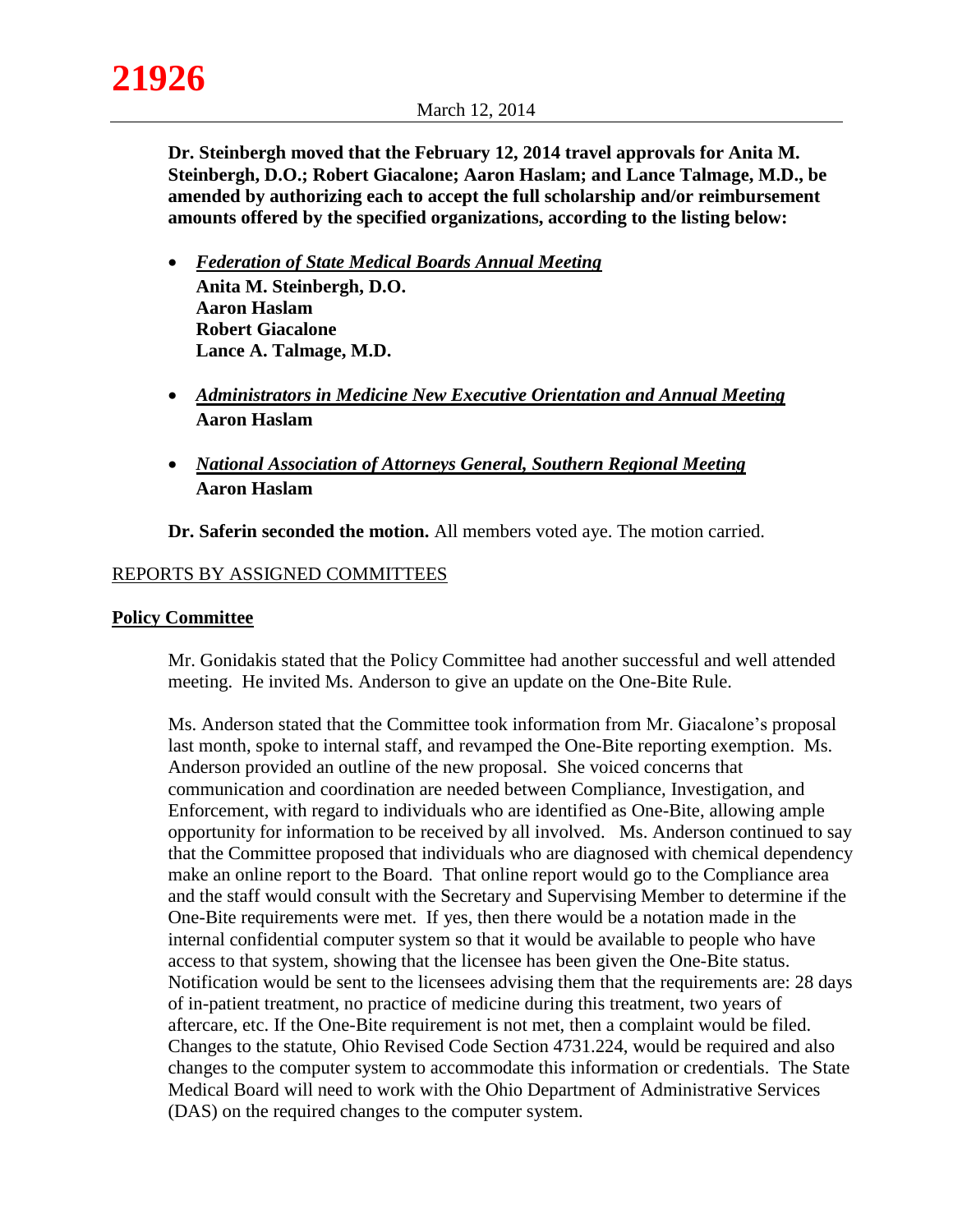There were quite a few comments about this proposal, such as the chilling effect for requiring everyone to report. The Committee decided that the Board would solicit outside comments from individuals who have expressed an interest in the impairment rules, such as Ohio Physicians Health Program, as well as the committee that the Board worked with regarding impairment rules. Staff would ask these groups for their thoughts and the Policy Committee would then review and discuss those comments at the April Committee meeting.

Mr. Gonidakis said that many good comments were made during the meeting and he invited Dr. Bechtel to share his concerns regarding One-Bite.

Dr. Bechtel voiced his concerns about physicians who are developing early issues with alcohol and are afraid to go to the Board. He went on to say that, if a licensee reports a concern and wants to apply for One-Bite and finds out that they didn't qualify, the licensee would be cited by the Board and would face repercussions. These repercussions could deter some physicians who could benefit early on from registering with the Board. Dr. Bechtel stated in working with physicians over the years, he feels that when physicians don't seek treatment early and their alcohol condition gets out of control, then they really put the public at risk and our mission is about patient protection. He said that a physician out of control commits malpractice and makes bad judgments and decisions, which results in poor patient-doctor relationships. Dr. Bechtel wants to ensure that there are no impediments or increasing impediments for physicians to seek early treatment that also is protective of the public.

Dr. Talmage echoed Dr. Bechtel's statement saying that he has worked with impairment for 15 years while serving on the State Medical Board, and as Secretary for nine of those years. He stated that addiction is a disease and the Board doesn't require diabetics or people with Multiple Sclerosis to report. Dr. Talmage indicated that if the Board makes addicts report, they will refrain from doing so. When licensees don't report and don't go to treatment, then the public is harmed because the licensee gets deeper into their alcoholism or drug addiction and they are more prone to make bad decisions or do something wrong to patients.

Dr. Talmage stated that he believes the Board is about rehabilitation. He said that many boards are not about rehabilitation and they handle the issue by taking away the licenses and telling the licensee to come back when they are cured. He stated that the Board can't afford to lose physicians like that, in particular, when the Board has a 90% success rate with rehabilitation for alcohol and drugs. The chilling effect is something the Board has to keep in mind and allow physicians to report outside of the Board process, so that they can get help, return to practice, and not be stigmatized. When the Board puts a licensee on probation, they are stigmatized and many times cannot get a job, can't be covered by malpractice insurance and can't be on insurance panels. If the licensee can stay outside of that system and successfully practice, the Board should do everything possible to make that happen.

Dr. Sethi added that he feels that other programs do not shame the licensees or kick them out. These programs provide employee assistance and Dr. Sethi feels that the Board should make an effort to help the licensees before getting into harsh punishments.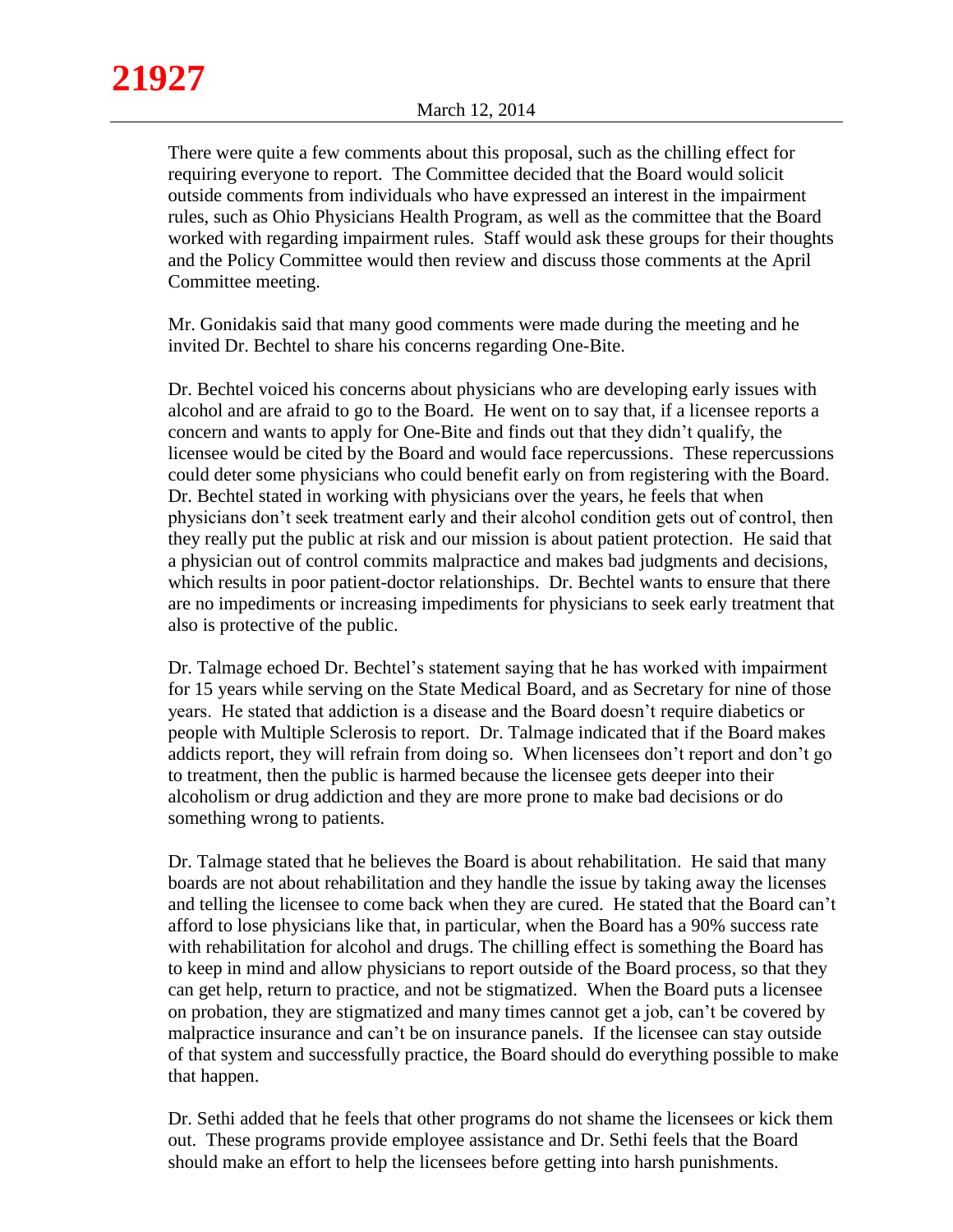Mr. Gonidakis joined the discussion and stated that there are many compassionate and passionate opinions on this matter and that is why the Committee delayed bringing the matter formally to the Board. The Committee's goal is to have all the feedback from Board members, colleagues, and various associations and then bring a formal proposal to the Board in April.

Ms. Anderson reiterated that to move any of these changes forward, it would require changes to the statute and rule. This timeframe would allow ample opportunity to receive all the feedback.

Ms. Anderson stated that last month the Board approved the Committee moving forward on the office based opioid treatment rules. Those were developed with a panel of five individuals who are addiction specialists. She indicated that Orman Hall and Dr. Hurst, of Mental Health and Addiction Services (MHAS), came to the Board with a literature review that was recently released with respect to Suboxone. The literature could indicate that Suboxone was more effective at higher doses, and the Board has a soft limit of 16 milligrams in the rule. Because of that information, the Committee wanted to send the Cochrane review out to the panel for their input. Ms. Anderson stated that the Committee had a telephone meeting with the panel on Wednesday, March 5. The panel believes that the soft limit is still the way to proceed, balancing concerns for effectiveness with patients verses diversion. The panel also felt that the study they reviewed was quite old. There were 31 separate studies based on the time that Suboxone was first being introduced and used, as well as a comparison of Suboxone and Methadone. The panel felt that it did not cause concerns clinically to have a soft limit of up to 16 milligrams in the rule. Ms. Anderson finished by saying that the Staff will move forward with filing the rule as approved at the February meeting.

Dr. Steinbergh added that she gave a report on these rules to the OOA where several members spoke about national statistics and they seem to feel that 16 milligrams was appropriate. Dr. Steinbergh indicated she did not get the opportunity to read the research paper, but wanted to let the Board know that the OOA members involved in the conversation support the 16 milligrams.

Ms. Anderson ended the discussion by saying that was also the consensus of the panel and that the Committee will be moving forward on those rules.

Dr. Ramprasad asked Ms. Anderson to discuss telemedicine.

Ms. Anderson stated that the Board has been receiving inquiries and information about companies and individuals practicing telemedicine and questions about how our rule applies. She said that the staff is responding by providing information on the rule and interpretive guidelines. The Board would like to move forward by looking at the rule and incorporating some of those interpretive guidelines into the rule to clarify what's required at an examination. Ms. Anderson also stated that staff has provided some clinical comments to the Department of Medicaid on their reimbursement rules. Medicaid has draft rules on Medicaid reimbursement and a copy of those rules were provided to the Board.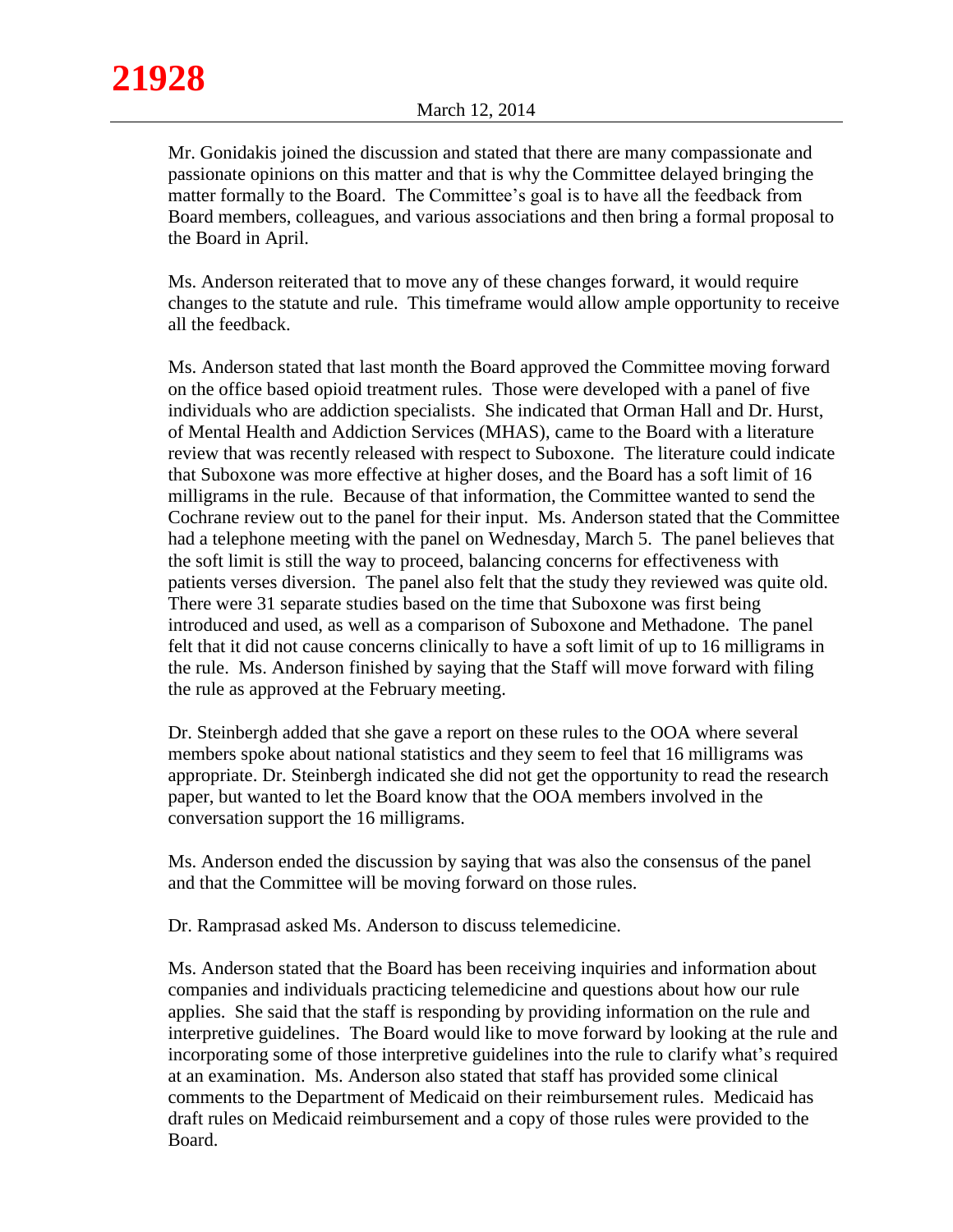Mr. Haslam interjected that staff are getting a lot of questions about telemedicine and we are finding that there are many individuals that are compliant. However, the Board also knows that there are many who are not. Mr. Haslam indicated that staff members are providing licensees with examples of what would be in compliance with the rule. Mr. Haslam continued by saying that the Board refers to it as telemedicine, but many times it is internet prescribing and other types of issues. Mr. Haslam said it is important that the Board continues to share information about telemedicine to clarify it. Additionally, the Board should let everyone know that the Board is very supportive of telemedicine and that our concerns lie with issues that are disguised as telemedicine, but are really internet prescribing and other violations.

Mr. Gonidakis joined the discussion by saying that he echoed comments made by Dr. Strafford and Dr. Bechtel. As a non-physician, Mr. Gonidakis said it is a fascinating issue with potential unintended consequences and it is going to take an enormous mindset shift from this Board going forward. He continued by saying that Ms. Anderson described a 3-D experience that they had last week. Mr. Gonidakis believes that the Board needs to be out in front as to where the Board and staff stand on telemedicine.

Mr. Haslam agreed with Mr. Gonidakis and said that the Board is very supportive of technology if it is going to improve the practice of medicine and expedite it in areas where it is not available. However, Mr. Haslam said, the Board doesn't want those unintended consequences to harm patients.

Dr. Bechtel added there is a wide range in the sophistication of technology that has a direct impact on the patient-doctor relationship, accuracy of diagnosis and ability to prescribe medicine. As technology expands and in the perspective of our current rules and regulations, the patient-doctor relationship will be critical in order to avoid patient harm.

Dr. Talmage added that the Board should remember that medical care takes place where the patient is and that speaks to licensure. In order for the Board to protect the public, the Board has to ensure that the physician is held accountable in Ohio and that's a principle that the FSMB has espoused. Dr. Talmage said the licensure compact is one method of addressing multiple licensure issues and that should always be kept in mind.

Mr. Gonidakis then asked Mr. LaCross to give a legislative update.

Mr. LaCross stated that House Bill (H.B.) 170, which is the Naloxone Bill, was signed by the Governor yesterday. Mr. LaCross said that H.B. 314, controlled substance prescription to minors that staff has been working on with Representatives Baker and Kunze, passed the House unanimously, reached the Senate and had been stalled.

Dr. Soin indicated when discussing H.B. 170 to remember that certain physicians would have wrapped into H.B. 93. With that bill you have to register for a certain terminal distributor license and there is a certain fining authority built in. Dr. Soin asked the staff to share their discussion on H.B. 93 during meetings on H.B. 170.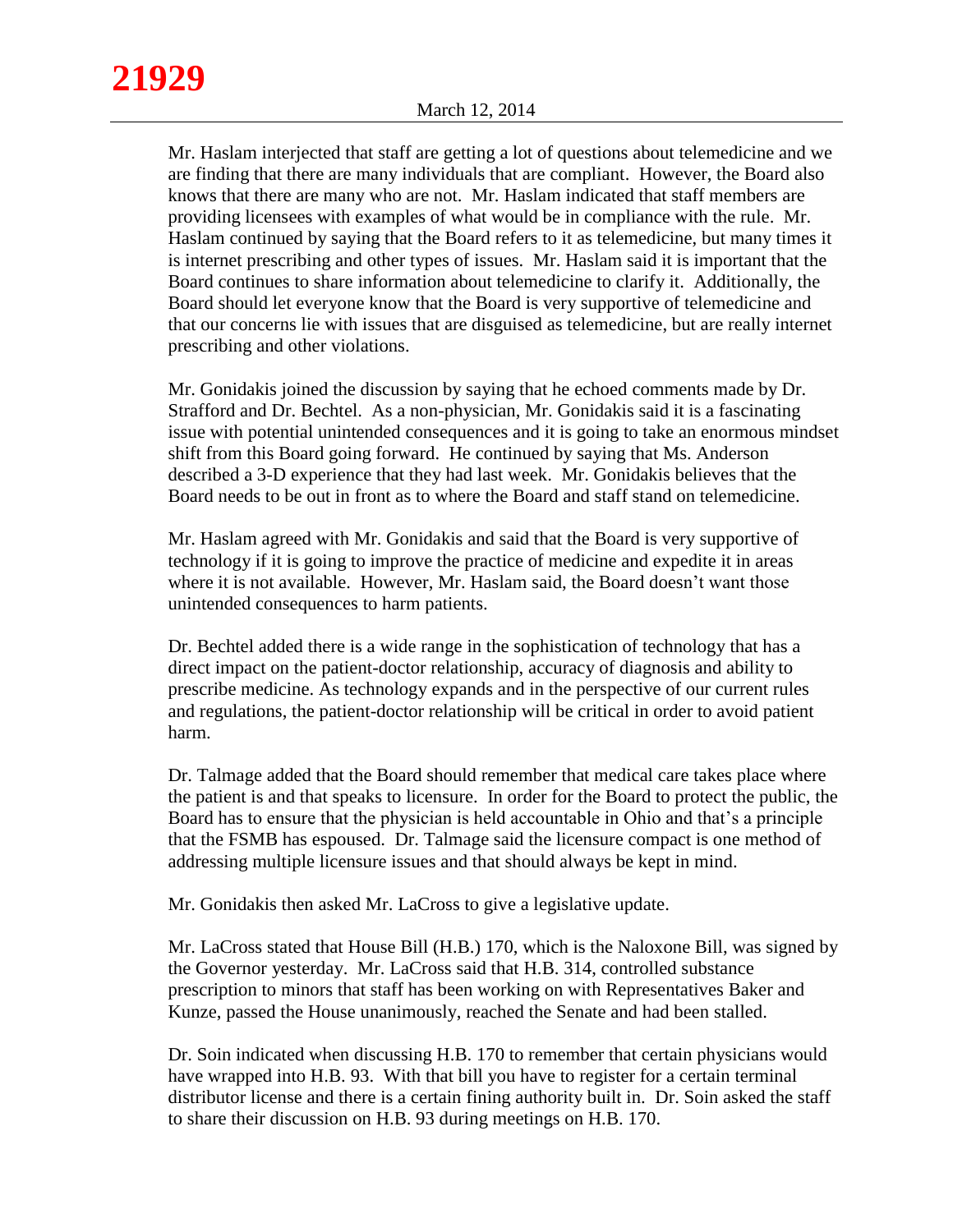Mr. Haslam and Mr. LaCross both indicated that the information will be part of the discussion. Mr. Haslam clarified that H.B. 93 already encompasses a large amount of terminal distributors in the current proposed Pharmacy Board legislation that would affect less than 50% of patients receiving pain medication.

Dr. Saferin asked if there was going to be a list provided of the dangerous drugs. He continued by saying that the legislature tried this before and they included steroids and other drugs that a practitioner would not normally consider dangerous.

Mr. LaCross indicated that he would get the Board a list of what is being considered as dangerous drugs.

Mr. Schmidt joined the discussion by saying that dangerous drugs is a statutory term. He continued to say that dangerous drugs is probably a horrible misnomer and that the term includes all prescription drugs, all controlled substances except those listed in Schedule I, and all drugs intended for injection.

Dr. Saferin said that they say injectables and almost everyone would give a steroid shot. Now you need a separate license to do that and it becomes very cumbersome for a normal physician. Dr. Saferin concluded by saying that it should be eliminated.

Mr. Giacalone stated the way it's written now, a terminal distributor license is required even if you are a sole practitioner, once you form a corporation, LLC or similar business entity. Only an unincorporated sole practitioner can dispense or administer drugs without a terminal distributor license.

Mr. Schmidt clarified Mr. Giacalone's concerns and said that he was fairly confident that the Pharmacy Board recently amended that. Mr. Schmidt said under current law, a sole practitioner can dispense or administer drugs without a terminal distributor license.

Mr. Haslam asked if any other Board members had concerns that they wanted to share as the staff continues to meet with the Pharmacy Board.

Dr. Soin asked for clarification on the dangerous drugs, for example, if he had Celebrex as a sample and gave it to patients as samples, would that constitute distribution of a dangerous drug?

Mr. Schmidt stated that it would.

Dr. Saferin stated that he felt it was wrong and irrelevant in almost anyone's practice to make them have a separate license and pay a separate fee.

Mr. LaCross indicated that he would get clarification on the dangerous drug list and would share that information with the Board.

Dr. Ramprasad said that he understood Mr. LaCross to mean scheduled drugs and indicated that the Board does need clarification. Dr. Ramprasad asked about Demerol and Versed that they give during endoscopy procedures and if he would be considered a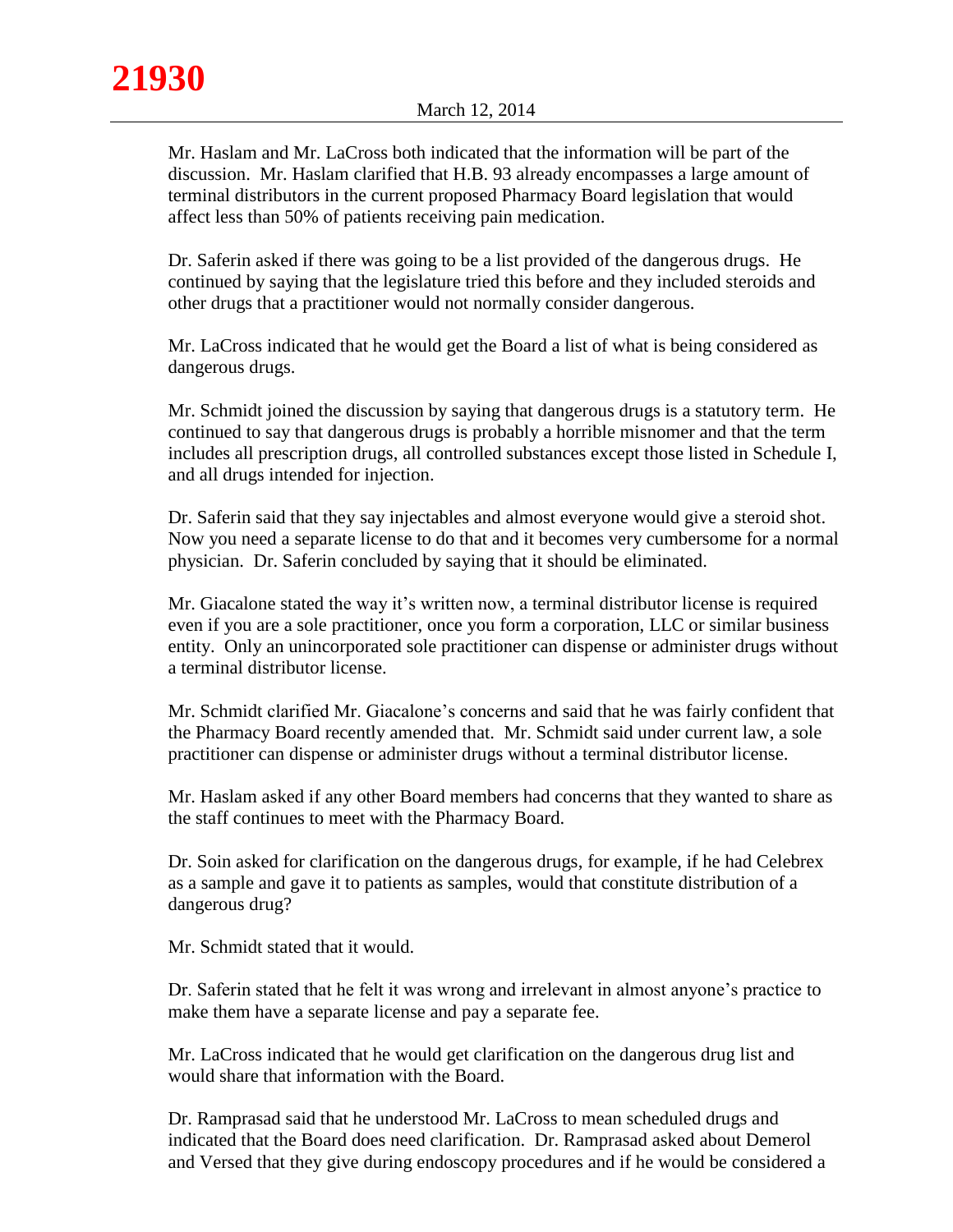distributor. Dr. Ramprasad continued by saying that they give moderate sedation medications and injections for procedures in doctors' offices.

Mr. Schmidt indicated in that situation Dr. Ramprasad would be considered a distributor.

Dr. Ramprasad indicated that they are all documented and he felt it was overreaching.

Mr. Haslam asked Mr. Schmidt if samples were excluded.

Mr. Schmidt indicated that samples were not excluded.

Mr. Talmage stated that if you dispense a sample, it is required that you list a lot number, make a note that you have given it to the patient, and have a record that you can recover. Dr. Talmage said most don't give samples anymore as a consequence, but if the physician did, they would be considered a terminal distributor.

Dr. Steinbergh indicated that physicians all over the state have concerns about distributor licenses. She said it makes no sense that physicians have a separate license for routine types of medication that they give, whether it is samples or if doctors have purchased it to distribute for their practice. She agreed clarification is needed.

Mr. Talmage indicated that Michigan has a state narcotics prescription license, which probably addresses just narcotics and it may be closer to what the intent is in this situation.

Mr. Giacalone indicated that, in regards to terminal drug distributors, at the Board of Pharmacy there is a legend portion of that. Then there would be an add-on for state control above the DEA registration that the terminal drug distributor would need.

Mr. Haslam and Mr. LaCross both said they will have additional information about this matter after the meeting with the Pharmacy Board.

Mr. LaCross touched on Zohydro, and mentioned a Dispatch article that the Board participated in.

Mr. Haslam indicated that a group that the Board is involved with from Northeastern Ohio, including the U.S. Attorney's Office, Cleveland Clinic and several other stakeholders, is concerned with the heroin and opiate epidemic. The group has asked the Board to sign onto a letter to the FDA urging them not to approve Zohydro. The panel recommended not approving the drug and the FDA is moving forward even without the panel's support. Mr. Haslam wanted the Board members' thoughts on this issue.

Dr. Steinbergh asked if the Board could get a copy of the letter for review before determining if the Board should sign it and Mr. Haslam indicated they would have a copy of the letter by the afternoon session.

Discussion followed with Mr. Giacalone stating that Zohydro is already on the market. He said that Blumberg issued a note that Purdue Pharma is coming out with a tamper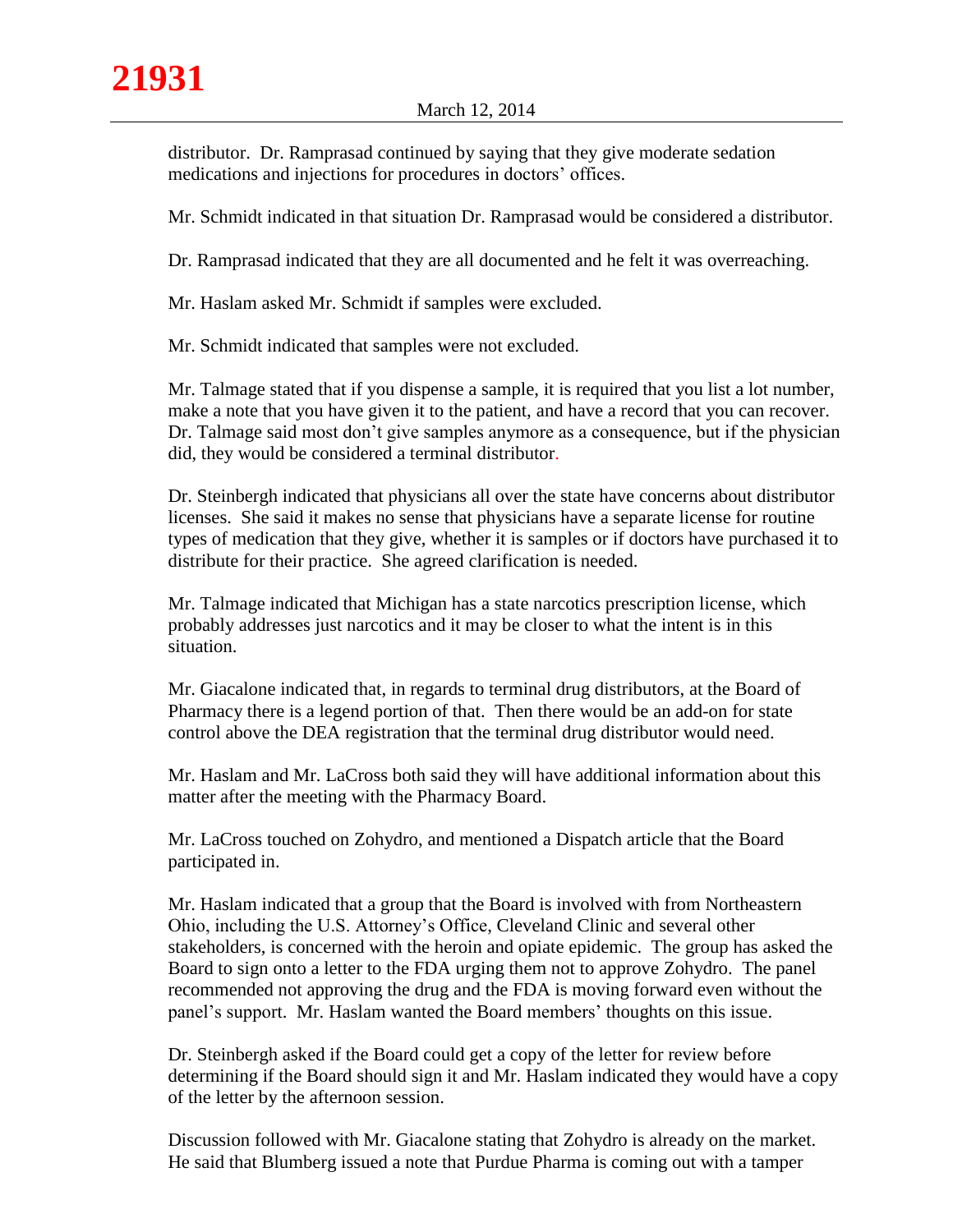resistant version of it and has applied for regulatory approval. Mr. Giacalone said it is Hydrocodone, is extended release, and ranges from 5 to 50 milligrams.

Dr. Steinbergh continued the discussion by saying that it is important to know if this is legitimate or is it going to cause more problems with opioids. It is important to know the variation on the theme, why people are using it, and if they think it is really necessary to have another option. Dr. Steinbergh finished by saying that without physicians' support the drug won't be on the market for long.

Dr. Soin voiced concern about the content of the letter and stated that he would be interested in hearing about a tamper resistant form of Zohydro, because there are some isolated areas where Zohydro could be beneficial. He said, for instance, palliative care and cancers. Dr. Soin indicated that he would be interested in learning about a tamper resistant option of any type of opioid.

## **Licensure Committee**

# **Licensure Application Reviews**

# **Janerall D. Brown, L.M.T.**

Dr. Ramprasad stated that Janerall D. Brown is applying for restoration of his Licensed Massage Therapist license in Ohio. Mr. Brown has not actively practiced Massage Therapy since October 2011 and is requesting restoration of his Ohio license originally issued in 2009. The Committee determined that Mr. Brown must successfully complete the MBLEx.

The Committee recommends that licensure be granted, pending the successful completion of the MBLEx.

# **Dr. Steinbergh moved to approve Mr. Brown's request for Ohio licensure as presented. Dr. Soin seconded the motion.** A roll call was taken:

| <b>ROLL CALL:</b> | Dr. Strafford:  | - aye |
|-------------------|-----------------|-------|
|                   | Dr. Bechtel:    | - aye |
|                   | Dr. Saferin:    | - aye |
|                   | Dr. Soin:       | - aye |
|                   | Dr. Steinbergh: | - aye |
|                   | Dr. Ramprasad:  | - aye |
|                   | Dr. Sethi:      | - aye |
|                   | Dr. Talmage:    | - aye |
|                   | Mr. Kenney      | - aye |
|                   | Mr. Gonidakis:  | - aye |
|                   | Mr. Giacalone:  | - aye |

The motion carried.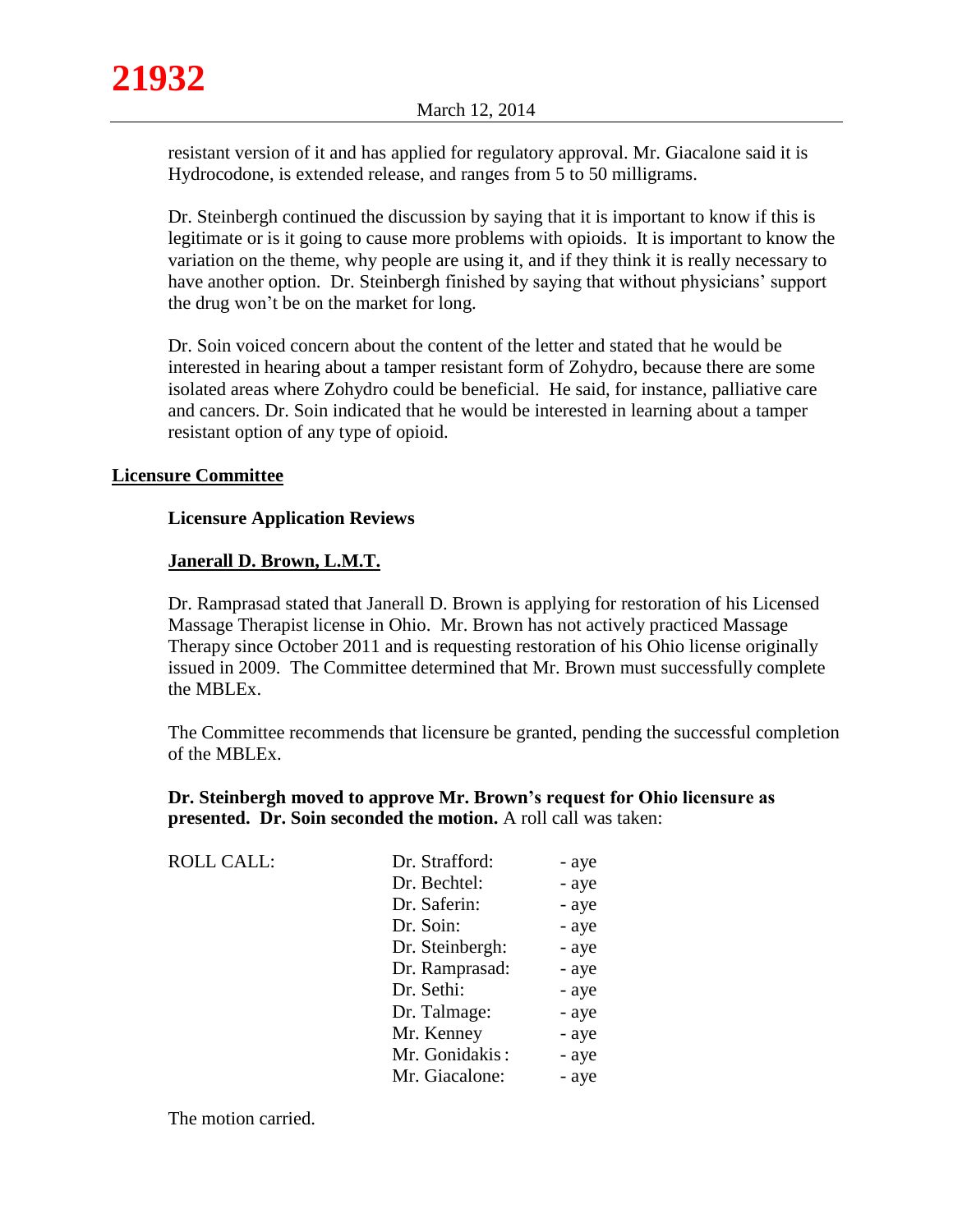# **Raewyn Campbell, M.D.**

Dr. Ramprasad stated that Raewyn Campbell, M.D., has applied for medical licensure. Dr. Campbell graduated from the University of Newcastle, Newcastle, Wales in December of 2002 and has completed seven months of U.S. post graduate training. She trained and practiced in New Zealand and Australia in Surgery, Plastic Surgery and Ear, Nose and Throat Surgery from January of 2003 until immigrating to the United States in June of 2013. Dr. Campbell has been in training in an Otolaryngology/Rhinology and Skull Based Surgery Fellowship at the University of Pennsylvania since July 2013. Dr. Campbell holds a full license in Pennsylvania and does not hold an American Board of Medical Specialties certification.

The Committee recommended that Dr. Campbell complete her entire one year fellowship and appear before the Committee prior to the recommendation of approval for her licensure. Therefore, the Committee chose to table this matter until additional information about her work in Australia and New Zealand and additional reference letters are received.

# **Anne Miller Kaeser, M.D.**

Dr. Ramprasad stated that Anne Miller Kaeser, M.D., applied for her initial license in Ohio and that she has not participated in clinical practice since 2004. Dr. Kaeser graduated from the University of Florida, College of Medicine in June of 1978 and completed an internship at the University of Florida from July 1978 to June of 1979, as well as an Anesthesia residency at the University of San Diego from July of 1979 to August of 1981. Dr. Kaeser practiced Anesthesiology in the San Diego, California area until 1999 and continued to practice in Connecticut, South Carolina and Massachusetts until September of 2004. Since that date Dr. Kaeser has practiced Administrative Medicine with Anthem Blue Cross and Coventry Health Care as a Medical Director. Dr. Kaeser has licenses in South Carolina, Missouri, Michigan, New York, Massachusetts, Connecticut and California and holds a lifetime ABMS certification in Anesthesiology.

Although Dr. Kaeser intends to practice administrative medicine, when the Board issues a restricted license it involves reporting to the National Practitioners Data Bank (NPDB) as a penalty. The Committee recommends that Dr. Kaeser take the Special Purpose Examination (SPEX) for the Anesthesiology Board. Additionally, Mr. Miller and Ms. Rieve will look into a separate Administrative License and will report back to the Committee next month about that possibility.

**Dr. Steinbergh moved to grant Dr. Kaeser's request for Ohio licensure, pending successful completion of the SPEX or recertification of the Anesthesiology Boards. Dr. Saferin seconded the motion.** A roll call was taken:

| ROLL CALL: | Dr. Strafford:  | - ave |
|------------|-----------------|-------|
|            | Dr. Bechtel:    | - ave |
|            | Dr. Saferin:    | - ave |
|            | Dr. Soin:       | - ave |
|            | Dr. Steinbergh: | - aye |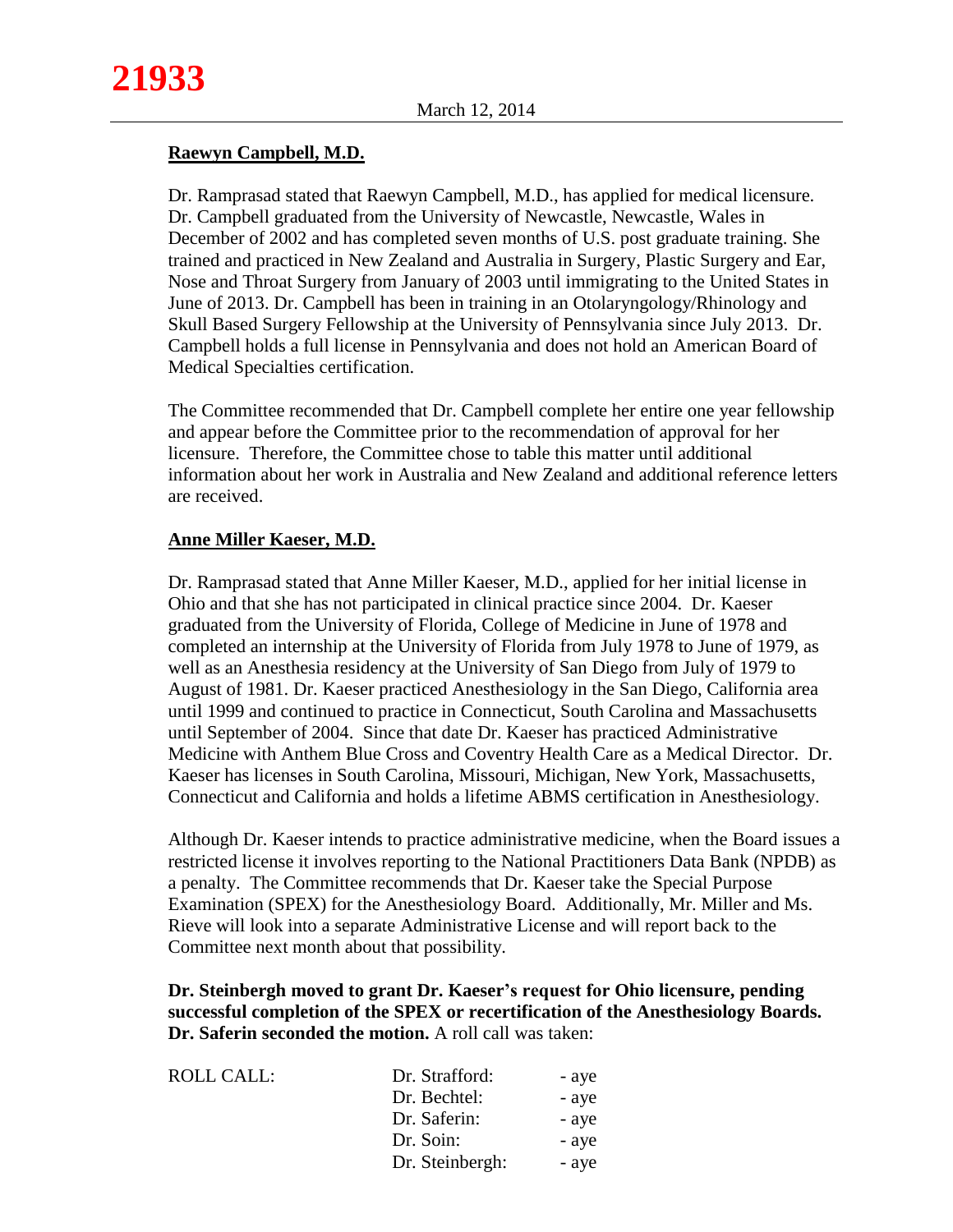March 12, 2014

| Dr. Ramprasad: | - aye |
|----------------|-------|
| Dr. Sethi:     | - aye |
| Dr. Talmage:   | - aye |
| Mr. Kenney:    | - aye |
| Mr. Gonidakis: | - aye |
| Mr. Giacalone: | - aye |

The motion carried.

### **Accommodation Request**

### **Anat Cohen, M.D.**

Dr. Ramprasad stated that Anat Cohen, M.D., requested to take the computer-based United States Medical Licensing Examination (USMLE) Step 3 with special accommodations under the Americans with Disabilities Act of 1990. Dr. Cohen has been diagnosed with Attention Deficit Hyperactivity Disorder, Combined Type and is requesting extra time (time and one half) and additional break time.

The Committee recommends granting Dr. Cohen's accommodation request.

**Dr. Steinbergh moved to approve Dr. Cohen's Accommodation Request during the administration of the Step 3 of the USMLE. Dr. Bechtel seconded the motion.** A roll call was taken:

| <b>ROLL CALL:</b> | Dr. Strafford:  | - aye |
|-------------------|-----------------|-------|
|                   | Dr. Bechtel:    | - aye |
|                   | Dr. Saferin:    | - aye |
|                   | Dr. Soin:       | - aye |
|                   | Dr. Steinbergh: | - aye |
|                   | Dr. Ramprasad:  | - aye |
|                   | Dr. Sethi:      | - aye |
|                   | Dr. Talmage:    | - aye |
|                   | Mr. Kenney:     | - aye |
|                   | Mr. Gonidakis:  | - aye |
|                   | Mr. Giacalone:  | - aye |

The motion carried.

Dr. Ramprasad indicated that Dr. Saferin will be stepping in as the Chair of the Licensure Committee beginning next month. Dr. Ramprasad thanked Dr. Saferin for serving in that role.

## **Revised Physician Licensure Application**

Dr. Ramprasad indicated that Mr. Miller and staff members created a revised physician licensure application that incorporates components of the Uniform Application and incorporating military related questions required through the Governor's Veterans Executive Order. The application is based upon the expedited licensure application,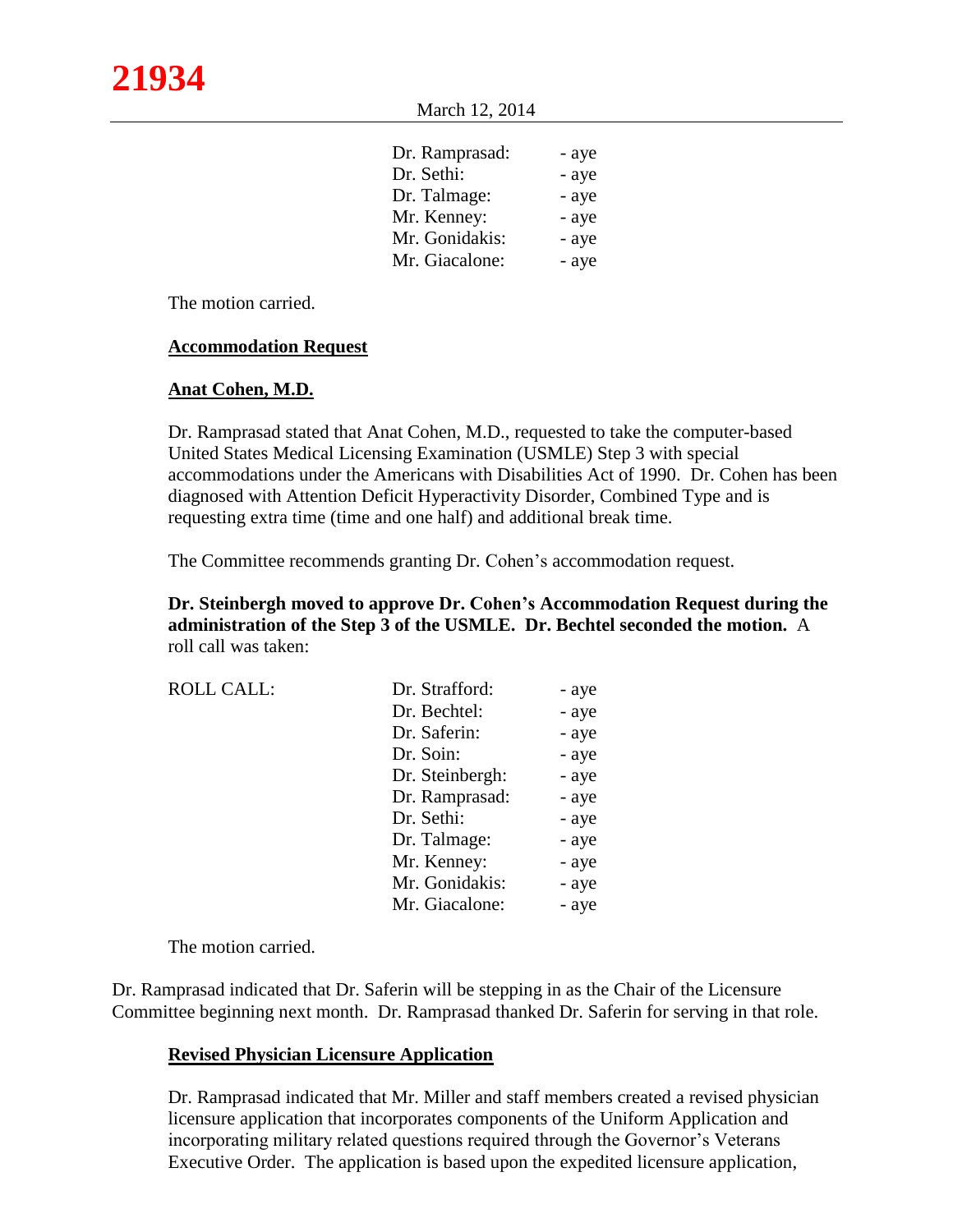which has been working well and will assist in streamlining the licensure application process.

**Dr. Steinbergh moved to approve the revised Physician Licensure Application. Dr. Saferin seconded the motion.** A roll call was taken:

| <b>ROLL CALL:</b> | Dr. Strafford:  | - aye |
|-------------------|-----------------|-------|
|                   | Dr. Bechtel:    | - aye |
|                   | Dr. Saferin:    | - aye |
|                   | Dr. Soin:       | - aye |
|                   | Dr. Steinbergh: | - aye |
|                   | Dr. Ramprasad:  | - aye |
|                   | Dr. Sethi:      | - aye |
|                   | Dr. Talmage:    | - aye |
|                   | Mr. Kenney:     | - aye |
|                   | Mr. Gonidakis:  | - aye |
|                   | Mr. Giacalone:  | - aye |

The motion carried.

#### **Finance Committee**

Mr. Kenney stated that Mr. LaCross is working with Representative Anne Gonzales' assistant on fining authority legislation. Fines were also discussed and guidelines will be utilized to draft a fine schedule. The fine schedule will be brought to the Board once it is prepared for approval.

Mr. Kenney said that the collection method of fines was questioned and Committee members will be meeting with the Attorney General's Collections Enforcement section. At the meeting, the AG's office will discuss their collection process for fines owed to the State Medical Board of Ohio.

Mr. Kenney assured the Board that the Finance Committee will not make any final decisions on fining authority legislation without full Board approval.

Dr. Saferin asked if a licensee could lose their license or be prevented from renewing their license if they don't pay their fine.

Mr. Haslam responded by saying that the fines are directly associated to disciplinary action taken against the licensee. If part of the disciplinary action is loss of license, then the licensee will not be eligible for reinstatement until the fine is paid.

#### **Physician Assistant/Scope of Practice Committee**

Dr. Steinbergh stated that an Acupuncture and Oriental Medicine Practitioner Advisory Panel was developed to educate the staff as to the various activities falling under the term "supplemental techniques" in the scope of practice and to advise staff on the appropriateness of the requests by licensees. Dr. Steinbergh continued by stating that the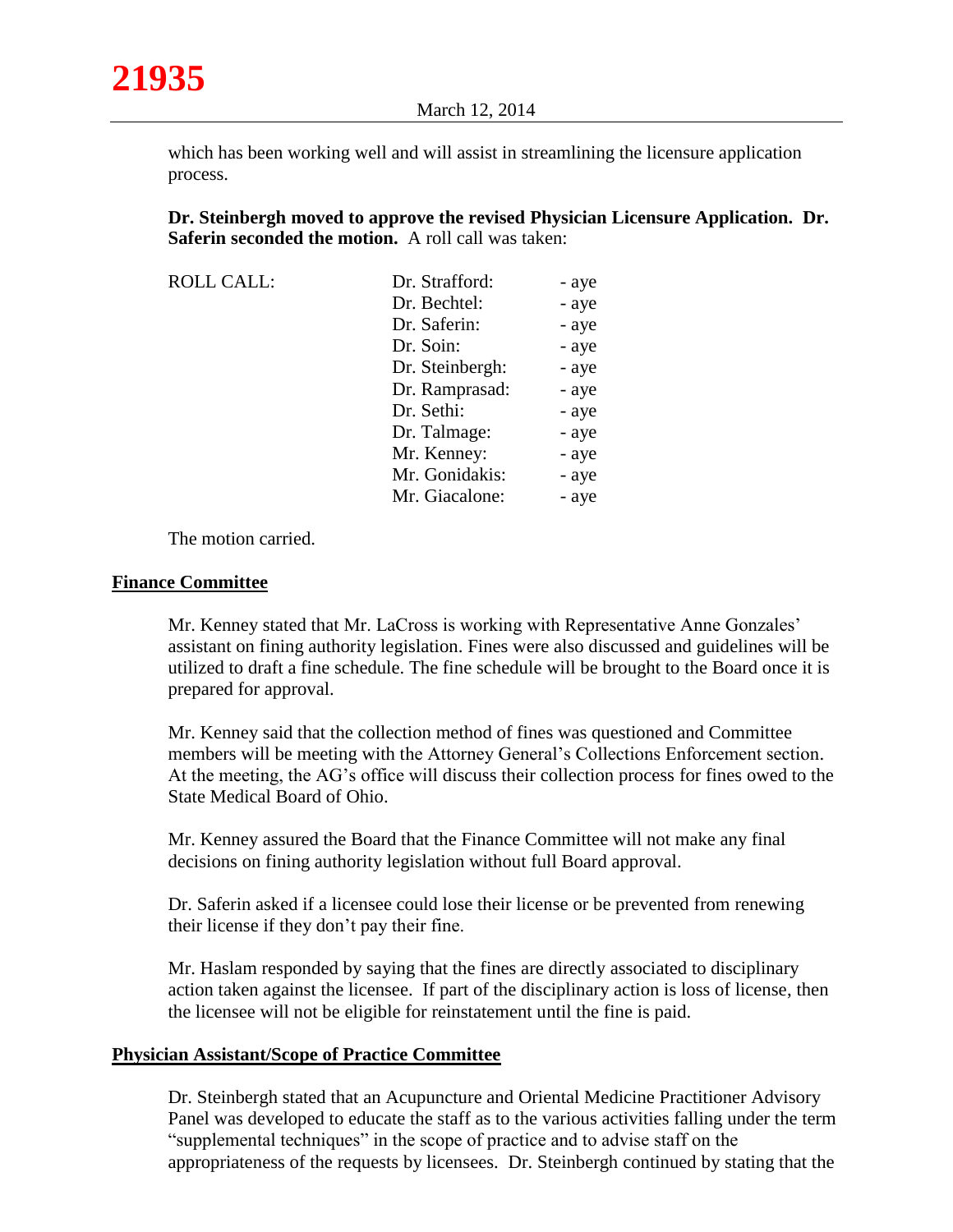panel will consist of a representative from the Ohio Association of Acupuncture and Oriental Medicine, a community physician who practices acupuncture, a non-physician acupuncturist, an Oriental Medicine practitioner, as well as an Oriental Medicine and Acupuncture educator. The Committee has reviewed the curricula vitae and made the following recommendations for approval:

Association of Acupuncture and Oriental Medicine: Lisa Wilson, L.Ac., of Sandusky, Ohio, who the Association named to be its representative.

Physician: Steven Walkowski, D.O., of Athens who practices acupuncture and is a board certified family physician, using acupuncture in his practice, and has a great understanding of Oriental Medicine.

Acupuncturist: Jared West, L.Ac., was selected from five applicants.

Oriental Medicine Practitioner: Galina Roofener, L.Ac., was the third Oriental Medicine Practitioner licensed in Ohio and has an appropriate curricula vitae.

Educator: The American Institute of Alternative Medicine verbally accepted the invitation to have a representative on the Panel but subsequently did not submit a name. The Committee reviewed the curricula vitae that were received and selected David Wang, L.Ac.

**Dr. Sethi moved to appoint Lisa Wilson, L.Ac.; Steven Walkowski, D.O.; Jared West, L.Ac.; Galina Roofener, L.Ac.; and David Wang, L.Ac. to the Acupuncture and Oriental Medicine Practitioner Advisory Panel. Mr. Kenney seconded the motion.** All members voted aye. The motion carried.

## **Physician Assistant Matters**

Dr. Steinbergh noted that the Physician Assistant Policy Committee tabled the proposed Model Orthopaedic Plan for revision. Once the revisions are complete, it will be brought to the Board.

## **Five-Year Rule Review – Additional Amendments**

Dr. Steinbergh asked Ms. Debolt to discuss the revised Supervision Agreement.

Ms. Debolt noted that the change was additional language concerning the requirement that a physician routinely practice where a Physician Assistant are practicing. There are concerns that no connection between the supervising physician and the physician assistant in at least some urgent care settings exists. Those Supervision Agreements and plans have had to go to the Committee and Board in order to resolve the concerns. With the correct information being requested and provided on the application, it will alleviate taking the matter to the Board. Therefore, the revisions are such that on the application there are two boxes to select from - "Yes, I routinely practice in that location" or "No, I don't."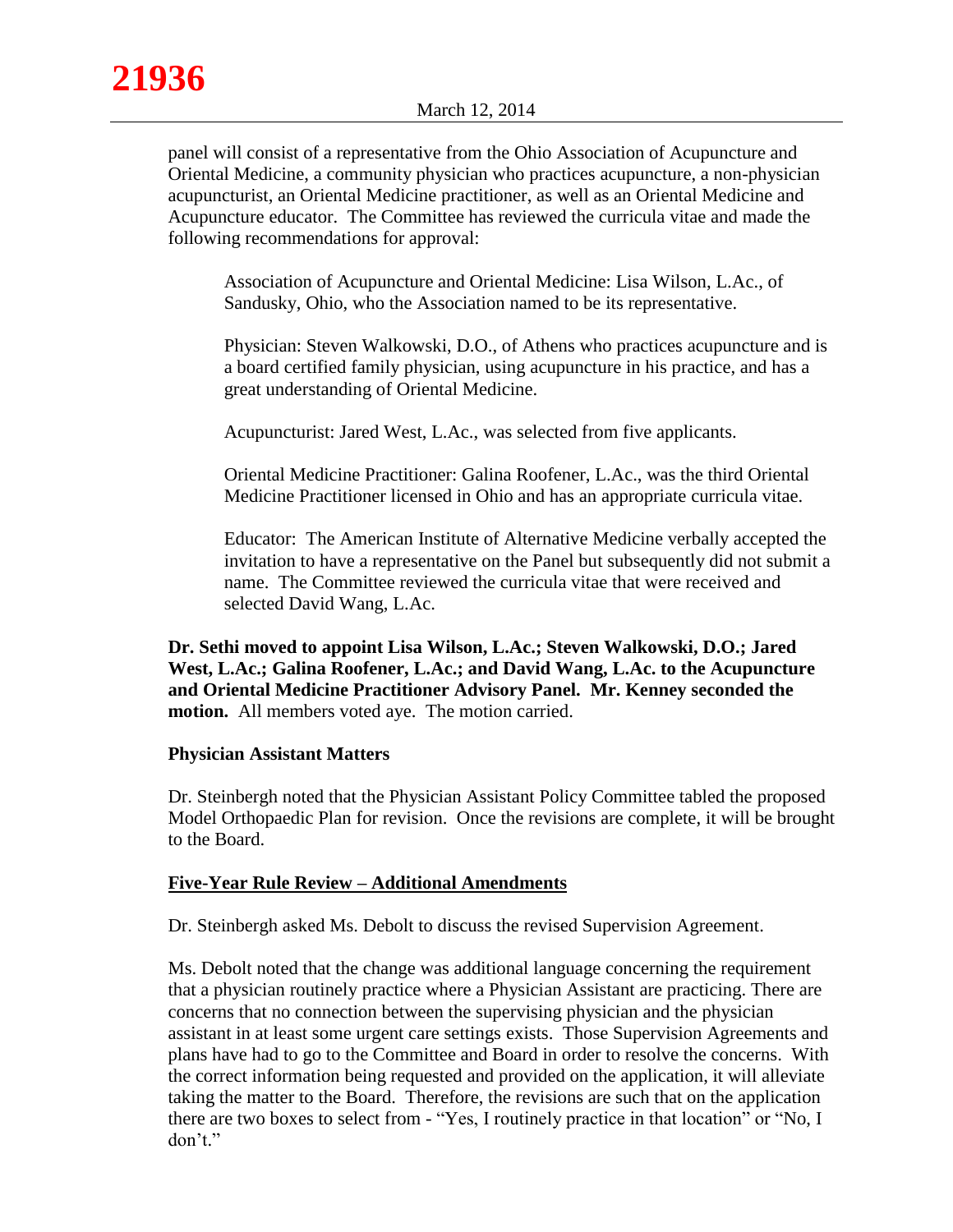Dr. Steinbergh stated that the PAPC recommended the Board approve the revised Supervision Agreement Application.

**Dr. Bechtel moved to approve the revised Supervision Agreement Application. Dr. Soin seconded the motion.** All members voted aye. The motion passed.

# **Review Proposed Changes to the Physician Assistant Rules**

Ms. Debolt explained that the rules first went to the Common Sense Initiative (CSI) office for its review and recommendation. The rule package consisted of 20 rules. Of those, ten were no-change, nine amended and one new rule. This resulted from the fiveyear review of current rules and implementation of legislation effective in 2013. CSI recommended that the Medical Board proceed to file the proposed rules with the Joint Committee on Agency Rule Review (JCARR).

Ms. Debolt continued in saying that two additional changes to the proposed rules need to be made prior to filing with JCARR. Although the changes are technical in nature only, the Physician Assistant Policy Committee (PAPC) and the Medical Board will both have to approve the following changes before they can be officially made:

- 1. Paragraph (E)(2) of proposed Rule 4730-2-07 prohibiting the prescribing of Schedule II controlled substances should be deleted.
- 2. Proposed Rule 4730-2-02, sets forth the educational requirements for a certificate to prescribe as found in Section 4730.46 ORC. The proposed rule filed with CSI references Division (B)(1)(b) of Section 4730.46, ORC, in defining the requirements for a master's degree to be in a course of study with clinical relevance to the practice of physician assistants. However, in HB 284, effective March 22, 2103, the language of Section 4730.45, ORC, was amended so that the provision related to a course of study with clinical relevance to the practice of physician assistants was moved to become Division (B)(2)(b), ORC. The proposed rule needs to reflect the current statutory citation. Also, paragraph (B) of the rule needs to be deleted as the provision of law it implements is no longer in effect.

**Dr. Saferin moved that proposed rule 4730-2-07 be amended by deleting paragraph (E)(2) and refiguring the format accordingly and that proposed rule 4730-2-02 be amended to reference Section 4730.46(B)(2)(b), ORC, that paragraph (B) of the proposed rule 4730-2-02 be deleted, and that the proposed rules in Chapter 4730, as further amended, be filed with JCARR. Dr. Steinbergh seconded the motion.** All members voted aye. The motion carried.

# **Physician Supervisory Plan and Physician Assistant Supervision Agreement Applications**

Dr. Steinbergh indicated that there were two Physician Supervisory Plan and Physician Assistant Supervision Agreement Applications: Dr. James Chaillet and Pamela Coffey, M.D. These are Urgent Care applications and the Committee has been working over the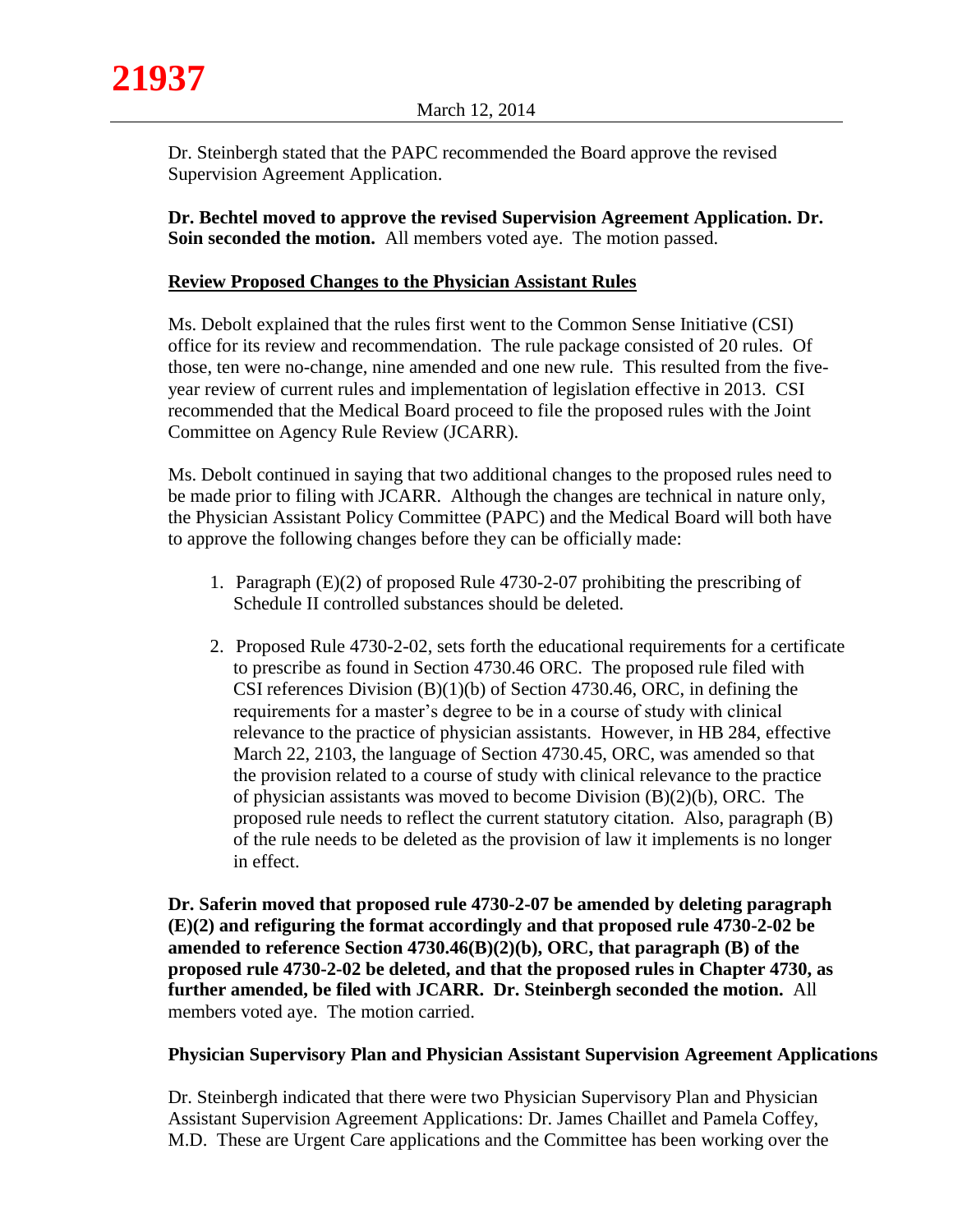last few months to organize the applications so that the administrative staff can identify if it can be approved or has to go to the P.A. Committee.

Dr. Steinbergh indicated that the first application for review was James Chaillet, M.D., Urgent Care Specialist. Dr. Chaillet will be on site at the Milford location for 40 hours per week, is in compliance with ORC 4730.21, and will be in communication with the Physician Assistant. The Committee recommends approval of this application.

# **Dr. Sethi moved to accept the Physician Supervisory Plan and Physician Assistant Supervision Agreement for James Chaillet, M.D., Urgent Care Specialists. Dr. Saferin seconded the motion.** All members voted aye. The motion carried.

Dr. Steinbergh indicated that the second application for review was for Pamela Coffey, M.D., Doctors Urgent Care Office. This matter was tabled last month and the application for a Supervisory Plan was resubmitted to cover only the site location of Doctors Urgent Care on Village Drive, Franklin, Ohio, in Warren County called the Franklin Middletown location. At this time, several of their other requests are not being addressed. The Franklin Middletown location is open 8:30 to 10:00 and this will be the third plan for this location . Dr. Coffey will be providing 100% on site supervision for the Physician Assistant.

**Dr. Saferin moved to accept the Physician Supervisory Plan and Physician Assistant Supervision Agreement for Pamela Coffey, M.D., Doctors Urgent Care Office. Dr. Bechtel seconded the motion.** All members voted aye. The motion carried.

## **Compliance Committee**

Dr. Ramprasad indicated that the Compliance report was provided to the Board and no action was necessary at this time.

## APPLICANTS FOR LICENSURE

**Dr. Steinbergh moved to approve licensure, contingent upon all requested documents being received and approved in accordance with licensure protocols, the physician applicants, listed in Exhibit "A," the physician assistant applicants listed in Exhibit "B," the massage therapist applicants listed in Exhibit "C," acupuncturist applicants listed in Exhibit "D," the anesthesiologist assistant applicants listed in Exhibit "E," and the genetic counselor applicants in Exhibit "F." Dr. Bechtel seconded the motion.** A roll call was taken.

| <b>ROLL CALL:</b> | Dr. Strafford:  | - aye |
|-------------------|-----------------|-------|
|                   | Dr. Bechtel:    | - aye |
|                   | Dr. Saferin:    | - aye |
|                   | Dr. Soin:       | - aye |
|                   | Dr. Steinbergh: | - aye |
|                   | Dr. Ramprasad:  | - aye |
|                   | Dr. Sethi:      | - aye |
|                   | Dr. Talmage:    | - aye |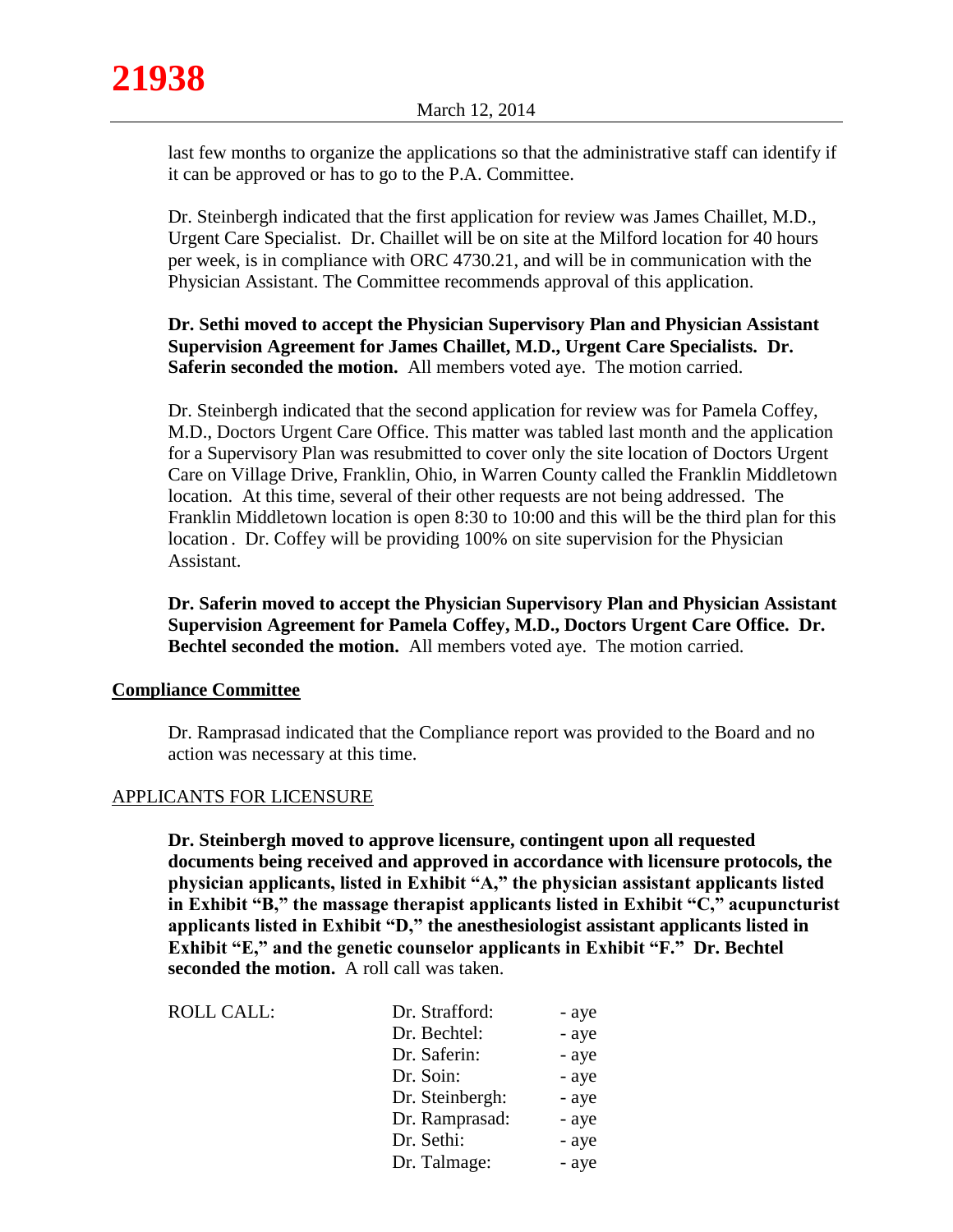March 12, 2014

| Mr. Kenney     | - aye |
|----------------|-------|
| Mr. Gonidakis: | - aye |
| Mr. Giacalone: | - aye |

The motion carried.

### ADMINISTRATIVE REPORT

Mr. Haslam indicated that each Board member had received a copy of the proposed Zohydro letter for review, as requested.

Mr. Haslam introduced the newest member of the staff, Jonathan Blanton, Deputy Director for Investigations and Enforcement. Mr. Blanton came to the Board from the Ohio Attorney General's Economic Crimes Division and had also served as the Jackson County Prosecutor for ten years.

Mr. Haslam indicated that the Board received the Administrative Report and, therefore, he was only going to highlight a few items from it. On February 25, Dr. Strafford and staff members completed human trafficking training, which is required of anyone handling enforcement matters. Mr. Haslam indicated that because of the duties of the Supervising Member and Board Secretary, he felt they should participate in the training.

Dr. Strafford indicated that the training session was conducted by the Ohio State Highway Patrol (OSHP). The OSHP use this information in some of their officer awareness training. Dr. Strafford said that the presenting officer used anecdotes and the points he made had largely to do with females entrapped and trafficked sexually. The training, however, did not touch on domestic work or migrant workers. Dr. Strafford said that a graphic video was used to draw the attention of the attendees and he felt that the presentation was almost exclusively on awareness of the problem, with the solution being to call 911. Dr. Strafford said the problem goes beyond that, but indicated it was a worthwhile training.

Mr. Haslam stated that many are aware of the initiative from the Governor's and Attorney General's Offices and may question how this affects the Board. At the State Medical Board of Ohio, the human trafficking component is seen among Massage Therapists. Therefore, Mr. Haslam said, it is important that Board staff members are aware of what to look for as they are working investigations, case reviews, and so forth.

Mr. Haslam informed the Board members of the new VOIP telephone system now in place. He indicated to make a call, you must dial a one, the area code and the complete seven digit telephone number.

Mr. Haslam continued by discussing a customer service training that 16 staff participated in called "Taking Care of Ohio." The training was hosted by the Ohio Department of Administrative Services (DAS). Mr. Haslam continued by saying that the office is working hard to improve customer service and this training is a baseline that all employees will work through. As a follow-up, the office plans to schedule an internal half-day retreat to expand upon the initial training.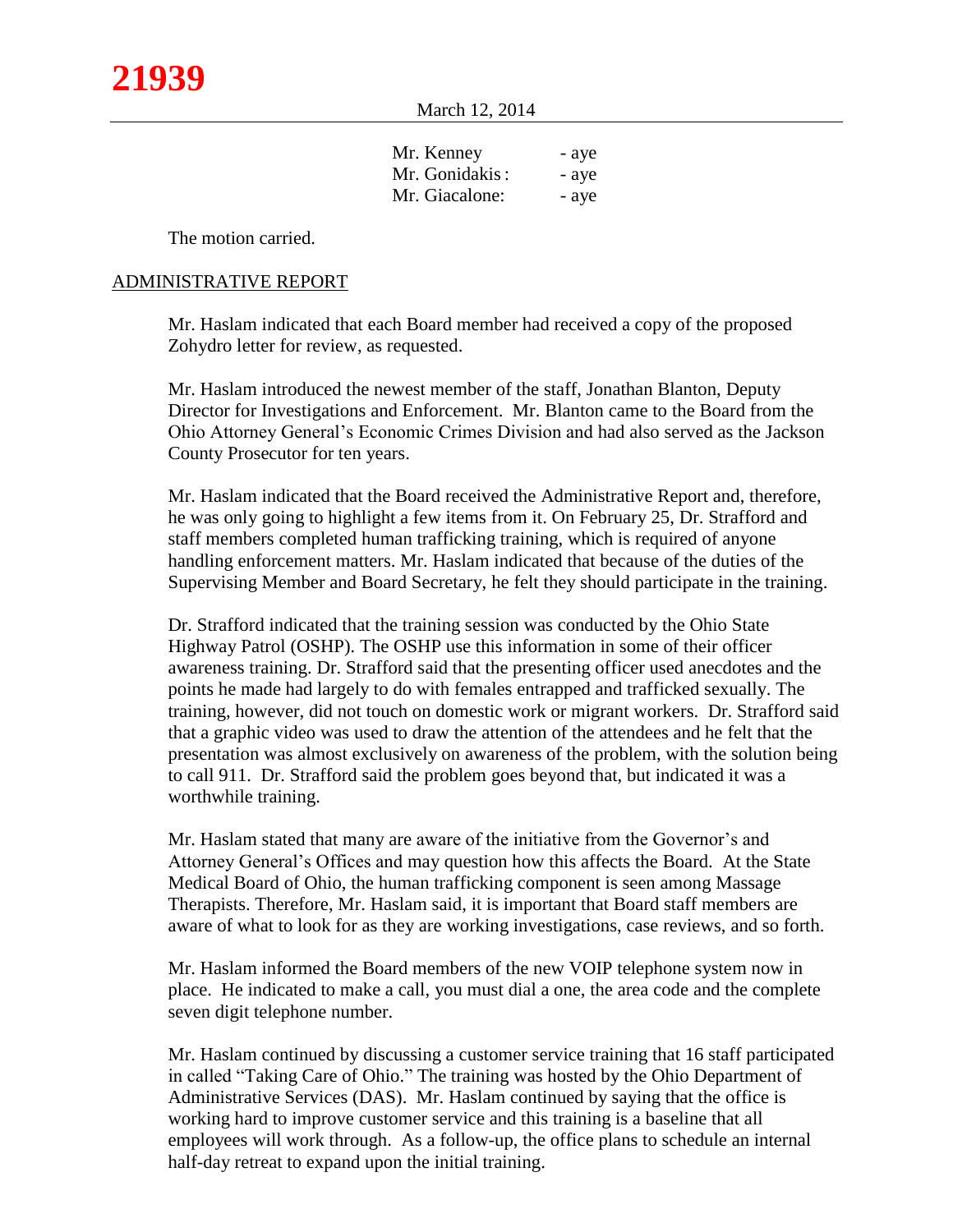Mr. Haslam informed the Board that on March 4, approximately ten staff members visited a Telehealth site - Optimized Care Network at Easton. It was a good visit and the type of Telehealth he believes the Board would support. Mr. Haslam said the technology was amazing and he invited Optimized Care to do a demonstration for Board members one morning before a Board meeting.

Dr. Steinbergh noted that she found the technology to be interesting and thought it was remarkable.

Mr. Haslam asked Dr. Steinbergh if she agreed that it would be worthwhile for other Board Members to visit and Dr. Steinbergh indicated that she thought it would. Dr. Steinbergh also indicated that it is very impressive and one can get information from the company's website.

Mr. Haslam indicated that the Board received a request for a statement of support from the Governor's Office in reference to the Veterans' Executive Order.

Mr. Miller stated that the Executive Order requested that the Board identify a process to expedite individuals with military experience. The new application speaks to that matter and will ensure that the only exam administered by the Board – the Cosmetic Therapy exam – will be covered by the G.I. Bill.

Dr. Ramprasad and other Board members agreed that the Board supports these efforts.

Mr. Haslam began discussion on the Zohydro letter and asked Board members for their feedback.

Dr. Soin noted that prescription drug abuse is a big problem. He commented that when it comes to opioids, essentially all these drugs are being reformulated to time-released versions and Zohydro is one on them. Dr. Soin asked where the matter is going long term and if the Board plans to send letters each time another extended release version of Dilaudid becomes available.

Mr. Haslam said that Zohydro is a legitimate drug that may serve a legitimate purpose and the Board needs to rely on the physicians to decide whether or not to sign the letter.

Dr. Steinbergh said that her concern is for patient protection and not that she disagrees with this drug being on the market. Dr. Steinbergh is concerned about the message that the Board would be sending to clinicians who are obligated to use pain medications in various forms for appropriate pain management. The Board discussed the need for this type of product in this particular formulation and if the Board puts their name on the letter, is the message going to be construed as the Board is not going to tolerate these types of medications. Dr. Steinbergh indicated that for Dr. Soin and other physicians in pain management who may need this product, it is hard to say that the Board should automatically attach its name to the letter.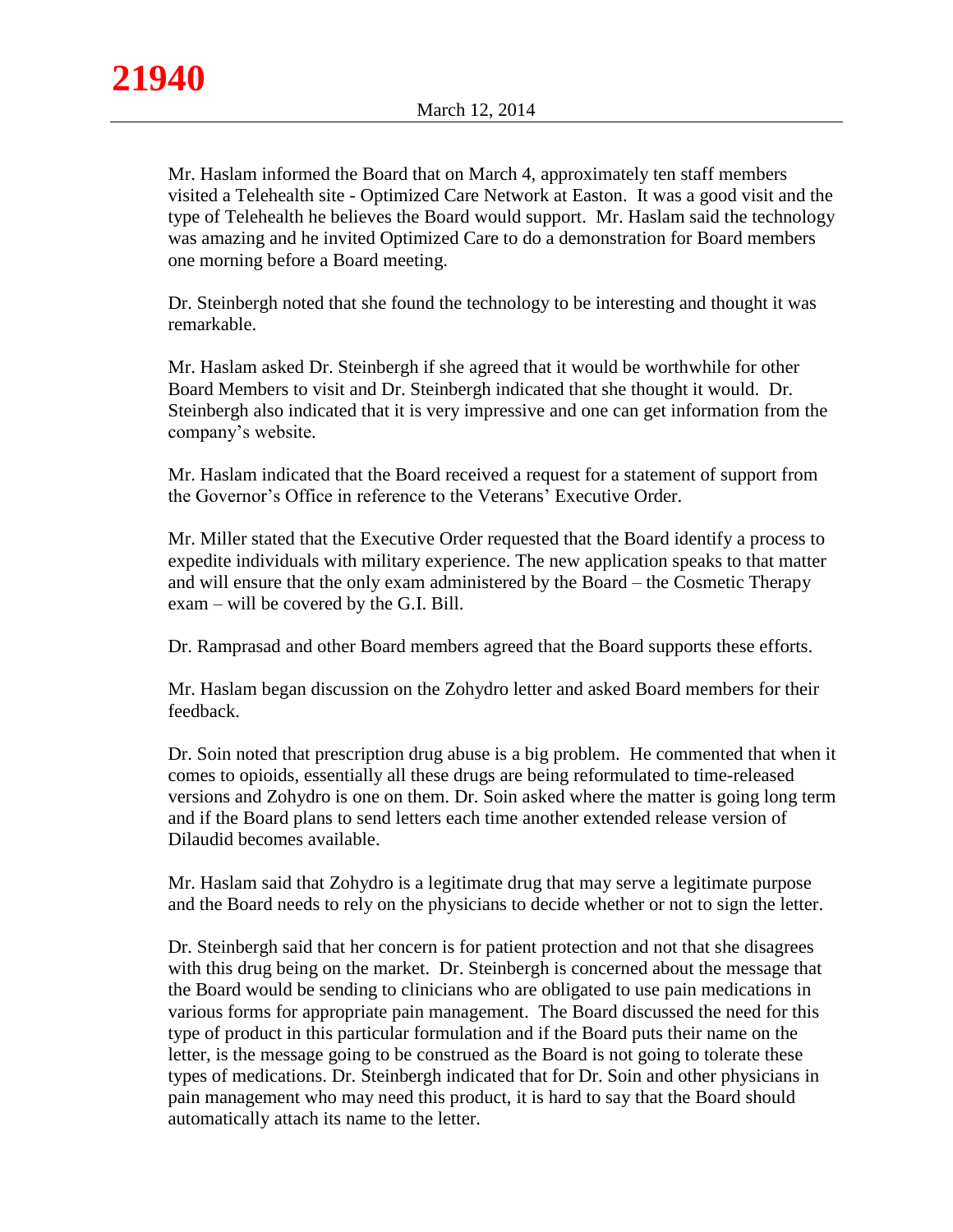**21941**

Dr. Talmage agreed saying the Board's expertise is in regulation. The FDA has the scientific background and committees that are best suited to decide what drugs should and should not be released. The Board is reviewing this matter in light of a tamperresistant product that came out by Purdue Frederick, which may or may not be better. Dr. Talmage concluded by saying that he wouldn't favor signing the letter.

To ensure the Board had all the facts before making the decision, Mr. Haslam indicated that the Board should expect kickback if it doesn't sign off on the Zohydro letter. This issue will come back to the Board as Representative Sprague is presenting legislation to make Zohydro a Schedule I drug in Ohio. Mr. Haslam continued by saying that the Board will deal with some consequences by not signing off on it, at least in Northeastern Ohio. It could be viewed that the Medical Board is in support of the drug, which is not necessarily the case. Mr. Haslam concluded by saying that the Board is not in support of taking the drug completely off the market if it has a legitimate use.

Dr. Strafford joined the discussion and stated that the Board has its greatest opportunity in thoughtfully considering the aspect of pharmaceutical products that would endanger the citizens of Ohio. If there is some component to a product, such as formulation or instability to be mixed with something else, the Board should point out that fact because that is of vital interest to the Board. Dr. Strafford finished by urging the Board to resist being stampeded for a political agenda, but at the same time, not to be blind to the reality of politics. He said that it is indeed the environment in which the Board functions. He believes that by signing the letter, the public will know where the Board stands on the issue. The greatest danger, Dr. Strafford said, is if the Board stays silent. If the Board remains silent then the public will have reason to assume anything.

Dr. Steinbergh agreed with Dr. Strafford's thought process and offered the option of the Board developing its own letter that could be attached to the Zohydro letter. In the Board's letter, it could adequately address concerns about providing appropriate pain management. Dr. Steinbergh finished by saying that it's all about the appropriateness and use of these drugs.

Mr. Giacalone added that this product has a bit of a colored history to approval. The FDA advisory committee voted against it and the FDA approved it, but they denied another tamper resistant product. Yet, said Mr. Giacalone, they gave it specificity to OxyContin. He said there is an inconsistently in the way the FDA approached this product in its entirety. Mr. Giacalone suggested that our message be that the Board struggles with understanding what the rationale is as it doesn't follow the normal course and that the Board questions if it is good for Ohioans. Mr. Giacalone said that with our statement, the Board would be on the record.

Dr. Soin stated that he has no doubt that Zohydro will be abused, will have a high street value, and will be desired by drug abusers. That is a very big concern. Dr. Soin said he liked the last sentence of the letter, "We ask that the public release of Zohydro be halted until such time as a more abuse resistant formulation is completed, tested and approved." Dr. Soin continued by saying, there are hydrocodone products available and we don't necessarily need this product right now, as there are so many other options. He did comment that Zohydro would be beneficial at the end of life and in palliative care,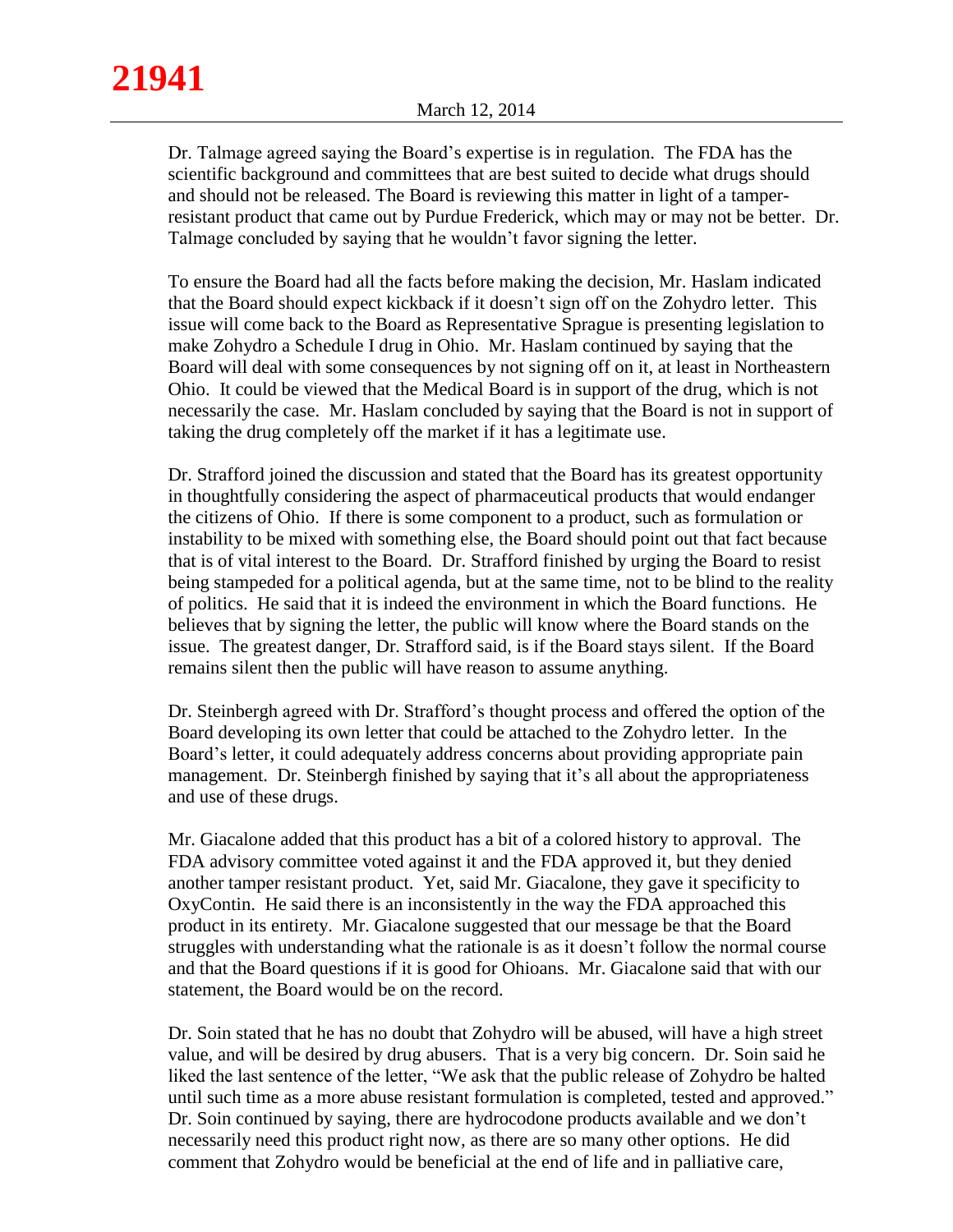hospice, or cancer situations where the patient is a clear hydrocodone responder, doesn't respond well to other products, but can't take high doses because of Acetaminophen toxicity. In these particular situations, it would be good to have the option of Zohydro. Dr. Soin ended by saying that he does support the material of the letter regarding prescription drug abuse.

The Board decided to write their own letter to be sent along with the Zohydro letter. Mr. Haslam indicated that he would work with the appropriate staff to draft a letter from the State Medical Board of Ohio, which includes the Board's comments. That letter will be distributed to the Board for review in April. Mr. Haslam indicated that the Board's formal response has been very consistent, saying that with any approved drug, the Board expects it to be used within the guidelines and the Board supports responsible prescribing.

Mr. Haslam moved on to the review of the new Table of Organization and explained how it has been simplified with the office reorganization. He reviewed each section of the office and stated that a Legal Department was created, is headed by Ms. Anderson, and also includes Mr. Schmidt, Ms. Debolt, Mr. Katko, and Ms. Jacobs.

Mr. Haslam indicated that the Hearing Unit goes unchanged. However, the Board does have two contract hearing examiners and are in the process of signing a contract for a third. This contract is being processed because of an increase in the number of hearings and because Danielle Blue will be taking maternity leave later this year. Mr. Haslam clarified that the contracts are for independent contractors who only get paid when they work, and that they have immunity protection for their decisions.

Mr. Haslam discussed the newly created Communications section, with Ms. Ore, Ms. Wehrle and another staff member who will work on education, outreach and the rebranding of the Board. He also noted that Operations and IT has been moved to Mr. Miller's Licensure section and the Board is working to fill the vacant licensure position.

Mr. Haslam indicated the Investigations and Enforcement section also houses Compliance and Standards Review. He noted the Public Inquiries employees have been dispersed throughout the office into various sections.

In an effort to streamline the process and eliminate unnecessary paperwork for Board members, Mr. Haslam indicated that, as of March the Settlement Agreements will now be discussed in Executive Session. This allows staff to provide more of the confidential details to the Board at that time. Mr. Haslam continued by saying that beginning in April, routine Citations will not be on the agenda, as they will be approved by the Secretary and Supervising Member. Summary suspensions, automatic suspensions, and immediate suspensions will still be presented at the monthly Board meetings. Mr. Haslam concluded by saying an updated list of the routine citations issued will be distributed to the Board each month.

The Board recessed at 12:15 p.m. for lunch and resumed at 1:00 p.m.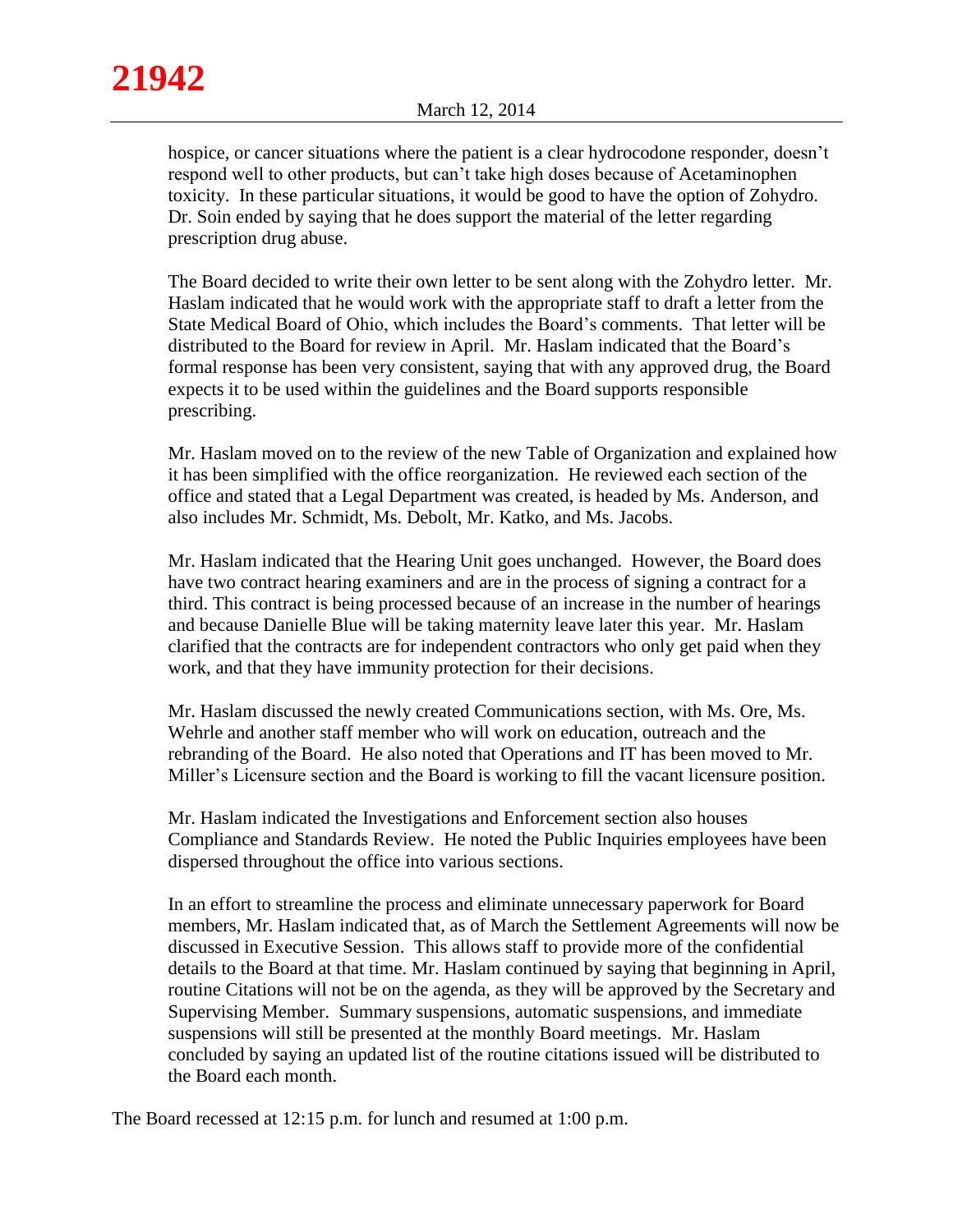#### EXECUTIVE SESSION

**Dr. Steinbergh moved to go into Executive Session to confer with the Medical Board's attorneys on matters of pending or imminent court action and for the purpose of deliberating on proposed consent agreements in the exercise of the Medical Board's quasi-judicial capacity. Dr. Soin seconded the motion.** A roll call was taken:

| <b>ROLL CALL:</b> | Dr. Strafford:  | - aye |
|-------------------|-----------------|-------|
|                   | Dr. Bechtel:    | - aye |
|                   | Dr. Saferin:    | - aye |
|                   | Dr. Soin:       | - aye |
|                   | Dr. Steinbergh: | - aye |
|                   | Dr. Ramprasad:  | - aye |
|                   | Dr. Sethi:      | - aye |
|                   | Dr. Talmage:    | - aye |
|                   | Mr. Kenney      | - aye |
|                   | Mr. Giacalone:  | - aye |

The motion carried.

Pursuant to Section 121.22(G)(3), Ohio Revised Code, the Board went into Executive Session with Mr. Haslam, Ms. Anderson, Mr. Miller, Mr. Blanton, Ms. Loe, Ms. Debolt, Mr. Katko, Mr. Schmidt, Mr. LaCross, Mr. Beck, the Investigators, Ms. Marshall, the Enforcement Attorneys, the Assistant Attorneys General, Mr. Porter, Ms. Rodriquez, Ms. Rieve, Ms. Jacobs, Ms. Moore, Ms. Brooks, Mr. Taylor, and Ms. Farrell in attendance.

The Board returned to public session.

## RATIFICATION OF SETTLEMENT AGREEMENTS

## **John Sherman Henry, M.D. – Step II Consent Agreement**

**Dr. Steinbergh moved to ratify the Step II Consent Agreement with Dr. Henry. Dr. Saferin seconded the motion.** A roll call was taken:

| <b>ROLL CALL:</b> | Dr. Strafford:  | - abstain |
|-------------------|-----------------|-----------|
|                   | Dr. Bechtel:    | - abstain |
|                   | Dr. Saferin:    | - aye     |
|                   | Dr. Soin:       | - aye     |
|                   | Dr. Steinbergh: | - aye     |
|                   | Dr. Ramprasad:  | - aye     |
|                   | Dr. Sethi:      | - aye     |
|                   | Dr. Talmage:    | - abstain |
|                   | Mr. Kenney:     | - aye     |
|                   | Mr. Gonidakis:  | - aye     |
|                   | Mr. Giacalone:  | - aye     |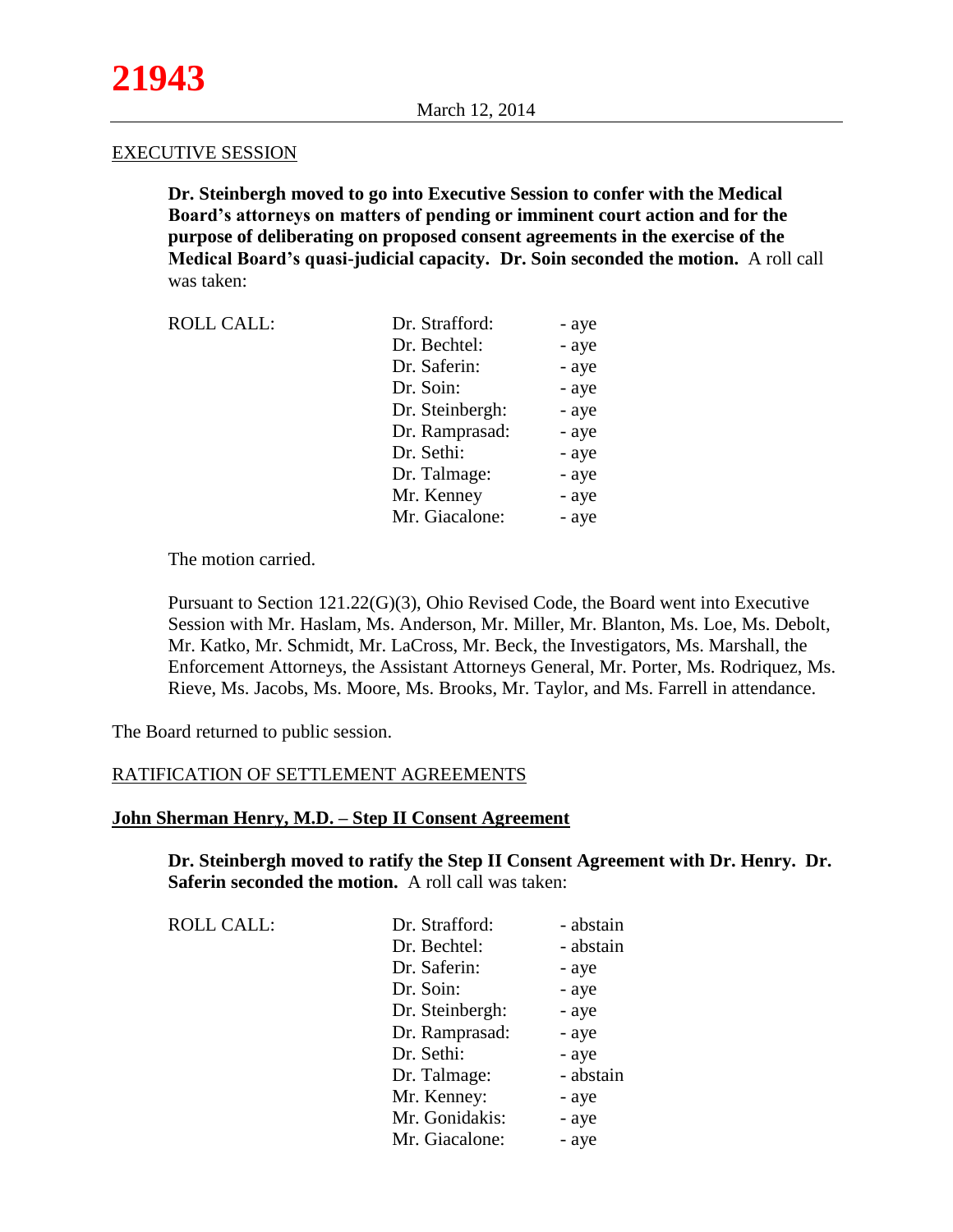The motion carried.

### **JER, D.O. - Proposed Consent Agreement**

### **Dr. Sethi moved to ratify the Proposed Consent Agreement with Dr. JER.**

The motion failed for lack of a second.

Dr. Steinbergh stated for the record that, even though this matter failed for the lack of a second, she was abstaining in the consideration of this case.

## **Robert James Rosenstein, Jr., D.P.M. – Probationary Consent Agreement**

**Dr. Steinbergh moved to ratify the Probationary Consent Agreement with Dr. Rosenstein. Dr. Soin seconded the motion.** A roll call was taken:

| Dr. Strafford:  | - abstain |
|-----------------|-----------|
| Dr. Bechtel:    | - abstain |
| Dr. Saferin:    | - abstain |
| Dr. Soin:       | - aye     |
| Dr. Steinbergh: | - aye     |
| Dr. Ramprasad:  | - aye     |
| Dr. Sethi:      | - aye     |
| Dr. Talmage:    | - abstain |
| Mr. Kenney:     | - aye     |
| Mr. Gonidakis:  | - aye     |
| Mr. Giacalone:  | - aye     |
|                 |           |

The motion carried.

## **Thomas E. Reilley, D.O. – Voluntary Permanent Surrender of Certificate to Practice Osteopathic Medicine and Surgery**

**Dr. Steinbergh moved to approve the Voluntary Permanent Surrender of Certificate to Practice Osteopathic Medicine and Surgery of Dr. Reilley. Dr. Saferin seconded the motion.** A roll call was taken:

| <b>ROLL CALL:</b> | Dr. Strafford:  | - abstain |
|-------------------|-----------------|-----------|
|                   | Dr. Bechtel:    | - abstain |
|                   | Dr. Saferin:    | - aye     |
|                   | Dr. Soin:       | - aye     |
|                   | Dr. Steinbergh: | - aye     |
|                   | Dr. Ramprasad:  | - aye     |
|                   | Dr. Sethi:      | - aye     |
|                   | Dr. Talmage:    | - aye     |
|                   | Mr. Kenney:     | - aye     |
|                   | Mr. Gonidakis:  | - aye     |
|                   | Mr. Giacalone:  | - aye     |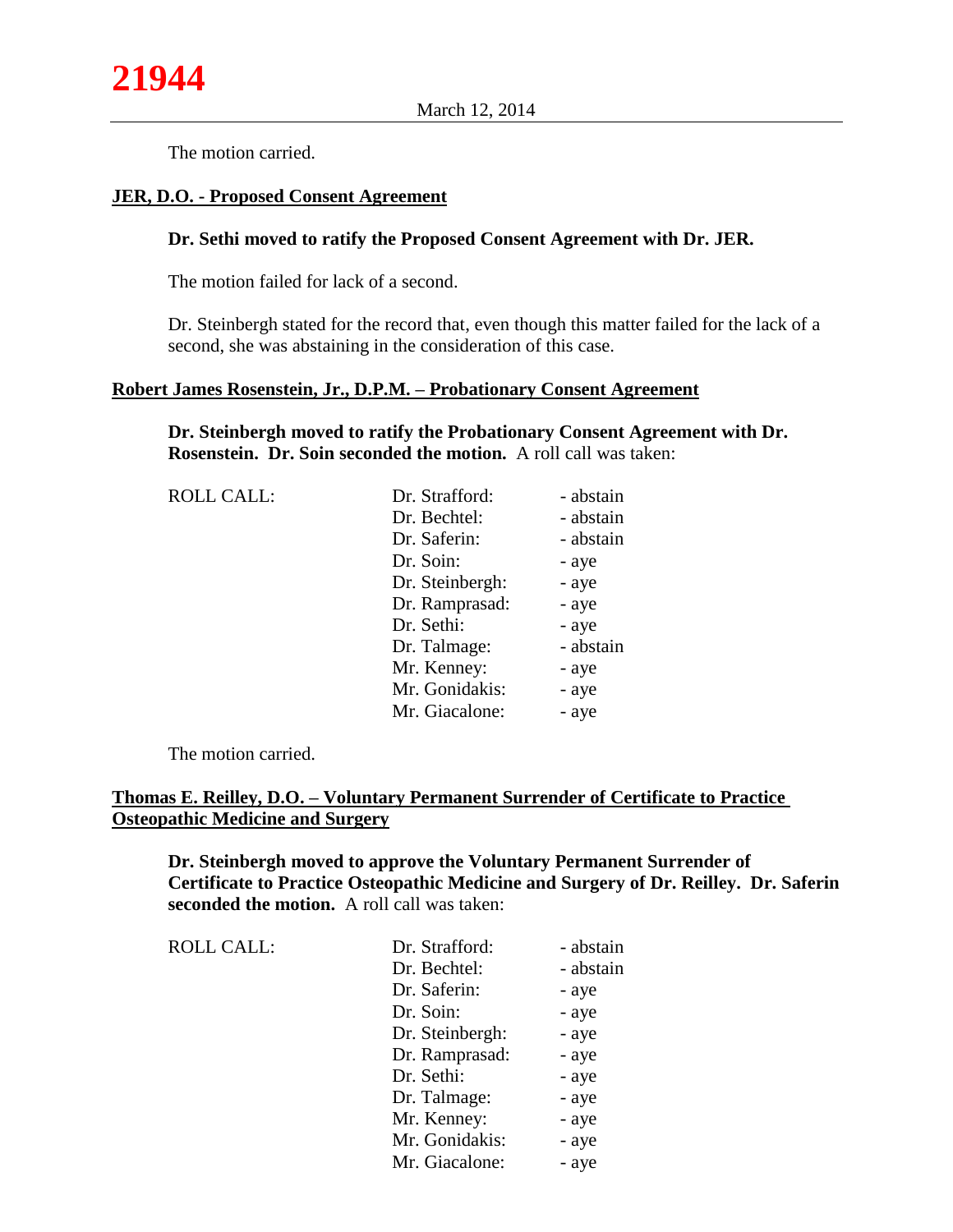The motion carried.

#### PROBATIONIONARY REQUESTS

Dr. Ramprasad advised that at this time the Board would consider the probationary requests on the consent agenda. Dr. Ramprasad asked if any Board member wished to discuss a probationary report or probationary request separately.

Dr. Steinbergh asked if Dr. Burtula was doing locums at this time or had he moved to New Hampshire, because his address is still listed as Toledo, Ohio. Also, she asked about the discontinuance of the comparative audit and ASA. Dr. Steinbergh inquired as to whether or not the Board had any data regarding the pros and cons of approving the discontinuance of it.

Ms. Bickers answered Dr. Steinbergh's question by saying that Dr. Burtula moved to New Hampshire and has not been prescribing controlled substances, so there was no data.

Dr. Steinbergh also voiced concerns about Dr. Levy who moved from Ohio to New Zealand, was disciplined by the Board, and required by the July  $10<sup>th</sup>$  Board Order to make personal appearances before the full board during the third month and subsequent personal appearances every six months thereafter. Dr. Steinbergh indicated that Dr. Levy is now requesting the Board waive the personal appearances until the license reinstatement is requested. Dr. Steinbergh said the Board addressed this issue and despite the Hearing Examiner's recommendation, the Board decided to bring Dr. Levy back to monitor him. Dr. Steinbergh indicated that Dr. Levy's attorney argued that because of the cost of coming back, the Board should waive that personal appearance. Dr. Steinbergh stated that she believes the Board is setting a precedent and that all physicians should be monitored in the same way. Dr. Steinbergh said she checked to see if Dr. Levy was making appearances before the New Zealand Board and, as far as she knows, the answer is no, even though his attorney gave the Board information suggesting otherwise. Dr. Steinbergh concluded by saying that Dr. Levy was reprimanded by the New Zealand board, but no one is monitoring him. Dr. Steinbergh feels that Dr. Levy should be treated the same as other physicians.

Dr. Strafford indicated when reviewing this case, they were never in favor of no appearances, but of substituting Skype or some visual real time in lieu of forcing the physician to travel 10,000 miles for a five minute appearance. Dr. Strafford reiterated there was no plan to change the reporting requirements, but to change the place, time, and circumstances of how the meeting would occur; to change the manner of which the report was received.

Dr. Steinbergh asked how the Board could accomplish that via webcam and did the Board have the capacity to appropriately monitor Dr. Levy electronically. Dr. Steinbergh feels it should be done by the Compliance Committee and it would open discussion for this type of monitoring, how effective will it be and how it will look in this case, as well as others. Dr. Steinbergh indicated that, quite often, technology freezes up and there is never just a one on one conversation. Dr. Steinbergh asked if the Board would be able to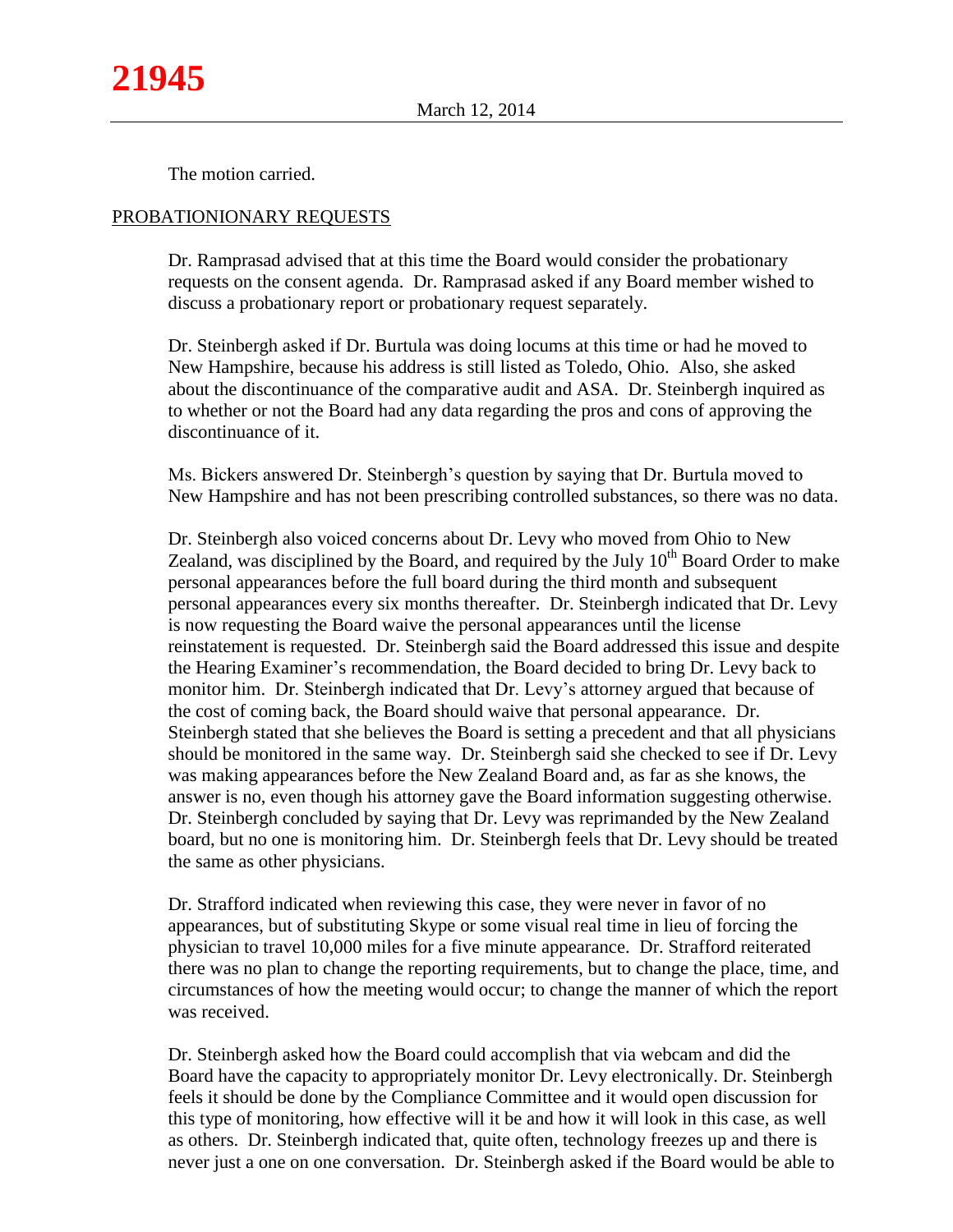interact the same as when sitting together in a room.

Dr. Strafford clarified for the record that he and Dr. Steinbergh's prior discussion was about the principle or the means of using telecommunication both in terms of telemedicine and interacting with our licensees, rather than a direct discussion on this case. They discussed having the technical capability being as good as having the individual in their physical presence. Dr. Strafford continued in saying that the monitoring group would have to see the licensee walk in for the session, see their facial expressions, and be able to sense their presence. Dr. Strafford indicated that the session would have to be as good as the person being in the room with them.

Dr. Soin asked if this was the first time a monitoring session would occur via webcam.

Dr. Stafford indicated yes, it is the first time it had been considered because the argument was made regarding licensees living far distances from Columbus.

Dr. Steinbergh noted that the physician chose to leave this country and then asked whose responsibility is it. She added that the question becomes, does the Board accommodate the person who is out in Southern California? Dr. Steinbergh continued by saying that the Board had to be ready to address those issues because there will be others who come to the Board wanting the same consideration. The Board will have to be prepared to make those considerations if the Board feels it is reasonable. Dr. Steinbergh ended by saying the Board hasn't had that conversation before.

Mr. Giacalone said this is a very unique situation and asked if the Board was going to allow people from London, Ohio, to use this type of monitoring method.

Dr. Strafford stated that the Board is trying to be a more friendly Board and we possess audio visual capabilities that are sophisticated. Dr. Strafford indicated that what seemed reasonable to him was if a licensee had more than a three hours flight to get back to Ohio, that licensee should be able to raise the question if the technology available.

Dr. Saferin stated that user friendly is what the Board should be and he feels this will set public precedent. Youngstown, Ohio, Dr. Saferin said, is a three hours away by car. With technological advancements, this type of monitoring would certainly be more user friendly for the licensee and Dr. Saferin felt it would be appropriate.

Dr. Strafford stated that the Board clearly has an opportunity to explore this methodology, and may recall that meetings in January were cancelled because licensees couldn't get to Columbus, causing the agenda to be moved back by weeks. Dr. Strafford indicated that using this method can help alleviate these deterrents.

Dr. Talmage agreed and said this is a move into the future. There are commercial websites, such as gotomymeeting.com which could be utilized with the capability of our own equipment. He continued by saying we don't know that further technological developments may occur in the next few years. There are entire boards of directors of major companies who meet by gotomymeeting.com and make million dollar decisions. This is a 10,000 mile decision, which is not hard to make. Dr. Talmage said, if it is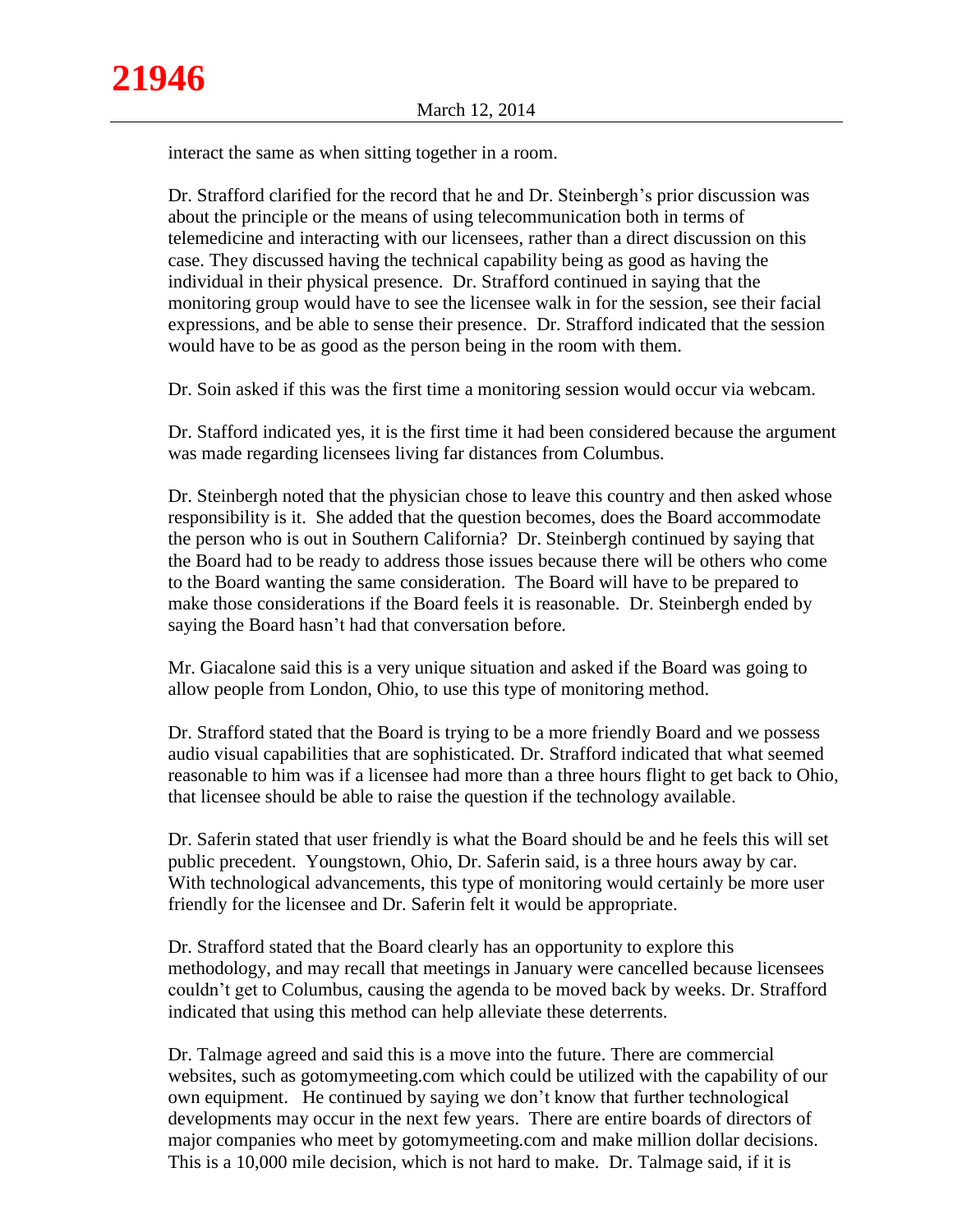within this state, that would be a very different issue. Dr. Talmage continued by saying, if it were elsewhere in this country, that's an intermediate distance and another matter. However, Dr. Talmage feels that the Board needs to start considering this manner of monitoring.

Dr. Steinbergh asked Ms. Debolt if there were any statutory problems in monitoring this way and Ms. Debolt stated there would be none. Dr. Steinbergh then asked about the cost of the technological event.

Mr. Haslam indicated that the burden of making sure the physician has the technology and equipment to participate in this type of monitoring, as well as the cost associated with it, would fall on the physician. If the physician cannot meet those requirements, then that physician would have to appear in person. Mr. Haslam reiterated that the Board already has the technology and it is paid for. Mr. Haslam reminded the Board that in calendar year 2014, the Board is seeking approval from the Legislature to conduct part of its meetings in the same manner that the Board is discussing, with some of the committees meeting throughout the month and not just on Board meeting day. Therefore, in considering this type of technology for monitoring, Mr. Haslam asked that the Board be mindful of that.

# **Dr. Steinbergh moved to accept the Compliance staff's Reports of Conferences and the Secretary and Supervising Member's recommendations as follows:**

- **To grant Mark L. Allen, M.D.'s request for discontinuance of the drug log requirement and reduction in 12-step meetings from three per week to two per week with a minimum of 10 meetings per month;**
- **To grant Joseph E. Baus, M.D.'s request for discontinuance of injectable Vivitrol in favor of oral Naltrexone;**
- **To grant Ajay Bhatia, M.D.'s request for reduction in the chart review requirement to ten per month;**
- **To grant Sean A. F. Burtula, M.D.'s request for reduction in personal appearances to every six months, discontinuance of the comparative audit and assay report requirement, and discontinuance of the drug log requirement;**
- **To grant Aimee V. Chappelow, M.D.'s request for discontinuance of the chart review requirement;**
- **To grant Christopher L. Demas, M.D.'s request for approval of** *Intensive*  *Course in Medical Ethics, Boundaries and Professionalism***, offered by Case**  **Western Reserve University;**
- **To grant Peter Fragatos, M.D.'s request for approval of John H. Johnson, M.D., to serve as his new monitoring physician;**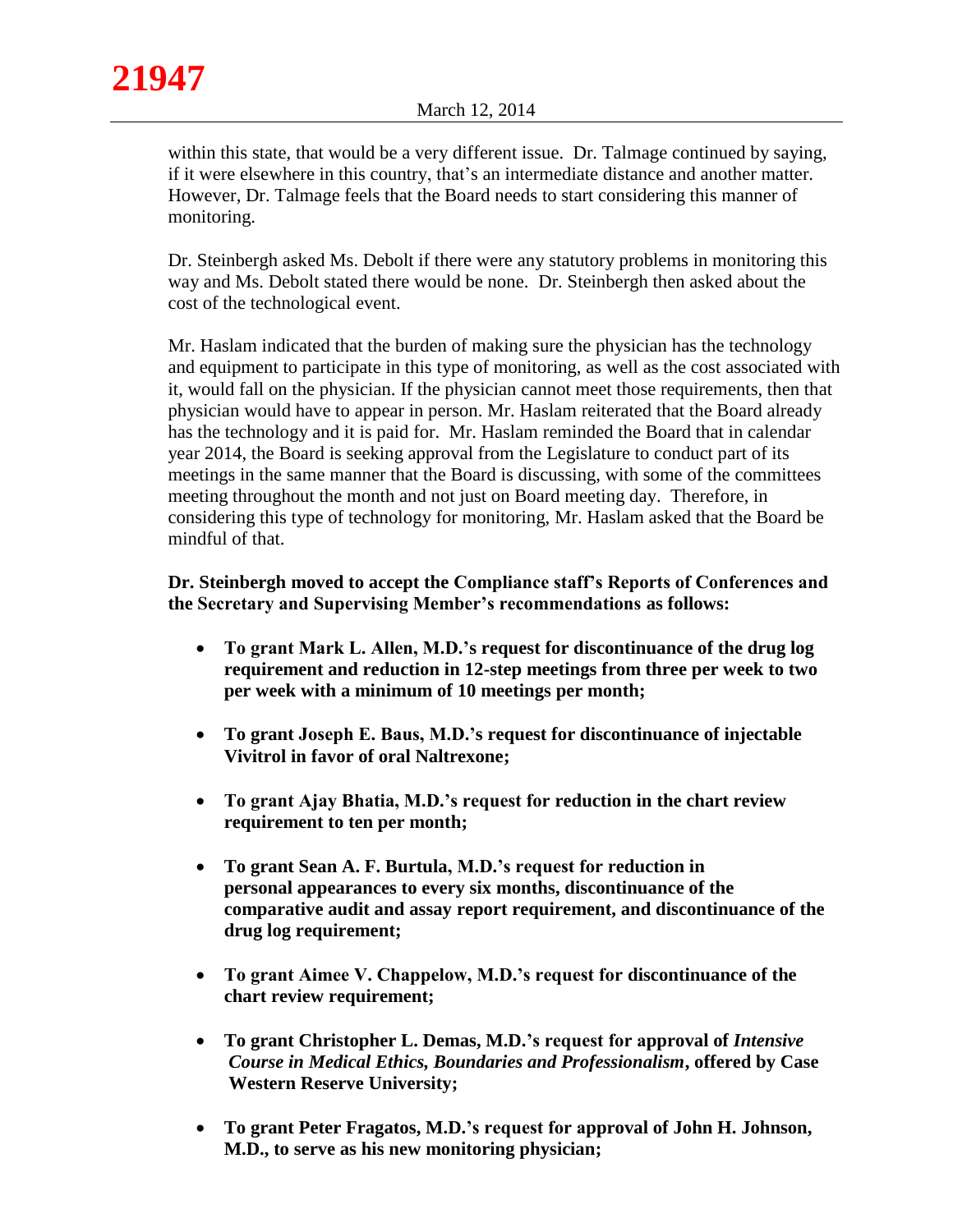

- **To grant Deborah Lynne Frankowski, M.D.'s request for approval of Ronald A. Sachs, M.D., to serve as the new monitoring physician with the review of 10 charts per month;**
- **To grant Gregory Gene Johnson, M.D.'s request for reduction in appearances from every three months to every six months;**
- **To grant Eric P. MacDonald, M.D.'s request for discontinuance of the drug log requirement, discontinuance of the comparative audit and random assay report requirements; and reduction in appearances to every six months;**
- **To grant Tina Marie D. Nelson, M.D.'s request for approval of Mark D. Snavely, M.D., to conduct return to work psychiatric assessment and serve as the treating psychiatrist;**
- **To grant Subramanya K. Prasad, M.D.'s request for approval of** *Patient Care*  *Documentation Seminar,* **administered by The Colorado Foundation for**  **Medical Care to fulfill the medical records keeping course requirement; approval of** *Intensive Course in Controlled Substance Prescribing,*  **administered by Case Western Reserve University to fulfill the controlled substance prescribing course requirement; and approval of** *Medical Ethics for Disciplined Professionals* **course, administered by Professional Boundaries Inc. to fulfill the personal/professional ethics course requirement;**
- **To grant Rodney E. Stone, M.D.'s request for approval of Amarjeet Birdi, M.D., to serve as the new treating psychiatrist;**
- **To grant Terry L. Thomas, D.O.'s request for approval of Frank A. Puckett, M.D., to serve as the monitoring physician with the review of 10 charts per month;**
- **To grant David Brian Levy, D.O.'s request to conduct personal appearances via webcam while the doctor resides in New Zealand.**

**Dr. Saferin seconded the motion.** A roll call was taken:

| Dr. Strafford:  | - abstain |
|-----------------|-----------|
| Dr. Bechtel:    | - abstain |
| Dr. Saferin:    | - aye     |
| Dr. Soin:       | - aye     |
| Dr. Steinbergh: | - aye     |
| Dr. Ramprasad:  | - aye     |
| Dr. Sethi:      | - aye     |
| Dr. Talmage:    | - aye     |
| Mr. Kenney      | - aye     |
|                 |           |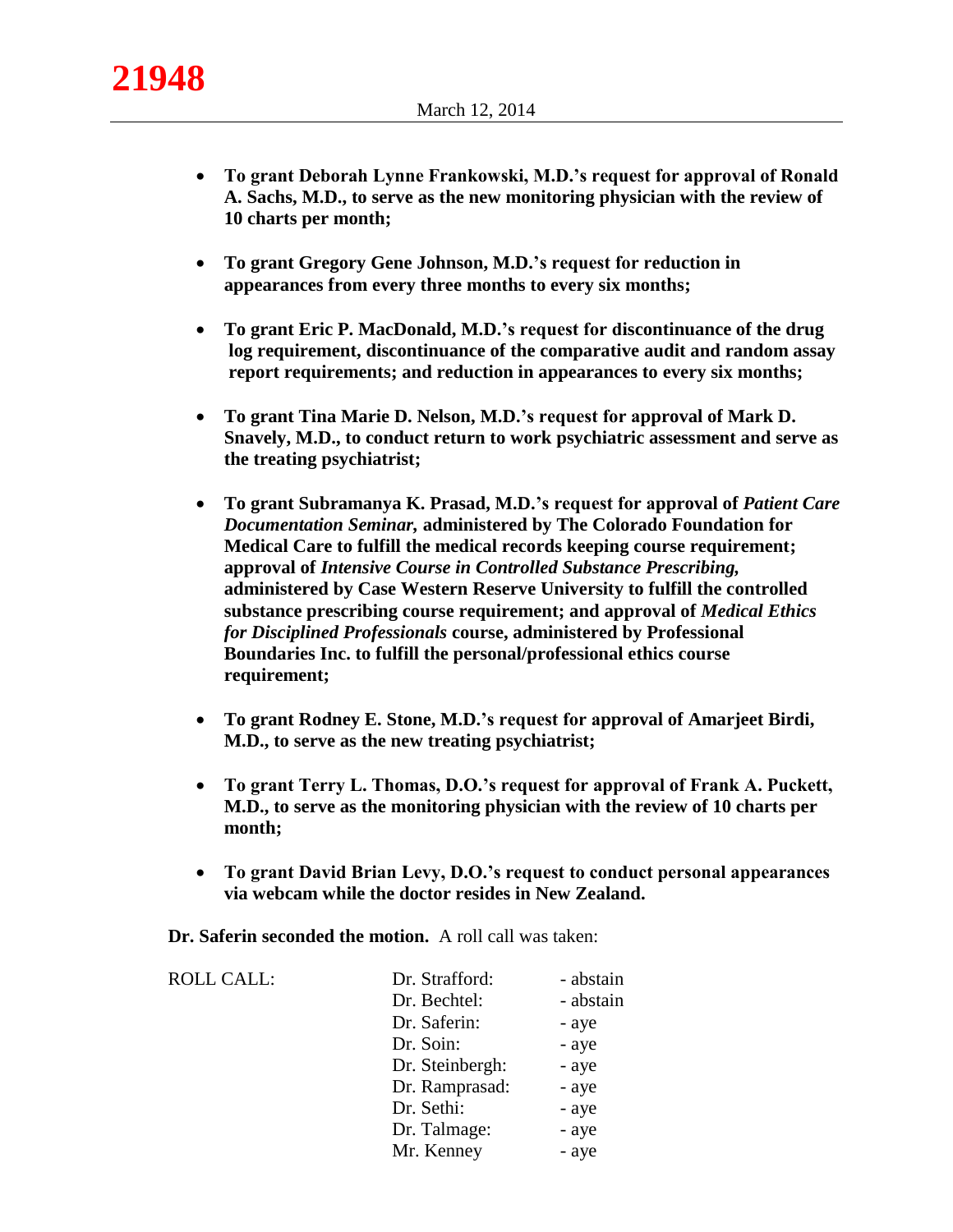March 12, 2014

Mr. Giacalone: - aye

The motion carried.

## FINDINGS, ORDERS, AND JOURNAL ENTRIES

Dr. Ramprasad stated in the following matter, the Board issued Notice of Opportunity for Hearing, and documentation of service was received. There was no request for hearing filed, and more than 30 days have elapsed since the mailing of the Notice. The matter is therefore before the Board for final disposition.

Dr. Ramprasad stated that the matter is disciplinary in nature, and therefore the Secretary and Supervising Member cannot vote. In this matter, Dr. Strafford served as Secretary, Dr. Bechtel served as Supervising Member, and Dr. Talmage served as Secretary and/or Acting Supervising Member.

## **Ali Salim, M.D.**

**Dr. Steinbergh moved that the allegations as set forth in the November 13, 2013 Notice in the matter of Dr. Salim have been proven to be true by a preponderance of the evidence, and that the Board enter an Order, effective immediately upon mailing, permanently revoking Dr. Salim's license to practice medicine and surgery in Ohio. Dr. Saferin seconded the motion.**

Dr. Ramprasad stated that he would entertain discussion in the above matter. No discussion occurred. A roll call was taken:

| Dr. Strafford  | - abstain |
|----------------|-----------|
| Dr. Bechtel    | - abstain |
| Dr. Saferin    | - aye     |
| Dr. Soin       | - aye     |
| Dr. Steinbergh | - aye     |
| Dr. Ramprasad  | - aye     |
| Dr. Sethi      | - aye     |
| Dr. Talmage    | - abstain |
| Mr. Kenney     | - aye     |
| Mr. Gonidakis  | - aye     |
| Mr. Giacalone  | - aye     |
|                |           |

The motion carried.

## REPORTS AND RECOMMENDATIONS

Dr. Ramprasad announced that the Board would now consider the Reports and Recommendations appearing on its agenda.

Dr. Ramprasad asked whether each member of the Board had received, read and considered the hearing records; the Findings of Fact, Conclusions of Law, Proposed Orders, and any objections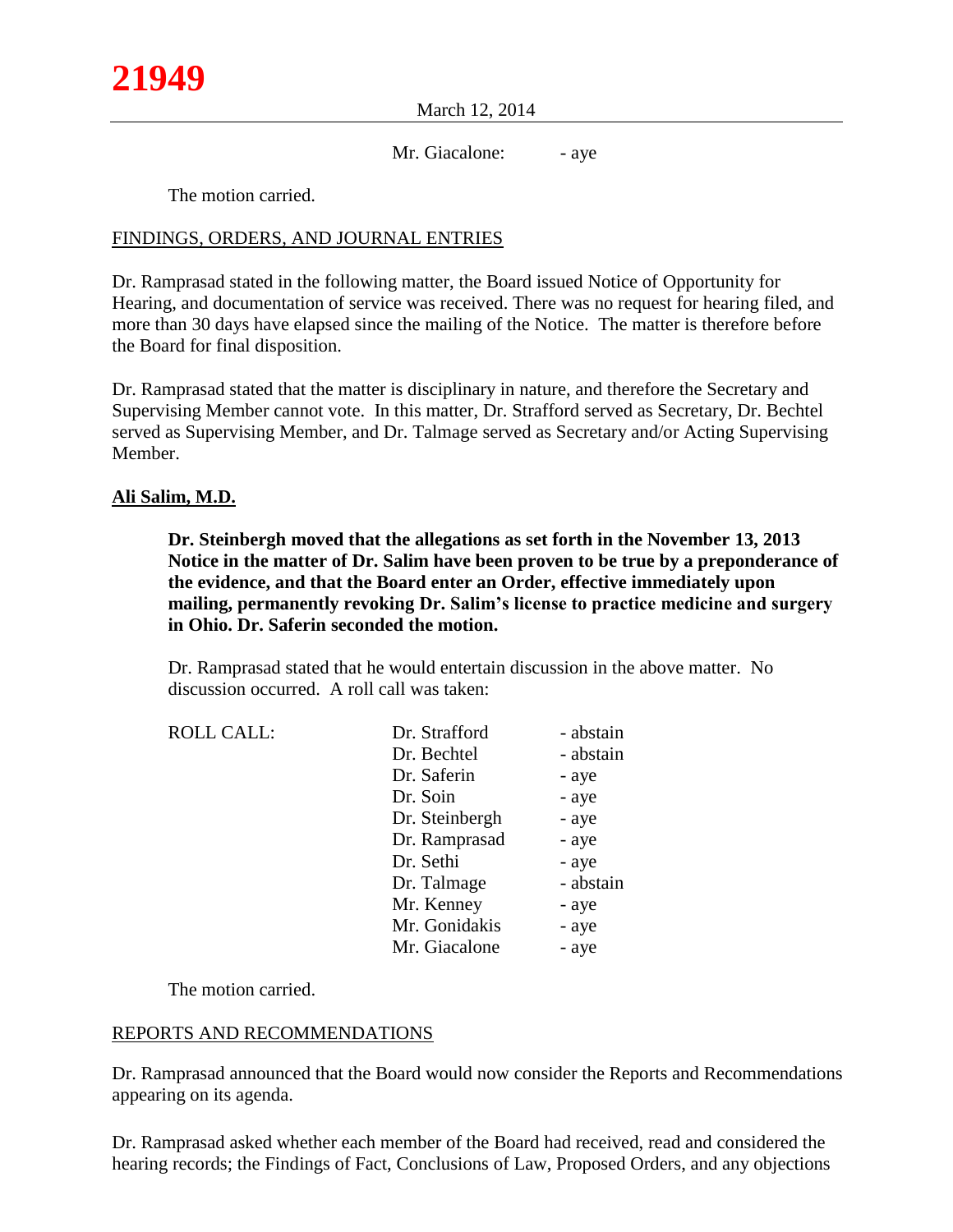filed in the matters of: Michael C. Bengala, M.D.; James P. Cleary, D.O.; Muhammad Imran Kaleem, M.D.; Srinivas Perugu Reddy, M.D.; Cynthia A. Renfrow, P.A.; Donald R. Savage, Jr., M.D.; and Ronald Gerard Verrilla, D.P.M? A roll call was taken:

| Dr. Strafford  | - aye |
|----------------|-------|
| Dr. Bechtel    | - aye |
| Dr. Saferin    | - aye |
| Dr. Soin       | - aye |
| Dr. Steinbergh | - aye |
| Dr. Ramprasad  | - aye |
| Dr. Sethi      | - aye |
| Dr. Talmage    | - aye |
| Mr. Kenney     | - aye |
| Mr. Gonidakis  | - aye |
| Mr. Giacalone  | - aye |
|                |       |

Dr. Ramprasad asked whether each member of the Board understands that the disciplinary guidelines do not limit any sanction to be imposed, and that the range of sanctions available in each matter runs from dismissal to permanent revocation or permanent denial? A roll call was taken:

| <b>ROLL CALL:</b> | Dr. Strafford  | - aye |
|-------------------|----------------|-------|
|                   | Dr. Bechtel    | - aye |
|                   | Dr. Saferin    | - aye |
|                   | Dr. Soin       | - aye |
|                   | Dr. Steinbergh | - aye |
|                   | Dr. Ramprasad  | - aye |
|                   | Dr. Sethi      | - aye |
|                   | Dr. Talmage    | - aye |
|                   | Mr. Kenney     | - aye |
|                   | Mr. Gonidakis  | - aye |
|                   | Mr. Giacalone  | - aye |
|                   |                |       |

Dr. Ramprasad noted that, in accordance with the provision in section 4731.22(F)(2), Ohio Revised Code, specifying that no member of the Board who supervises the investigation of a case shall participate in further adjudication of the case, the Secretary and Supervising Member must abstain from further participation in the adjudication of any disciplinary matters. In the matters before the Board today, Dr. Strafford served as Secretary and Dr. Bechtel served as Supervising Member. Dr. Ramprasad noted that Dr. Talmage served as Secretary and/or Acting Supervising Member in the matters of Dr. Bengala, Dr. Kaleem, and Dr. Savage.

Dr. Ramprasad reminded all parties that no oral motions may be made during these proceedings.

The original Reports and Recommendations shall be maintained in the exhibits section of this Journal.

## **Michael C. Bengala, M.D.**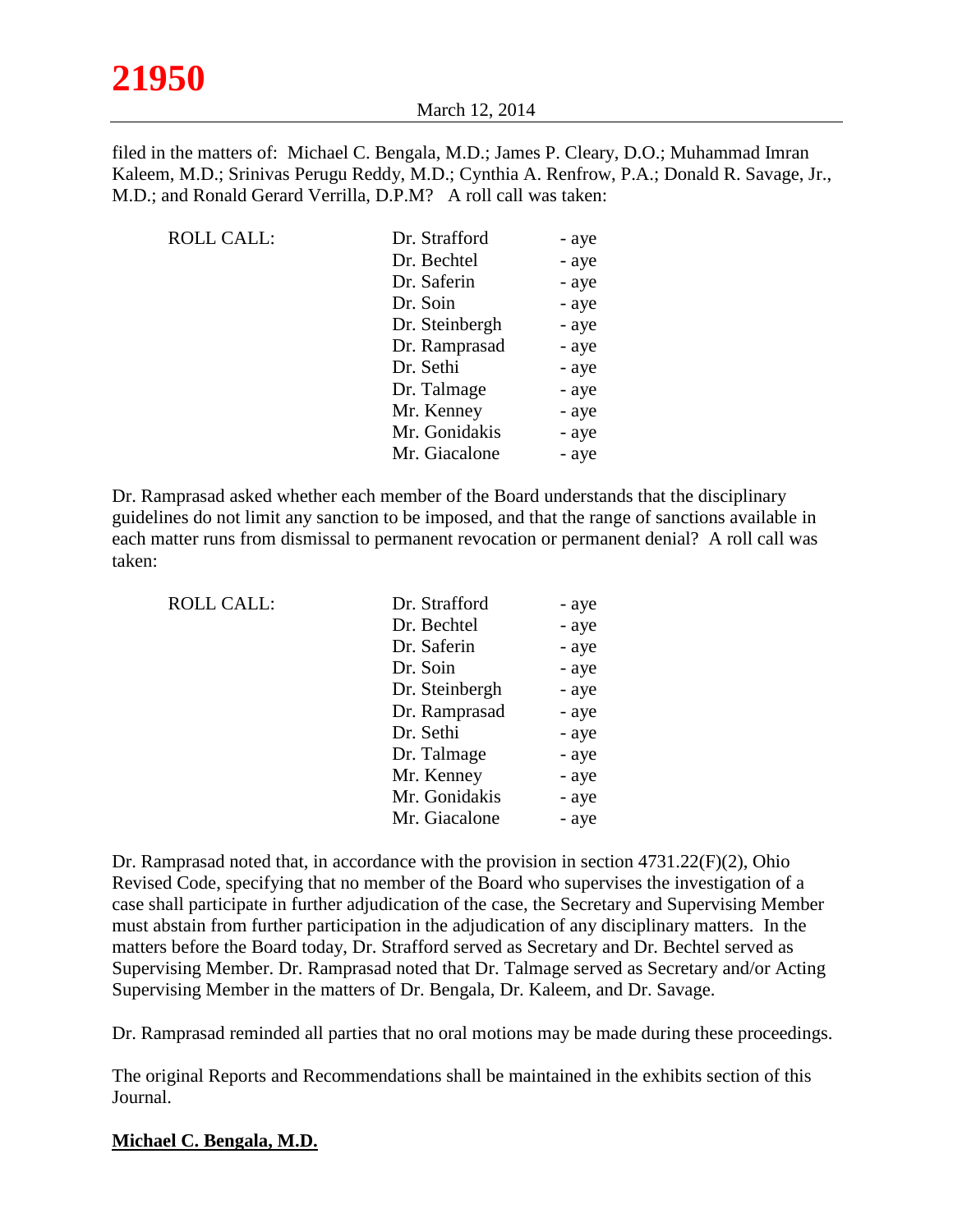Dr. Ramprasad directed the Board's attention to the matter of Michael C. Bengala, M.D., and stated that objections have been filed. Ms. Blue was the Hearing Examiner.

# **Dr. Steinbergh moved to approve and confirm Ms. Blue's Findings of Fact, Conclusions of Law, and Proposed Order in the matter of Michael C. Bengala, M.D. Dr. Saferin seconded the motion.**

Dr. Ramprasad stated that he would now entertain discussion in the above matter.

Mr. Kenney reviewed the case with the Board reading from the Report and Recommendation. He stated that Dr. Bengala obtained his medical degree in 1979 at the Loyola University Stritch School of Medicine in Chicago, Illinois, followed by a one year internship and one year of a family practice residency at St. Joseph's Hospital in Chicago. Mr. Kenney continued by saying that from 1980 to 1981, Dr. Bengala worked in emergency medicine at Bethany Methodist Hospital and from 1983 to 1988, Dr. Bengala had a private general practice in Missoula, Montana. In 1988, Dr. Bengala moved back to Ohio and worked for the Ohio Department of Mental Health in psychiatry until 1994. From 1994 to 1997, Dr. Bengala completed a three year residency in psychiatry at the Cleveland Clinic. From 1997 through 2008, Dr. Bengala held various positions in Ohio as an independent contractor in psychiatry. In 2008, Dr. Bengala moved to Florida to semi-retire. Mr. Kenney said that until 2012 Dr. Bengala worked at several locations as an independent contractor. Furthermore Dr. Bengala testified that he worked at Pompano Beach Pain Management in Florida from January 2012 to June 2012 and at Miami Dade Medical Solutions, another pain management clinic, from February 2012 through June 2012.

Mr. Kenney continued by saying that Dr. Bengala testified that he has not practiced medicine since June 2012. In July of 2013, the Board issued an Entry of Order to Dr. Bengala indefinitely suspending his certificate, based upon the Florida Surgeon General and Secretary of Health issuing an emergency suspension of Dr. Bengala's Florida medical license in 2012.

Mr. Kenney stated that on June 27, 2012, Dr. Bengala signed a Voluntary Surrender of Controlled Substances Privileges form. Two relevant sections of that document state that Dr. Bengala surrendered his privileges: 1) with the understanding that he was not required to surrender them, but freely and under no duress, implied or express, executed the document and choose to take the action; 2) in view of his alleged failure to comply with the Federal requirements pertaining to controlled substances, and as an indication of his good faith in desiring to remedy any incorrect or unlawful practices on his part. Mr. Kenney noted that Dr. Bengala voluntarily surrendered his Drug Enforcement Administration Certificate.

Dr. Bengala was arrested on or about June 27, 2012, when he was confronted by a police officer who came to his house along with a DEA agent, accompanied by approximately 15 law enforcement agents. At that time, these individuals indicated to Dr. Bengala that he could no longer practice medicine in Florida.

Mr. Kenney continued reviewing the file saying that Dr. Bengala first refused to sign the agreement, and testified that the DEA agent became very nice and indicated that if he signed the document, he would not have to go through the court system to ask for his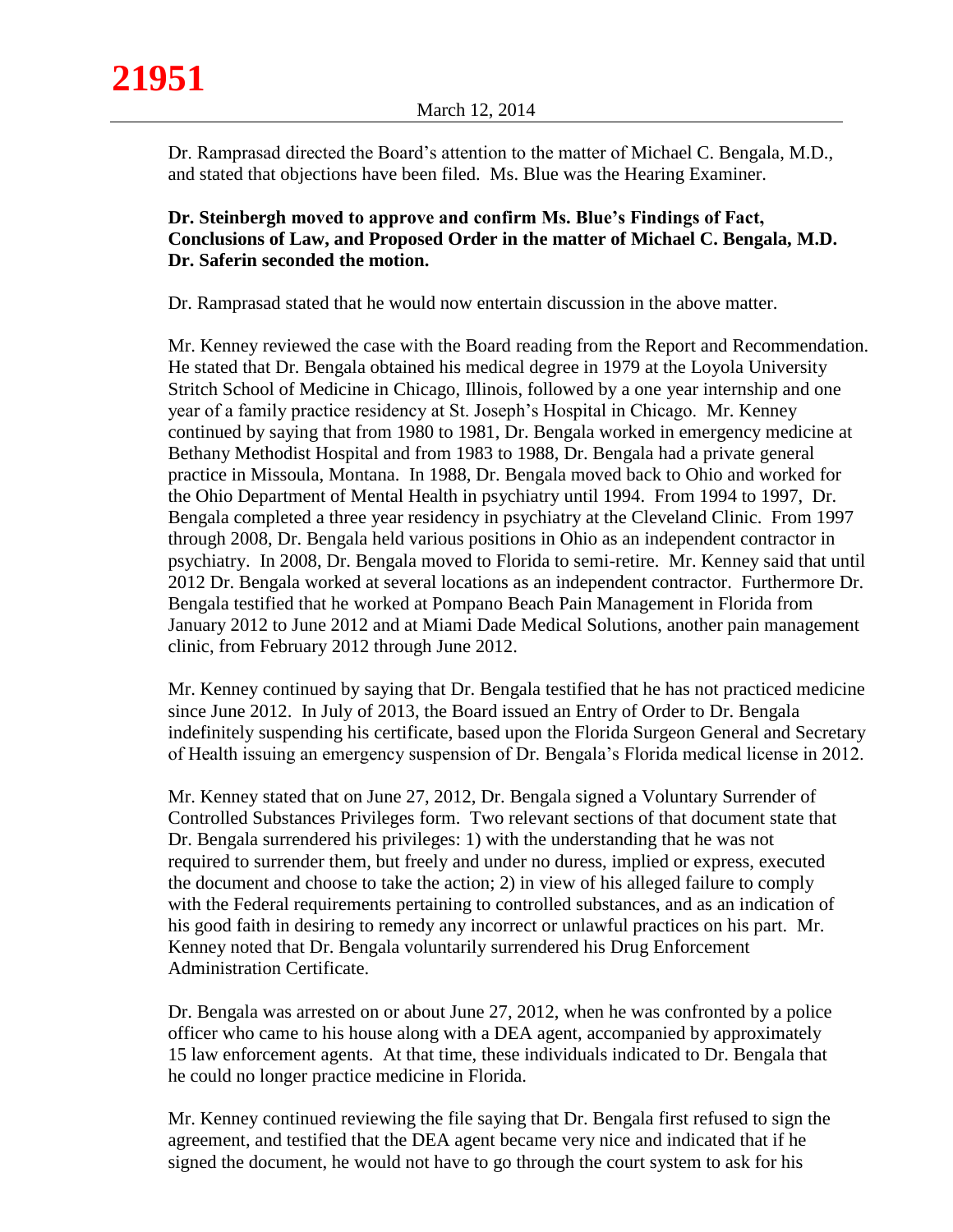DEA number back. According to the testimony, Dr. Bengala admitted that he must have scanned the document but didn't read it in detail. Continuing to read, Mr. Kenney said, it should be noted when asked to surrender his license, Dr. Bengala did not, but the fact remains that he executed a voluntary surrender of controlled substance privileges to the DEA and that it constitutes the termination or suspension of the certificate of registration to prescribe drugs by the DEA. Mr. Kenney stated that Dr. Bengala had many excuses why he signed the agreement, such as stating that he was under severe mental duress.

Mr. Kenney indicated that the Board has the authority to take action against Dr. Bengala's license because he executed this surrender, but counsel for the state argued that the Board should not permanently revoke his license. Mr. Kenney indicated he agreed because the Florida actions are just allegations. Mr. Kenney asked the Board to indefinitely suspend Dr. Bengala's license to practice medicine and surgery until all the conditions set forth in the order are met.

# **Mr. Giacalone moved to amend the Proposed Order to Revocation. Dr. Steinbergh seconded the motion.**

Mr. Giacalone noted that there are several issues in this case that caught his attention and elaborated on them. First, he discussed the voluntary surrender of the DEA license. The Board's Hearing Officer wasn't buying the story of duress. This physician had discussion over the phone, was represented in the hearing and was present and answered questions. The Hearing Officer determined that the veracity of this individual was not there.

Secondly, Mr. Giacalone stated, there were two pain clinics involved and that Dr. Bengala was a locums tenens doctor. Mr. Giacalone did not feel that Dr. Bengala's testimony was credible. For example, Mr. Giacalone pointed out that in Dr. Bengala's testimony, he stated that Judge Peg had signed a court order that he couldn't prescribe any controlled substances. That was incorrect because it was only Schedule II controlled substances that Dr. Bengala was prohitibed from prescribing. Then Dr. Bengala proffered a Settlement Agreement that he claimed exists with the Florida Department of Health. However, that agreement was not signed by either himself or the Department. Dr. Bengala stated that he had signed the Settlement Agreement which states that he agreed to voluntarily and permanently stop prescribing controlled substances in Florida, except for benzodiazepines. Also in his statement, Dr. Bengala stated that he didn't prescribe controlled substances in large volumes. However, in reviewing the records, it was found that during the DEA's investigation he allegedly overprescribed for the three undercover agents. In addition, Mr. Giacalone pointed out that it was extremely strange that prior to writing these prescriptions for the undercover agents, Dr. Bengala consulted with the owner of the pain clinic to determine what prescriptions should be written and whether a MRI was needed for these patients. This was especially suspect given that the owner was not medically licensed or trained. Additionally, for one of these undercover agents, Dr. Bengala wrote a prescription for oxycodone 30 milligrams, cariprodol 600 milligrams and Xanax® 2 milligrams. According to the DEA, this combination is one highly sought after by drug abusers and diverters and is referred to among this illegitimate drug seeking population as the "Holy Trinity." The details presented show a pattern of overprescribing and if Florida gives Dr. Bengala back his license and he signs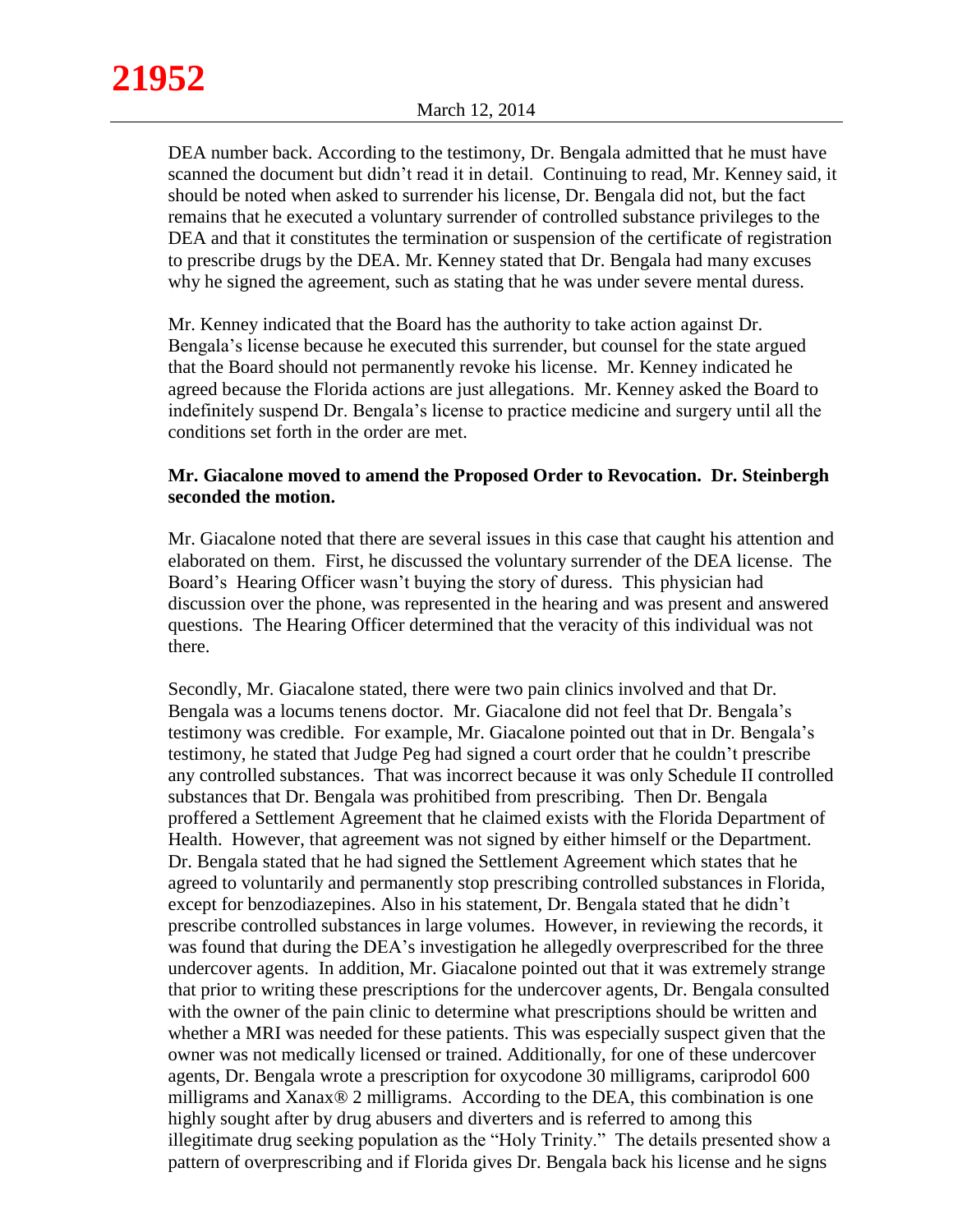that Settlement Agreement, then he may come back to Ohio.

Mr. Giacalone stated that the Board should revoke Dr. Bengala's license and if he comes back to Ohio, Dr. Bengala can choose to petition and come before the Board for reinstatement.

Dr. Steinbergh joined the discussion and said that she is in favor of revoking Dr. Bengala's license because it does give the Board the ability to take a fresh look after the concerns in Florida are completed. If the Board indefinitely suspends his license, there would be conditions for reinstatement. What happens in Florida may influence the Board's decisions and when or if Dr. Bengala comes back to Ohio, the Board may want to do something different.

Dr. Saferin stated that by suspending Dr. Bengala indefinitely there are conditions. However, when revoking him, there are no conditions at all and Dr. Bengala could come back at any time and the Board would be tasked with dealing with the matter.

Dr. Ramprasad stated that he would support suspending Dr. Bengala's license. He agreed that there were many inconsistencies in Dr. Bengala's testimony, but feels that the Board should see what happens in Florida to ensure that no errors were made.

Dr. Soin said that he supports, at the minimum, revocation and would actually support permanent revocation. Dr. Soin voiced major concerns when hearing that 15 to 20 law enforcement agents were used in Dr. Bengala's Florida case. Dr. Soin stated that clinics and doctors like this cause a huge problem and harm to patients, by moving from clinic to clinic and writing scripts over and over again.

Mr. Giacalone said that Dr. Bengala had opportunity to respond. This case screams that this physician was involved with an obvious pill mill. If the Board revokes Dr. Bengala's license, we send the correct message that the Board won't have these types of individuals practing in our state.

Dr. Steinbergh noted that she does agree with the Findings of Fact, Conclusions of Law, and the Amended Order of revocation.

A roll call was taken on Mr. Giacalone's motion to amend:

ROLL CALL:

| Dr. Strafford  | - abstain |
|----------------|-----------|
| Dr. Bechtel    | - abstain |
| Dr. Saferin    | - nay     |
| Dr. Soin       | - aye     |
| Dr. Steinbergh | - aye     |
| Dr. Ramprasad  | - nay     |
| Dr. Sethi      | - aye     |
| Dr. Talmage    | - abstain |
| Mr. Kenney     | - aye     |
| Mr. Gonidakis  | - aye     |
| Mr. Giacalone  | - aye     |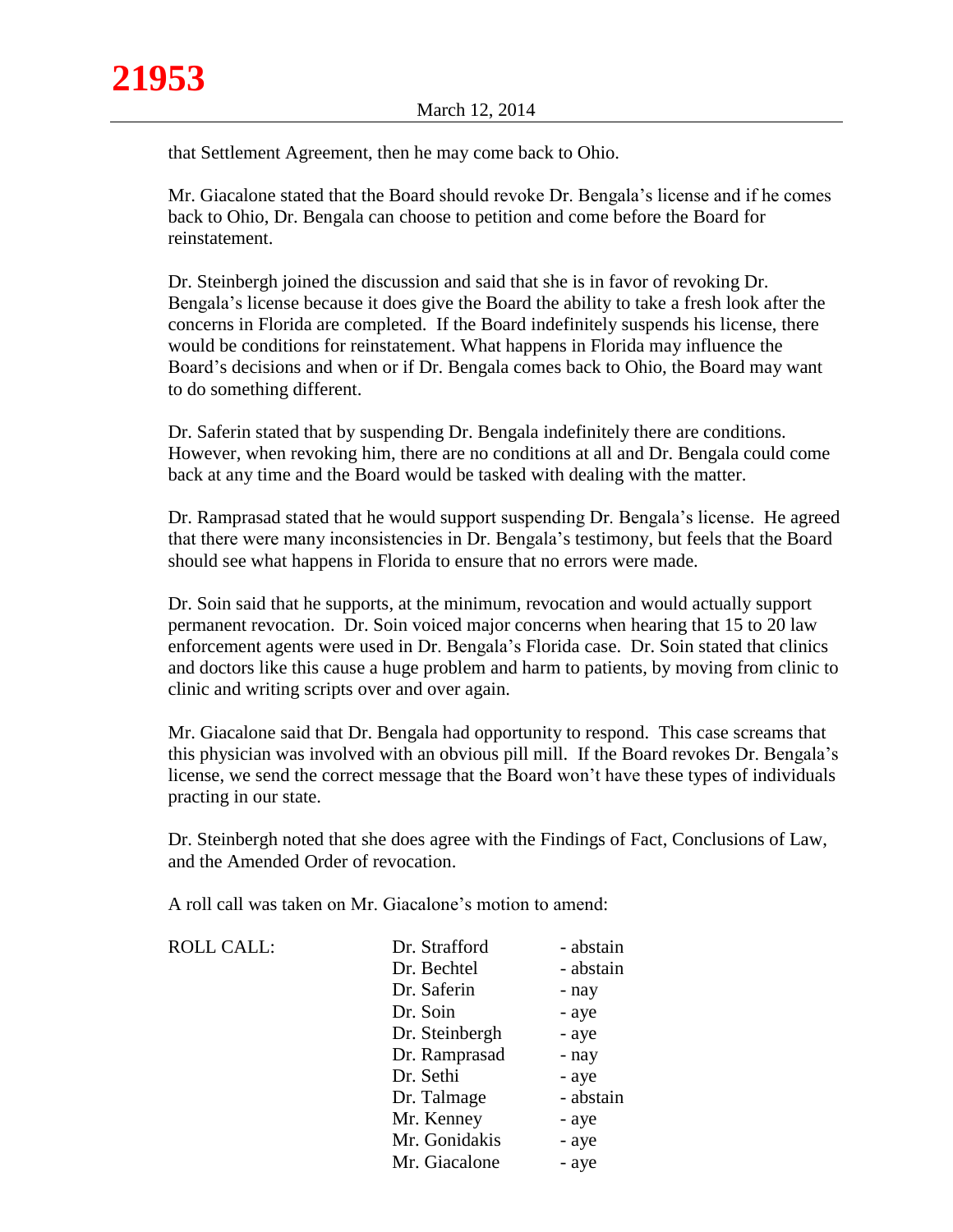The motion to amend carried.

**Dr. Steinbergh moved to approve and confirm the Proposed Findings of Fact, Conclusions, and Order as amended. Dr. Saferin seconded the motion.** A roll call was taken:

| <b>ROLL CALL:</b> | Dr. Strafford  | - abstain |
|-------------------|----------------|-----------|
|                   | Dr. Bechtel    | - abstain |
|                   | Dr. Saferin    | - aye     |
|                   | Dr. Soin       | - aye     |
|                   | Dr. Steinbergh | - aye     |
|                   | Dr. Ramprasad  | - aye     |
|                   | Dr. Sethi      | - aye     |
|                   | Dr. Talmage    | - abstain |
|                   | Mr. Kenney     | - aye     |
|                   | Mr. Gonidakis  | - aye     |
|                   | Mr. Giacalone  | - aye     |

The motion carried.

### **James P. Cleary, D.O.**

Dr. Ramprasad directed the Board's attention to the matter of James P. Cleary, D.O., and stated that no objections have been filed. Ms. Shamansky was the Hearing Examiner.

# **Dr. Steinbergh moved to approve and confirm Ms. Shamansky's Findings of Fact, Conclusions of Law, and Proposed Order in the matter of James P. Cleary, D.O. Dr. Saferin seconded the motion.**

Dr. Ramprasad stated that he would now entertain discussion on the above matter.

Dr. Talmage reviewed the case with the Board stating that Dr. Cleary was one of the Board's two percent audits. On his licensure renewal, Dr. Cleary stated that he completed his Continuing Medical Education (CME). When confronted by the audit, Dr. Cleary stated that he probably didn't and that he assumed the Board found evidence that he had not completed his CME. Dr. Talmage had concerns that Dr. Cleary felt intimidated by the Board and didn't think the Board was fair. Dr. Cleary has varied his specialty in his practice considerably from training in an Ear, Nose & Throat residency program, to working a family practice, prove that he had completed his 40 hours of category one CME. Dr. Talmage finished by speaking to the medical students in attendance and encouraged them to know where their CME records are located in case they are requested.

A roll call was taken:

| ROLL CALL: | Dr. Strafford | - abstain |
|------------|---------------|-----------|
|            | Dr. Bechtel   | - abstain |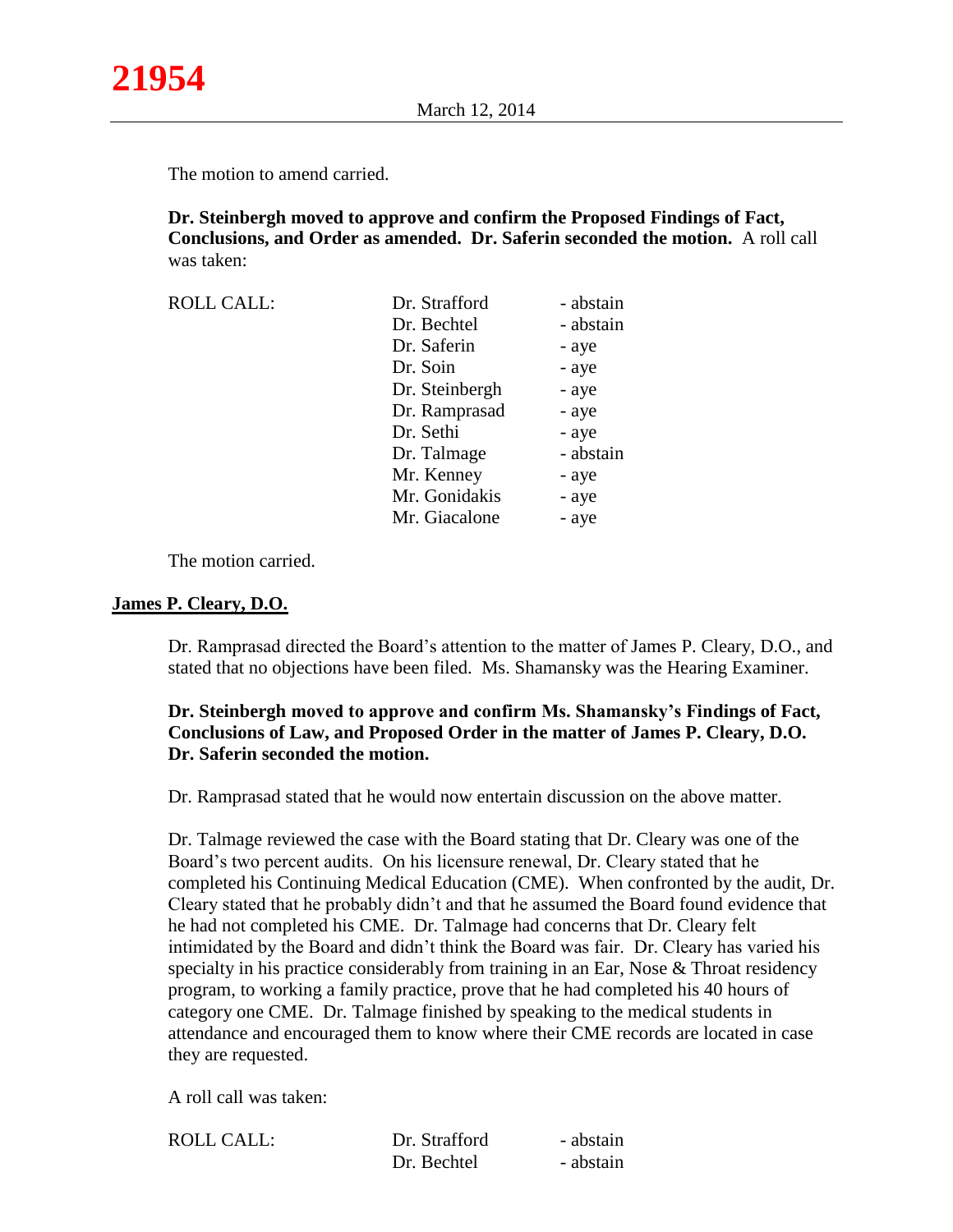March 12, 2014

| Dr. Saferin    | - aye |
|----------------|-------|
| Dr. Soin       | - aye |
| Dr. Steinbergh | - aye |
| Dr. Ramprasad  | - aye |
| Dr. Sethi      | - aye |
| Dr. Talmage    | - aye |
| Mr. Kenney     | - aye |
| Mr. Gonidakis  | - aye |
| Mr. Giacalone  | - aye |
|                |       |

The motion carried.

#### **Muhammad Imran Kaleem, M.D.**

Dr. Ramprasad directed the Board's attention to the matter of Mohammad Imran Kaleem, M.D., and stated that no objections have been filed. Ms. Blue was the Hearing Examiner.

## **Dr. Steinbergh moved to approve and confirm Ms. Blue's Findings of Fact, Conclusions of Law, and Proposed Order in the matter of Muhammad Imran Kaleem, M.D. Dr. Saferin seconded the motion.**

Dr. Ramprasad stated that he would now entertain discussion on the above matter.

Mr. Gonidakis reviewed the case with the Board stating that Dr. Kaleem was licensed to practice medicine and surgery in 1995 in Ohio, but his license is currently inactive. Prior to the inactive status, Dr. Kaleem was an internist in Cincinnati and saw approximately 30 patients a day. Mr. Gonidakis continued by stating that on April 5, 2013, the Board required him to submit to a neurological exam because of violations of Section 4731.22 (B)(19), ORC, which is standard of care due to mental or physical illness, because he had previously been diagnosed with Huntington's disease. Mr. Gonidakis indicated that Dr. Kaleem had a neurological exam on May of 2013. The examining doctor concluded that, unfortunately, Dr. Kaleem was no longer capable of safely practicing medicine in Ohio. Mr. Gonidakis finished the review by saying that Dr. Kaleem did not attend the hearing but did send a letter dated February 2, 2014. In that letter Dr. Kaleem admitted he was suffering from Huntington's Disease, is currently getting treatment, and said that it was his and his family hopes that he recover and practice again in the future. Dr. Kaleem asked for a revocation instead of a permanent revocation.

## **Mr. Gonidakis moved to approve the Proposed Order of Revocation for Muhammad Imran Kaleem, M.D. Dr. Saferin seconded the motion.** A roll call was taken:

| ROLL CALL: | Dr. Strafford  | - abstain |
|------------|----------------|-----------|
|            | Dr. Bechtel    | - abstain |
|            | Dr. Saferin    | - aye     |
|            | Dr. Soin       | - aye     |
|            | Dr. Steinbergh | - aye     |
|            | Dr. Ramprasad  | - aye     |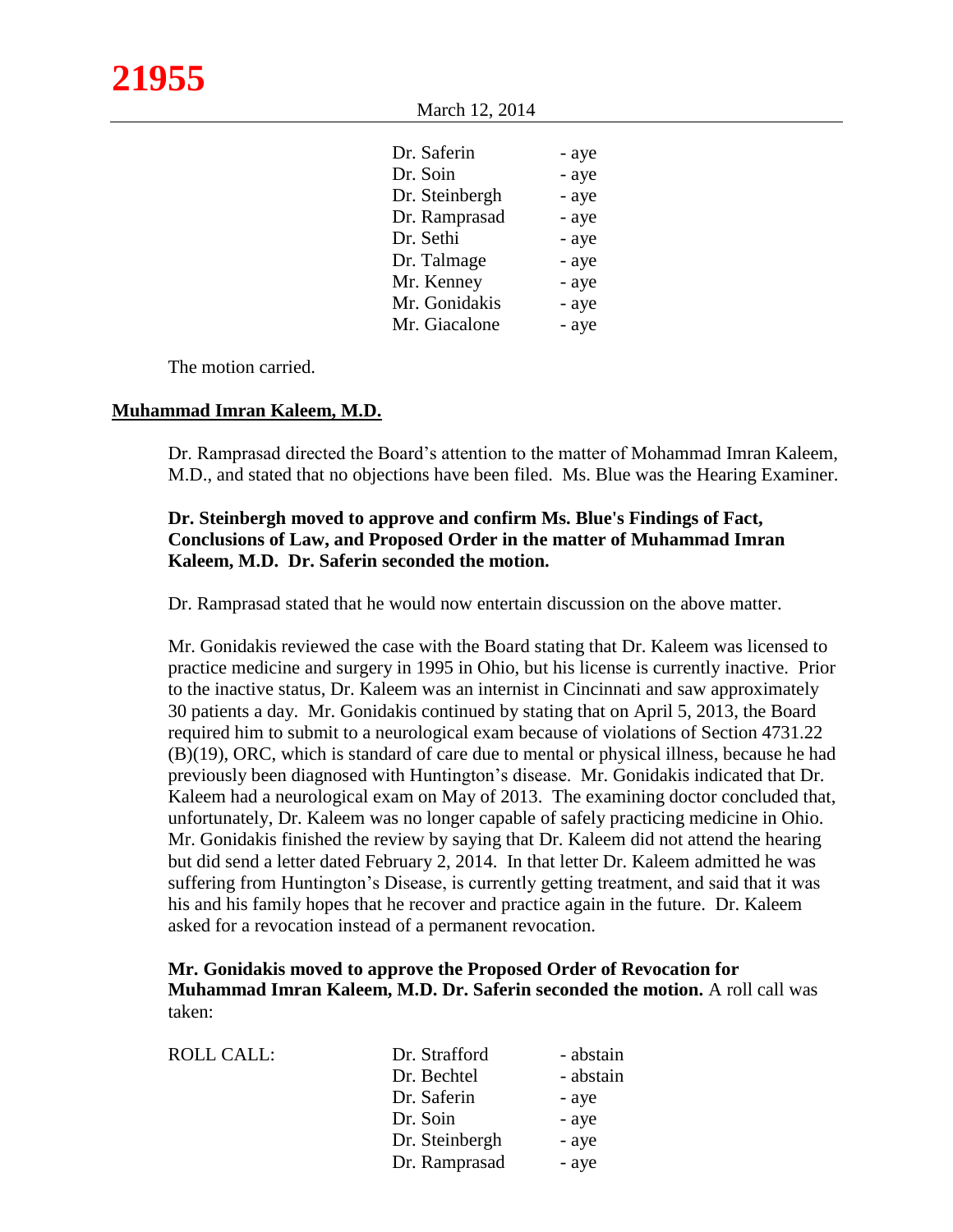March 12, 2014

| Dr. Sethi     | - aye     |
|---------------|-----------|
| Dr. Talmage   | - abstain |
| Mr. Kenney    | - aye     |
| Mr. Gonidakis | - aye     |
| Mr. Giacalone | - aye     |
|               |           |

The motion carried.

## **Srinivas Perugu Reddy, M.D.**

Dr. Ramprasad directed the Board's attention to the matter of Srinivas Perugu Reddy, M.D., and stated that objections have been filed. Mr. Porter was the Hearing Examiner.

Dr. Ramprasad continued in saying that a request to address the Board had been filed timely on behalf of Dr. Reddy. Five minutes would be allowed for that address.

Dr. Reddy was represented by his attorney, Dan Zinsmaster.

Mr. Zinsmaster stated that this is a unique case and that they did file objections but commended Mr. Porter for an accurate summarization of the facts. He stated that they agree with Mr. Porter's legal analysis that Dr. Reddy satisfied the current system guidelines of the One-Bite rule. Mr. Zinsmaster's disagreement with Mr. Porter's conclusion rests with the appropriateness of any type of formal probation in this case and he stated that written objections had been distributed. Zinsmaster said that the Board's actions are unwarranted, because Dr. Reddy satisfied the One-Bite rule. He continued to say that the rule was created decades ago to encourage physicians who have concerns about substance issues and abuse to voluntarily take it upon themselves to seek an evaluation and, if treatment was warranted, to seek it on their own accord. The exact same treatment is warranted in every situation with physicians, which is a 28 days of inpatient treatment followed by an aftercare contract with a Board approved provider. Mr. Zinsmaster stated that Dr. Reddy has done both of those things and went the extra mile by having two assessments with Board approved addictionologists, who both opined that Dr. Reddy is ready, fit and safe to practice in accordance with appropriate standards of care.

Mr. Zinsmaster stated that Dr. Reddy has done everything that someone in his position who is suffering from a disease such as alcohol abuse should do. He continued by saying that One-Bite can be a confusing issue. Mr. Zinsmaster quoted part of the Board-issued public policy statement which said that "resident physicians practicing under training certificates are entitled to the protection of the One-Bite rules to the same extent as are fully licensed physicians." He stated that as of July 22, 2013, Dr. Reddy has been a fully licensed training certificate holder, which this Board issued. Therefore, Zinsmaster stated that the law requires that Dr. Reddy be treated as any similarly situated physician.

Mr. Zinsmaster finished by saying that Mr. Porter concluded that Dr. Reddy had satisfied One-Bite guidelines. Dr. Reddy took the opportunity to get himself sober with no Board intervention, has been sober for well over one year, and has made a life-long commitment to sobriety. By granting One-Bite, the mechanisms for the protection of the public are in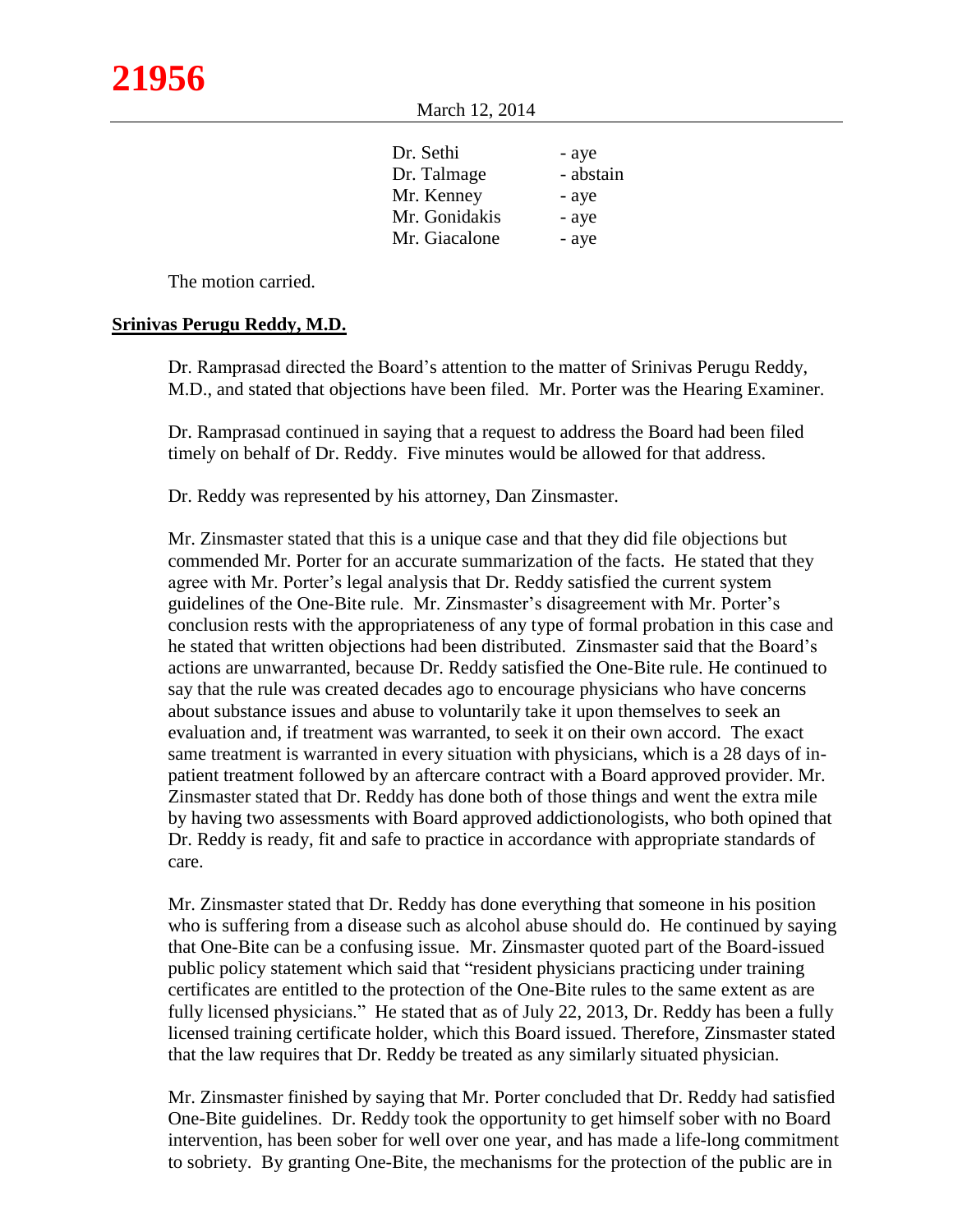place by way of his aftercare arrangements with a Board approved treatment provider.

Dr. Reddy thanked the Board for the opportunity to address them and admitted that he had made some very poor decisions that he was sorry for. Dr. Reddy said that on December of 2012, he realized he'd hit rock bottom and decided to get treatment. Dr. Reddy immediately began treatment with a Toledo psychologist who specialized in chemical and abuse disorders. Dr. Reddy said that when learning that Ohio physicians had to complete a specific course of treatment, he sought an evaluation with Dr. Gregory Collins of the Cleveland Clinic and subsequently Glenbeigh Hospital for intervention treatment. In mid-May of 2013, Dr. Reddy was successfully discharged with staff approval from Glenbeigh Hospital and he began his aftercare program. Dr. Reddy continued by saying that he has been 100% compliant with his aftercare contract and that this all occurred well before his residency training program. Dr. Reddy said that he was forthcoming when he submitted his application for the training certificate and the Board granted his request, which is when he started the PGY1 Internal Medicine residency program at Mercy Saint Vincent Medical Center in Toledo, Ohio.

Dr. Reddy said that he is doing well, and expecting to transition to PGY2 this year. He has enjoyed the challenges the program has provided to him. Dr. Reddy concluded his statement by saying that he believed being a physician was his destiny, because he watched his father, who was a hematologist, slowly succumbed to cancer at the age of 48.

Dr. Ramprasad asked if the Assistant Attorney General wished to respond.

Mr. Wilcox indicated that he did wish to respond and addressed the Board by saying that this is an impairment issue and it is the Board's duty to decide if the Report and Recommendation and the evidence shows that Dr. Reddy is impaired and if so, what the appropriate penalty is. Mr. Wilcox said the physician and his attorney are trying to distract the Board with the issue of One-Bite, but Dr. Reddy has never been eligible for it and that the exception has never been given to applicants for licensure. Mr. Wilcox indicated that Dr. Reddy was an applicant for a training certificate and that this case is about a physician with severe alcohol abuse and dependency issues. Mr. Wilcox said that Dr. Reddy has had four separate arrests in a ten year period, including three Driving while Under the Influence (DUI) charges. Mr. Wilcox said that if this were a One-Bite case, we would not be here today. Mr. Wilcox said that Dr. Reddy even noted that he was actively impaired at the time he applied for the training certificate. He reminded the Board that they do not allow One-Bite for applicants and that the Board treats training certificates and applicants for full licensure somewhat differently. Mr. Wilcox finished his statement by saying that he doesn't agree that Dr. Reddy is eligible for the One-Bite exemption, that it would be contrary to the rules, would be unprecedented, and that the Board's decision should be to support the Report and Recommendation and determine if Dr. Reddy is impaired.

Dr. Saferin reviewed the case with the Board and said that the issue is whether Dr. Reddy is impaired in his ability to practice medicine according to acceptable and prevailing standards of care due to abuse of or dependency upon alcohol and/or other substances with regard to Section 4731.22(B)(26), Ohio Revised Code. Dr. Saferin continued saying in April of 2013, Dr. Reddy submitted an application to the Board for a training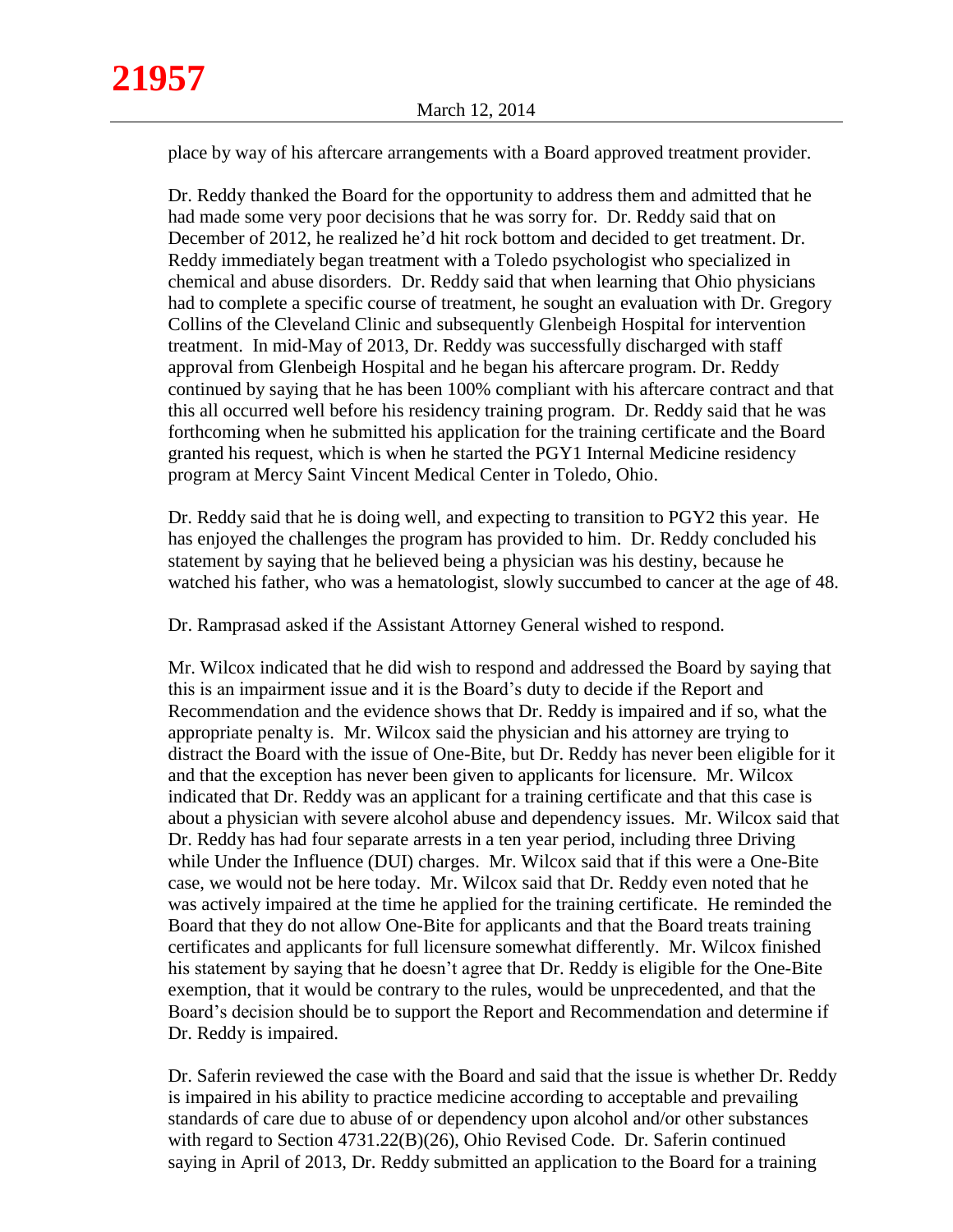certificate. Dr. Saferin indicated that Dr. Reddy did properly disclose his three prior DUI convictions in response to several questions and that he further disclosed having been evaluated for and diagnosed with alcohol abuse.

Dr. Saferin said that Dr. Reddy voluntarily submitted to a 72-hour in-patient evaluation at the Cleveland Clinic, where he was diagnosed with alcohol abuse shortly before submitting his application. He then completed 28 days of in-patient treatment at Glenbeigh Hospital. Following the treatment, Dr. Reddy has complied with an aftercare contract that requires, among other things, continued sobriety, random urine screens, three 12-step meetings per week, weekly Caduceus meetings, and weekly aftercare group meetings.

Dr. Saferin continued by saying that Hearing Examiner Porter believes that Dr. Reddy's demeanor at the hearing was appropriate and that he appeared sincere when he expressed remorse for his past conduct and for not having sought treatment sooner. Since Dr. Reddy's last DUI conviction, he has made a series of good decisions, including voluntarily obtaining treatment. Dr. Saferin stated that Hearing Examiner Porter believes that Dr. Reddy is taking his recovery very seriously and that Dr. Mahajan sent a recommendation agreeing that he felt Dr. Reddy is doing extremely well in his residency.

Dr. Saferin concluded by saying that he does not feel that Dr. Reddy qualifies for One-Bite exemption and that the acts, conduct, and/or omissions of Dr. Reddy constitutes a violation of 4731.22(B)(26), ORC. Dr. Saferin stated that he supports the recommendation of probationary terms for a period of at least 5 years, including but not limited to, abstention from drugs and alcohol; random urine screens; participation in A.A., N.A., C.A., or Caduceus; and compliance with the terms of the aftercare contract.

Dr. Talmage stated that the Assistant Attorney General said that the Board doesn't allow One-Bite for applicants and he would say the Board hasn't up to this point. Dr. Talmage sees no reason why the Board doesn't and thinks it is logical to do it. Dr. Talmage continued by saying that a training certificate is still given to a M.D. or D.O., they are pre-licensure because they must have their training for a sufficient period of time to gain licensure. This physician fulfills all the One-Bite criteria, other than that. It is an encouragement to report and get treated before patient harm occurs and Dr. Reddy did that. Dr. Talmage said that Dr. Reddy is progressing well in aftercare and if he relapses, he will come before board. As far as establishing precedent, Dr. Talmage stated that he has no problem with it if it encourages people to get treated early while still residents. He recommended that the Board not give probation. If probation is given, Dr. Reddy would probably not be able to take Family Practice boards and it will be difficult for him to get on several insurance panels and hospital staffs. The Board's decision is not just about encouraging continued recovery, it is about putting restrictions on Dr. Reddy that would have lasting consequences. Dr. Talmage finished by saying that he believes One-Bite would be more appropriate.

Dr. Sethi concurred with Dr. Talmage and said it would encourage others to come forward and get treatment.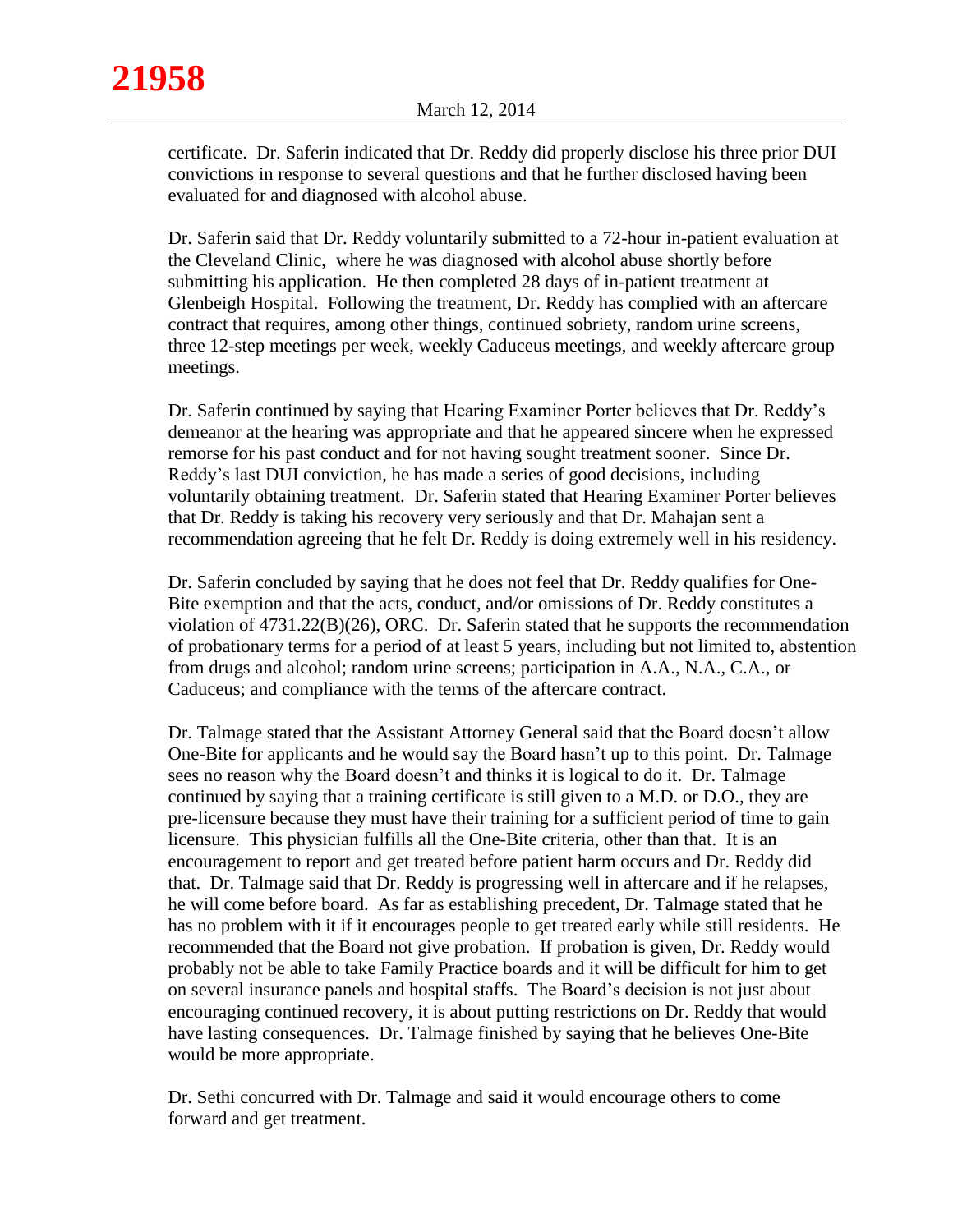Mr. Giacalone interjected by saying that if this was a typical situation, he might agree. But Dr. Reddy's DUI history shows a pattern. Mr. Giacalone believes that probation would keep Dr. Reddy honest and Dr. Reddy has proven in the past that he can't do this by himself.

Dr. Steinbergh stated that regarding One-Bite, she didn't feel that Dr. Reddy qualified because at the time he applied, he had not completed treatment. Dr. Reddy applied prior to entering treatment when he was an applicant. Dr. Steinbergh said she understands Dr. Talmage's comments, and she cannot disagree with him, except she believes there is value in putting Dr. Reddy in a probationary period. Dr. Steinbergh said Dr. Reddy is on the right track but voiced concern about the DUIs and what would happen if the Board fails to put him into a probationary order. Dr. Steinbergh said that the value of the Board's monitoring system will be proven to Dr. Reddy, although it may look like a barrier, but ultimately it may save his life and others. Dr. Steinbergh agreed that there will be hurdles and barriers, but said if Dr. Reddy can stay for the rest of the meeting to see the doctors who have been impaired and are being released from probation come before the Board today, he will see what the Board has done with these individuals. Dr. Steinbergh believes that Dr. Reddy will see how thankful those individuals are to have gotten this off their back.

Dr. Steinbergh concluded by saying that the Board's mission is public protection and that she agrees with the Conclusion of Law, Findings of Fact and the Proposed Order of putting Dr. Reddy on probation for five years. If the Board votes that way, Dr. Steinbergh hoped that Dr. Reddy would understand the value of their decision and that it is not punitive as much as the Board is trying to help him.

Dr. Ramprasad agreed that good points have been made, but he voiced concerns that, when releasing Dr. Reddy from Glenbeigh, they indicated he was at high risk for relapse. Dr. Ramprasad was also concerned about the number of events that occurred and he indicated that he supported the Hearing Examiners report and recommendation.

# **Dr. Steinbergh moved to approve and confirm Mr. Porter's Findings of Fact, Conclusions of Law, and Proposed Order in the matter of Srinvas Perugu Reddy, M.D. Dr. Soin seconded the motion.** A roll call was taken:

| <b>ROLL CALL:</b> | Dr. Strafford  | - abstain |
|-------------------|----------------|-----------|
|                   | Dr. Bechtel    | - abstain |
|                   | Dr. Saferin    | - aye     |
|                   | Dr. Soin       | - aye     |
|                   | Dr. Steinbergh | - aye     |
|                   | Dr. Ramprasad  | - aye     |
|                   | Dr. Sethi      | - nay     |
|                   | Dr. Talmage    | - nay     |
|                   | Mr. Kenney     | - aye     |
|                   | Mr. Gonidakis  | - aye     |
|                   | Mr. Giacalone  | - aye     |

The motion to approve carried.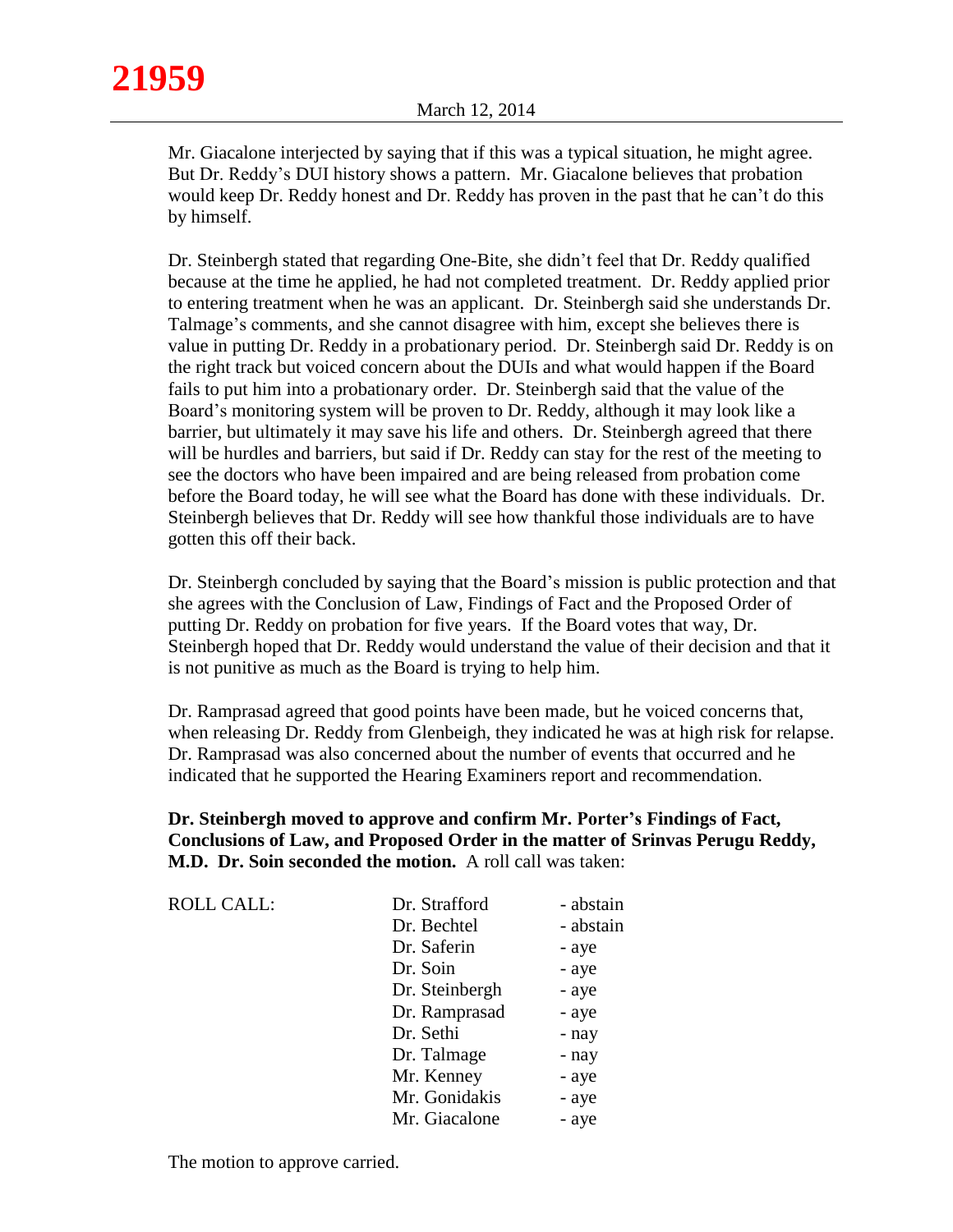# **Cynthia A. Renfrow, P.A.**

Dr. Ramprasad directed the Board's attention to the matter of Cynthia A. Renfrow, P.A., and stated that objections have been filed. Ms. Blue was the Hearing Examiner.

Dr. Ramprasad stated that the matter of Ms. Renfrow is non-disciplinary in nature. Therefore, all Board members may vote in the matter.

Dr. Ramprasad continued in saying that a request to address the Board had been filed timely on behalf of Ms. Renfrow. Five minutes would be allowed for that address.

Ms. Renfrow was represented by her attorney, David M. Johnston.

Mr. Johnston addressed the Board and stated that Ms. Renfrow had applied for a P.A.'s provisional certificate to prescribe and they believe that her master's degree course work was clinically relevant within the meaning of the statute and regulations. Mr. Johnston and Mr. Renfrow believe that the Hearing Officer's report and recommendation draws the wrong conclusion and they urge the Board not to adopt the report and recommendation, but to grant Ms. Renfrow's request.

Ms. Renfrow thanked the Board for having the opportunity to address them. She reviewed her credentials and said she has been a registered physician assistant (P.A.) in Ohio since 1992. In 1994, Ms. Renfrow obtained a Master's degree in Education and Allied Professions from the University of Dayton and has seven years of teaching experience. On June 27, 2013, she applied to the Board for a Provisional Certificate to Prescribe as a P.A. in Ohio. Ms. Renfrow stated that she was unable to be grandfathered in because of her employer's preferences. The primary question is about her degree and she whole heartedly believes that clinical counseling skills are vitally important to anyone practicing in medicine, because they deal with so many different things in primary care and she utilizes her counseling skills on a daily basis. Ms. Renfrow said that it is not just her opinion, she's reviewed multiple journal articles referring to counseling and family practice and she read to the Board portions of a few articles. Ms. Renfrow said that she believes her coursework does meet state requirements. With no disrespect meant, Ms. Renfrow stated that she feels Officer Blue's conclusion is inaccurate, that she is looking at the letter of the law, and basing her conclusion on the fact that Ms. Renfrow's degree is not on that particular list. Ms. Renfrow said that however, when looking at her degree, it is almost a mirror image of what you see in psychology. Ms. Renfrow said that she has 20 years of experience, the support of all of her supervising physicians, has recertified every six years, and has done all of her Continuing Education for this application. Ms. Renfrow concluded by saying that granting her request would be beneficial to both her and her patients.

Dr. Ramprasad asked if the Assistant Attorney General wished to respond.

Ms. Snyder stated that she did wish to respond. She indicated that Ms. Renfrow has a P.A. license and is seeking a provisional certificate to prescribe and there are two ways that she can qualify for that. The first is to have a master's degree or higher from an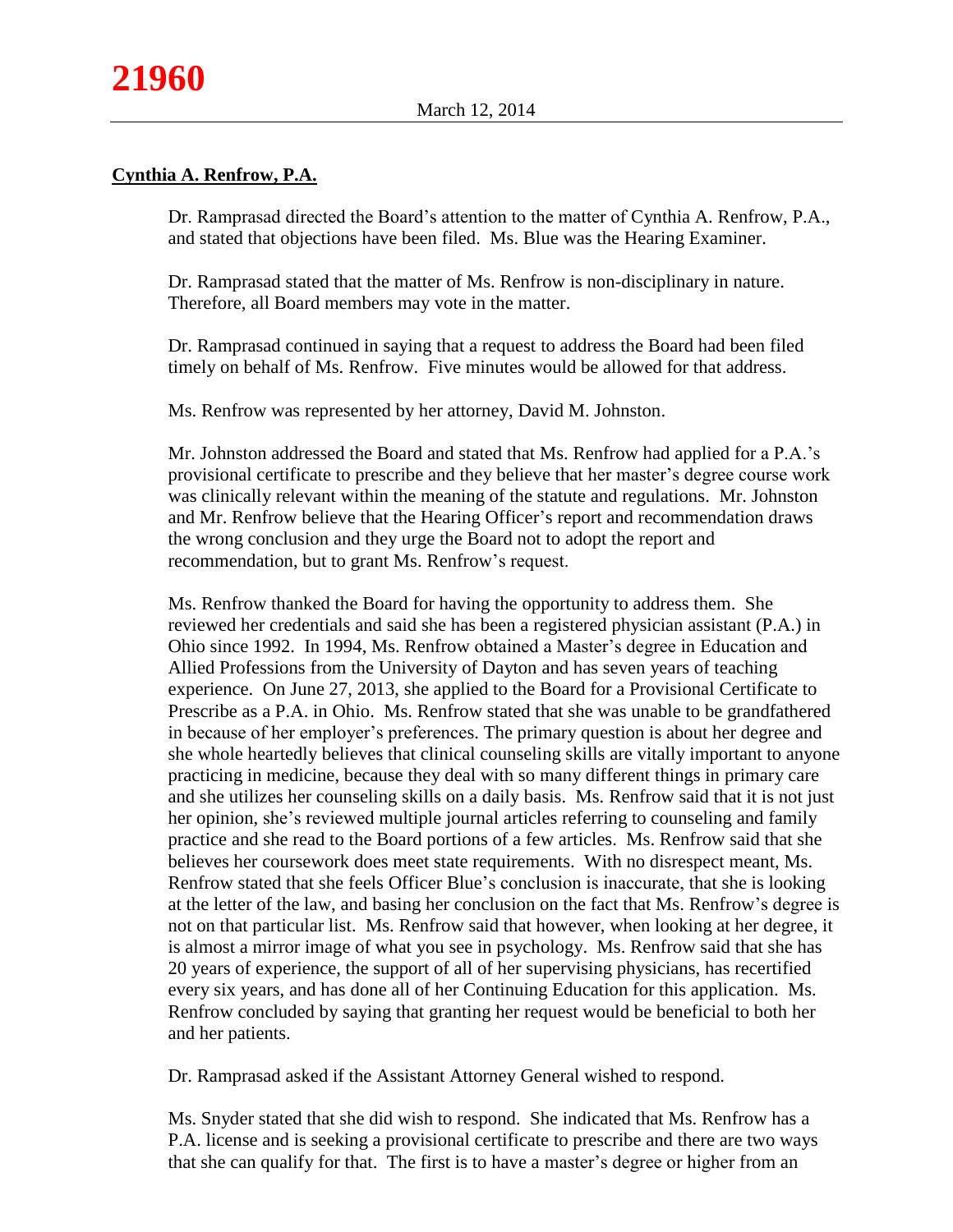ARC-PA approved program. The second way is have a master's degree or higher with coursework clinically relevant to the practice of a physician assistant. Ms. Snyder indicated that they thoroughly reviewed her coursework and determined that it was not clinically relevant according to the Board's guidelines and that there is no disputing that Ms. Renfrow's Master's is not in an ARC-PA approved program. Ms. Snyder concluded her statement by saying that Ms. Renfrow said she was unable to get her provisional certificate during the grandfather period, there was a window of time and she was practicing during that period of time but Ms. Renfrow failed to ask to be grandfathered in.

# **Mr. Giacalone moved to approve and confirm Ms. Blue's Findings of Fact, Conclusions of Law, and Proposed Order in the matter of Cynthia A. Renfrow, P.A. Dr. Saferin seconded the motion.**

Dr. Ramprasad stated that he would now entertain discussion in the above matter.

Mr. Giacalone reviewed the case and Ms. Renfrow's credentials with the Board. He began by restating Ms. Renfrow's degrees, reiterating that Ms. Renfrow holds a Bachelor of Arts in Zoology from Miami University of Ohio which she received in 1983, along with a Master's Degree in Education and Allied Professions (with a major in Social Agency Counseling) from the University of Dayton received in 1994. He continued saying that Ms. Renfrow has worked for a number of physicians as a physician assistant. He said that in June of 2013, Ms. Renfrow submitted an application for a provisional certificate to prescribe as a physician assistant in Ohio and to qualify for that certificate, the applicant must hold master's degree or higher from an appropriately credited program according to the Ohio Revised Code (ORC) 4730.46(B). Ms. Renfrow's application failed the first test under ORC 4730.46(B) because her degree came from the University of Dayton, and was not obtained from an ARC-PA approved program. This was confirmed by Ms. Rieve, the Board's Administrative Officer. Thus the issue that remained to be decided to be able to grant Ms. Renfrow's request was to determine, under the second and remaining test set forth in ORC 4730.46(B), whether the Respondent's Master's Degree "…was in a course of study with clinical relevance to the practice of a physician assistant." For a course of study to be "clinically relevant to the practice of a physician assistant," Ohio Administrative Code (OAC) 4730-2-02(A) states that it must be "…a biological science related to the anatomy and physiology of the human body." OAC 4730-2-02(A)(1) goes on to provide examples of courses of study that meet the criteria of "clinical relevance" which include: "anatomy, biochemistry, physiology, microbiology, pharmacology, genetics, neuro-science and molecular assistant studies, athletic training, medical sciences and psychology."

Mr. Giacalone continued by saying that Ms. Renfrow argues that her Master's Degree in Education and Allied Professions (with a major in social agency counseling) meets this criteria of "clinical relevance" and was a course of study in "a biological science related to the anatomy and physiology of the human body" given that her curriculum included courses such as: Psychology/Personality Development; Psychology of Individual Differences; Games-Counseling with Children; Substance Abuse Intervention and Prevention; Women Speak; Theories and Techniques of Counseling and Group Counseling; and Evaluation of Educational Systems. Ms. Renfrow further testified that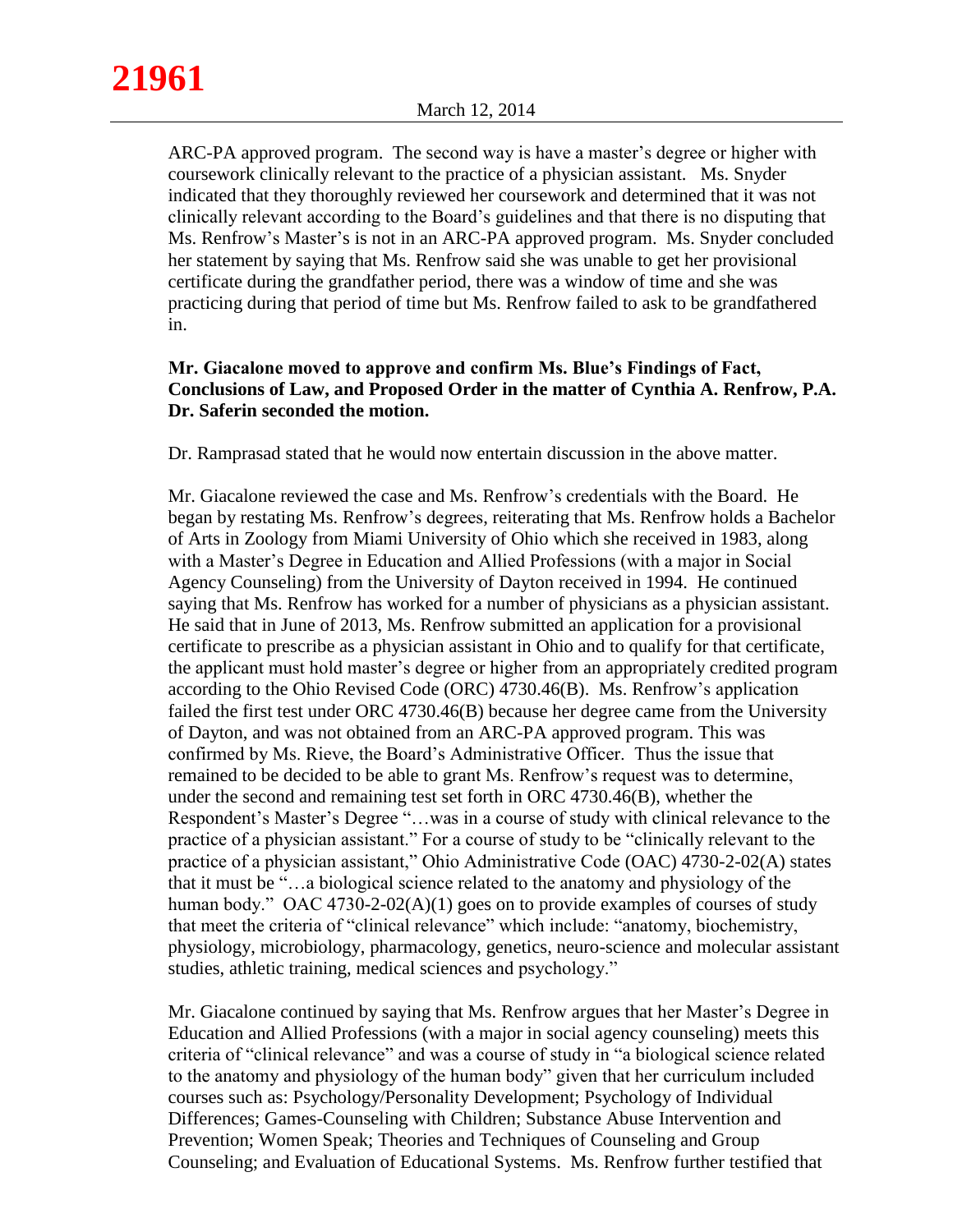she believed her coursework "…was definitely more geared toward psychology and psychological development."

Mr. Giacalone went on to state that while Ms. Renfrow's educational history is commendable, he would agree with the State that the Respondent's Master's Degree in Education and Allied Professions does not meet the definition of "clinical relevance" insofar as it is not a course of study in "a biological science related to the anatomy and physiology of the human body." Unfortunately, Ms. Renfrow's simply listing and describing select courses or asserting that a curriculum "is more geared towards" being a biological science such as psychology, does not make it a degree in that discipline nor its equivalent. In addition, the fact that Respondent's Master's Degree is one in Education and Allied Professions lends further question as to whether it falls into the category of "biological sciences" or something far less.

Therefore, Mr. Giacalone restated the motion he made of approving and confirming Ms. Blue's Findings of Fact, Conclusions of Law, and Proposed Order in the matter of Cynthia A. Renfrow, P.A.

Dr. Steinbergh remarked on Ms. Renfrow's comment that the Hearing Examiner did not have clinical experience and therefore the Board should be able to discern this matter. She continued to state that this matter has been reviewed by the Board's Physician Assistant Committee and was considered and voted on by the Board, where it was decided that the Master's Degree was not clinically relevant for a provisional certificate to prescribe. Dr. Steinbergh concurred with the Findings of Fact, Conclusion of Law and the Proposed Order of denial of the certificate.

Dr. Talmage joined the discussion to say, having sat on the Physician Assistant Committee of the Board for over ten years, they have previously approved non-ARC degrees if they were relevant. He reiterated that relevance means, biochemistry, physiology, and pharmacology and those were not present in this case. Dr. Talmage also commended Ms. Renfrow on her educational history, but felt that it did not qualify her to prescribe drugs with physiological, dangerous and side effects. Therefore, Dr. Talmage agreed with the Hearing Examiners recommendation.

A roll call was taken:

ROLL CALL:

| Dr. Strafford  | - aye |
|----------------|-------|
| Dr. Bechtel    | - aye |
| Dr. Saferin    | - aye |
| Dr. Soin       | - aye |
| Dr. Steinbergh | - aye |
| Dr. Ramprasad  | - aye |
| Dr. Sethi      | - aye |
| Dr. Talmage    | - aye |
| Mr. Kenney     | - aye |
| Mr. Gonidakis  | - aye |
| Mr. Giacalone  | - aye |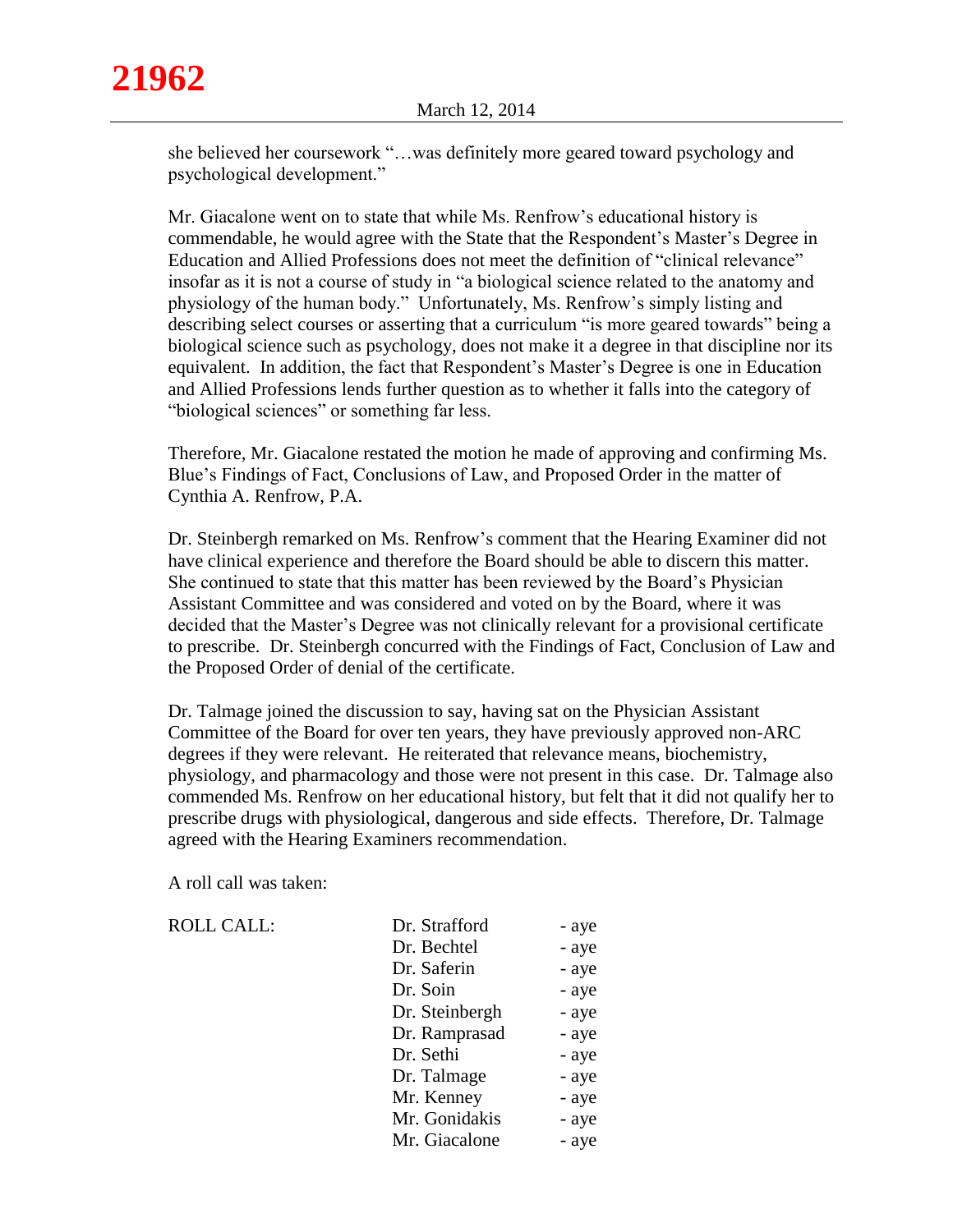The motion to approve carried.

### **Donald R. Savage, Jr. , M.D.**

Dr. Ramprasad directed the Board's attention to the matter of Donald R. Savage, Jr., M.D., and stated that no objections have been filed. Mr. Porter was the Hearing Examiner.

# **Dr. Steinbergh moved to approve and confirm Mr. Porter's Findings of Fact, Conclusions of Law, and Proposed Order in the matter of Donald R. Savage, Jr., M.D. Dr. Saferin seconded the motion.**

Ms. Debolt indicated that a request to address the Board was not filed, however Dr. Savage was in attendance and did wish to address the Board.

**Dr. Steinbergh moved to allow Dr. Savage to address the Board. Mr. Gonidakis seconded the motion.** A roll call was taken:

| <b>ROLL CALL:</b> | Dr. Strafford  | - abstain |
|-------------------|----------------|-----------|
|                   | Dr. Bechtel    | - abstain |
|                   | Dr. Saferin    | - aye     |
|                   | Dr. Soin       | - aye     |
|                   | Dr. Steinbergh | - aye     |
|                   | Dr. Ramprasad  | - aye     |
|                   | Dr. Sethi      | - aye     |
|                   | Dr. Talmage    | - abstain |
|                   | Mr. Kenney     | - aye     |
|                   | Mr. Gonidakis  | - aye     |
|                   | Mr. Giacalone  | - aye     |
|                   |                |           |

The motion carried.

Dr. Savage addressed the Board by saying he apologized for his actions of violating the rules and that he was embarrassed for them. He indicated that he had already taken the initiative to complete a course on physician patient values and ethics and will complete any and all requirements deemed necessary by this Board to keep his Ohio license. Dr. Savage said he provides good quality care to his pediatric patients and can't imagine being unable to help new parents on new-born care or help them with testy teenagers. Dr. Savage said that he loves his job and is good at it. Dr. Savage indicated that his wife, family and patients one through four will accept any punishment the Board deems necessary. Dr. Savage outlined what has happened in the last four years, which had essentially been a suspension of his license. Dr. Savage said that the Board investigation began in May of 2010 and because of the investigation the hospital, where he was the assistant medical director, asked him to resign. He applied for and got a job at Columbus Children's Hospital, but after being hired, Children's decided they should wait for the results of the Medical Board matter and denied Dr. Savage the job. After that decision was made, he and his wife determined that Dr. Savage should begin utilizing his Florida license that he had obtained many years before. Dr. Savage had planned to use that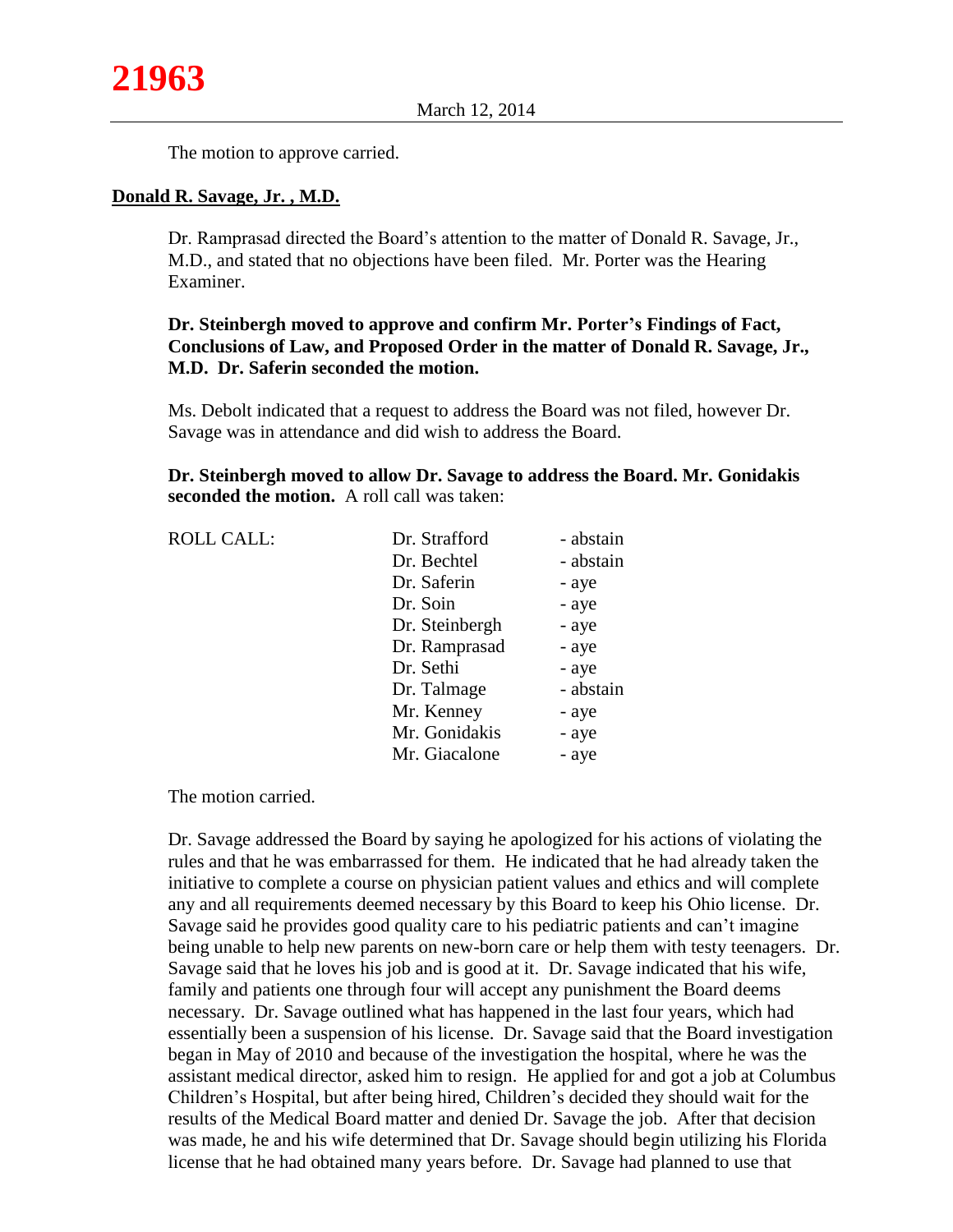**21964**

license to moonlight in Florida and be there one weekend a month to spend time with his mother because he is an only child.

Dr. Savage continued to say that while working in Florida solved the employment issue, it caused the magistrate in the child custody case, to change her ruling removing his wife as residential parent and leaving his wife's children in the custody of their father in Ohio. This action was a big blow to the family and they are working to get that motion reinstated. Dr. Savage indicated that the results of this case will affect that decision. Dr. Savage indicated that while in Florida and with the support of the present practice that knows about this investigation, he has been able to begin again, be promoted to assistant lead in office, built a sizable practice, and has been asked to participate in their leadership program. Dr. Savage's request is that the board consider whatever punishment they deem necessary and if appropriate consider it as time served, as he has essentially been unable to work in the State of Ohio for four years. Dr. Savage said that, as important as employment is, a ruling, if reciprocated by Florida, would bring him back to square one and virtually extinguish his and his wife's opportunity to regain custody of their children.

Dr. Savage said that he understands the statute was created to protect women in vulnerable situations, but their relationship began as a colleague and a friend, and had little to do with a doctor-patient relationship. Dr. Savage stated that he lived in a town that only had one pediatric option. Dr. Savage stated that he is not a threat to his patients or his parents and he is not a sexual predator, as the attorney general characterized him in her closing before the hearing officer. Dr. Savage invited the Board to ask his friends, his patients, his colleagues, and his wife, who is an elementary school teacher and had personal experience for years with a sexual predator in medical school, and they would tell the Board that he is not a predator. Dr. Savage said that he regretted his actions of writing a prescription for face cream for his wife, he regrets treating his now-stepdaughter, Patient two, in the urgent care when she was having an asthma attack, and mostly he regrets being instrumental in his wife losing custody of her children. Dr. Savage concluded by saying that had a few months elapsed before he and his wife started dating, this issue may not have arisen and he was truly sorry and accepted full responsibility for his actions.

Ms. Snyder addressed the Board and said that she didn't recall calling Dr. Savage a predator in her closing statements, but rather said that he preyed on women. She indicated that Dr. Savage slept with two mothers of patients of his pediatric practice and married one of them. Ms. Snyder set the stage by indicating that Dr. Savage was charged for the relationship of those two mothers who are key third parties, because they are the mothers of the child patients. The statute makes those actions illegal, as well. M. Snyder continued by saying that women that bring their children to pediatricians, the moment they walk in the door there is an imbalance of power, because they are there seeking help, even if it is a well visit where you are seeking affirmation that you are raising your child right.

Ms. Snyder reviewed the case and noted information about the women that Dr. Savage had relationships with. She said that the first, YH, was a cocktail waitress and the mother of patient five. Ms. Snyder said Dr. Savage, in his interrogatories that he filed with the Board and swore to, said he had sexual relationship with YH for a period of time from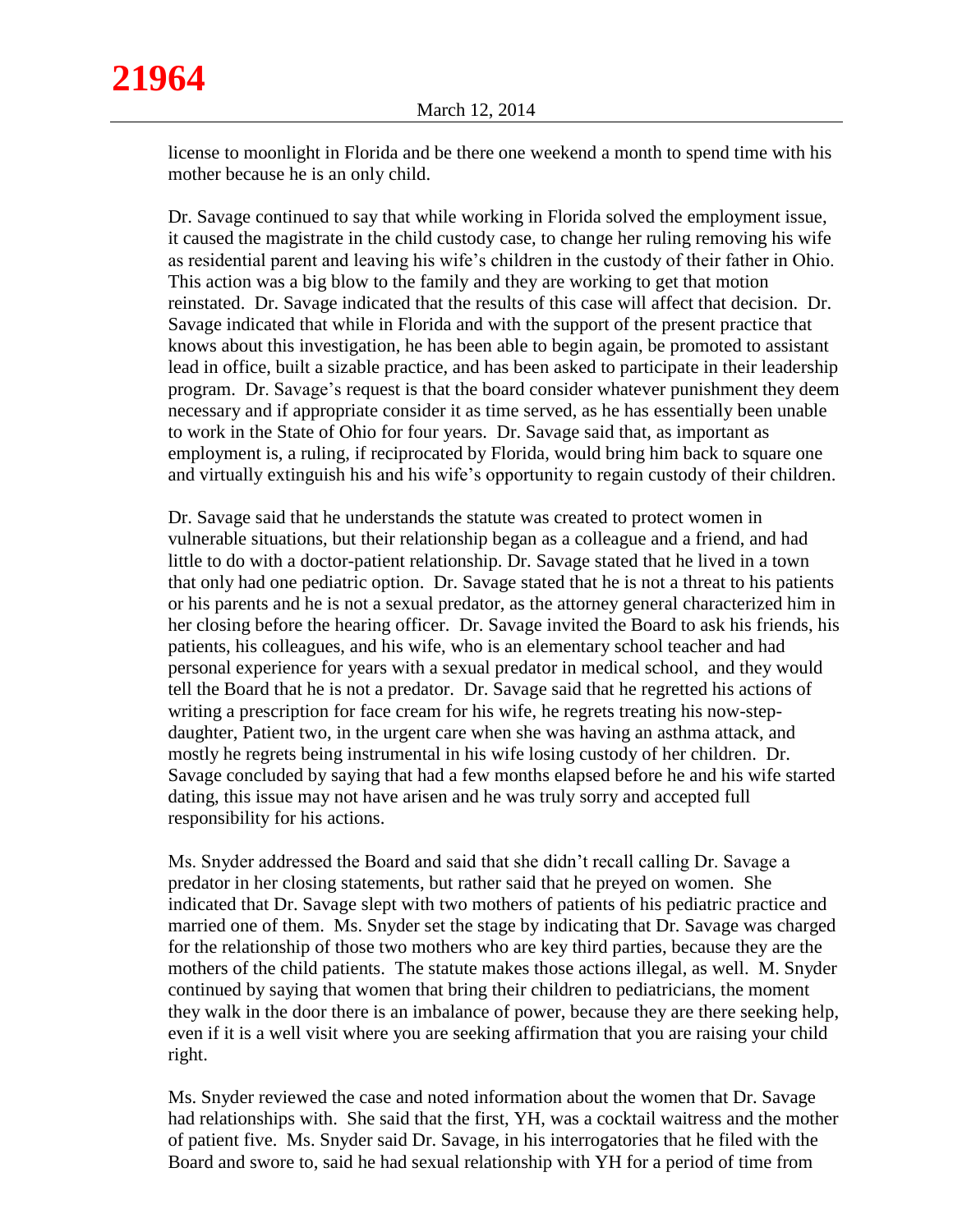# **21965**

2006 to 2008. Then in the hearing, Dr. Savage said that the information was not correct and that the two of them also had sexual contact in the men's restroom of the restaurant. Ms. Snyder stated that she questioned his credibility and supports the report and recommendation, but Dr. Savage's credibility was not discussed there, and that is an inconsistency. Another inconsistency, Ms. Snyder stated, was that Dr. Savage said that he gave YH an engagement ring and gifts to keep her in the relationship. There is evidence that at some point, YH started to back off and Dr. Savage believed that it was because he wasn't proceeding with his divorce the way she wanted. That relationship crumbled and he moved to the next mother who is considered as Patient one, because at one point, Dr. Savage prescribed to her. Ms. Snyder said that these vulnerable women came to Dr. Savage for affirmation for how to raise their children, for help if they had sick children, and there was an imbalance of power. Ms. Snyder indicated that neither Dr. Savage nor his counsel, who is also a physician, seemed to understand that in the hearing.

Ms. Snyder continued by saying that the Board heard Dr. Savage say he was sorry for his actions, but that was not Dr. Savage's message at the hearing. With regards to Dr. Savage's credibility, Ms. Snyder said that Dr. Savage claimed he wrote the prescription for Patient one, never did an evaluation, and he never kept a patient record. But, Dr. Savage walked into the hearing with a patient record. Ms. Snyder concluded by saying that she doesn't think Dr. Savage understands the imbalance of power he has as a physician, especially with pediatric patients and mothers, and there is no such thing as consensual sex with a patient or a patient's mother.

Dr. Ramprasad stated that he would now entertain discussion on the above matter.

Dr. Steinbergh stated that many years ago, the Board was responsible for driving the statutes we have and for the American Medical Association's CEJA decision on key third party providers. She continued to say that she is very sensitive about these things and at that time, the Board had a pediatrician who had relationships with more than eight of his patients' mothers. It was the first time this type of matter had been challenged in Ohio and that particular pediatrician was forced to go into a suspension with his license. Dr. Steinbergh continued by saying when she reviewed this case, it was not as egregious as the previous case, but it certainly met the criteria for concerns about this pediatrician.

Dr. Steinbergh reviewed Dr. Savage's credentials and said that the hearing examiner had a difficult time with the players, as did she. Ultimately, Dr. Savage did have sexual relationships with both women, with Patient one, who ultimately became his wife and he prescribed some medication for her. Dr. Steinbergh reiterated Ms. Snyder's comment that Dr. Savage indicated he didn't keep a patient record, but showed up with one at the hearing. Dr. Steinbergh indicated that she understands as she has often taken a call during a meeting and wrote notes regarding her actions of the call on the back of an agenda. She noted that her biggest concern is that doctors should not be having sex with their patients or key third parties. Ultimately, while Dr. Savage was treating Patient five, you were having sex with the patient's mother and while you were having a sexual relationship with Patient one, you were treating her children. Dr. Steinbergh did not find that Dr. Savage couldn't have been objective at those times, and that was the difference between this case and the case that made case law. Another difference in the two cases was that in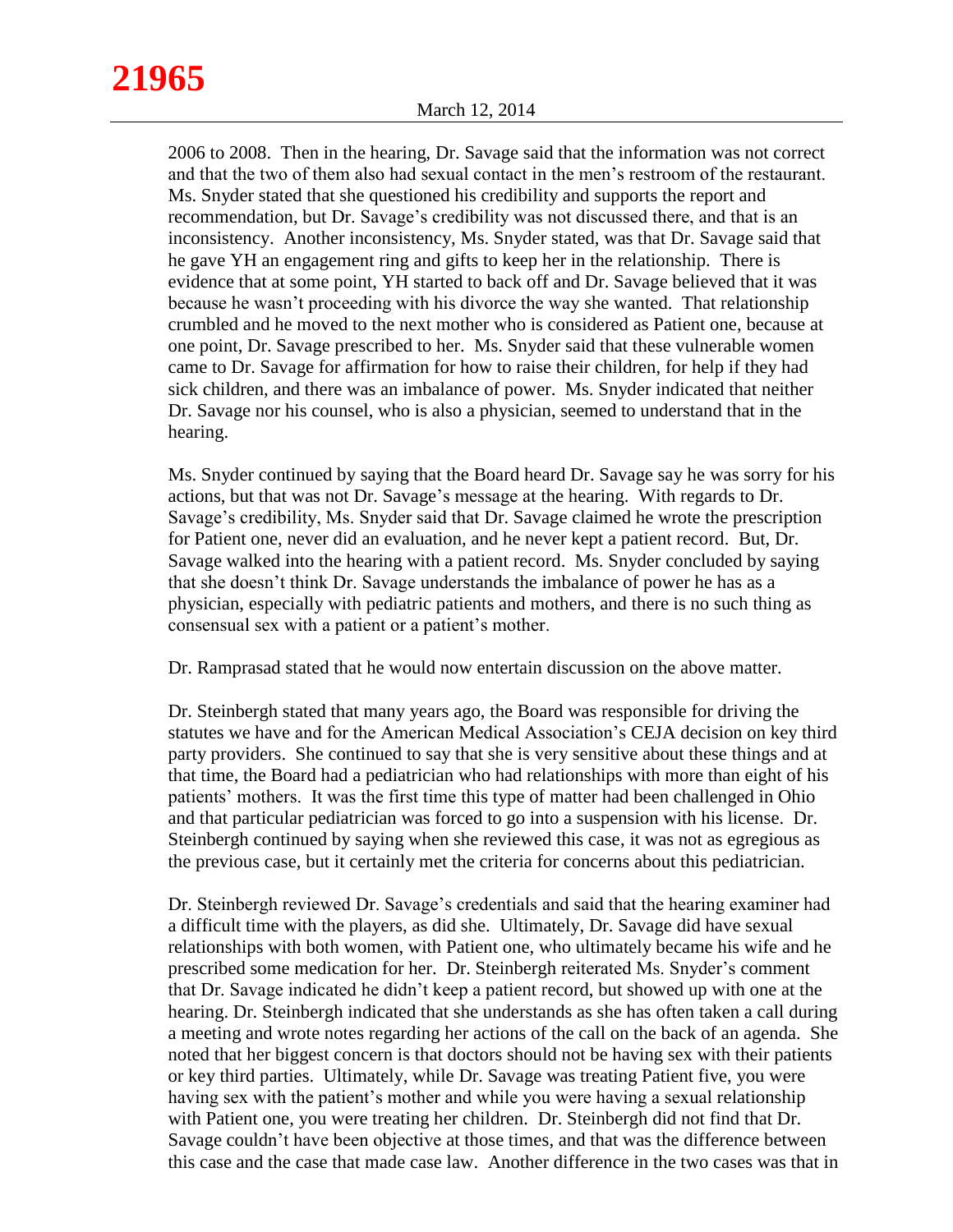the previous case, the child patient was dying of osteosarcoma and that the pediatrician was forced to never see the patient again once the mother complained. Dr. Steinbergh said that ultimately, the child died without understanding why the pediatrician wasn't coming to visit her. In that situation, Dr. Steinbergh indicated that she was convinced that the physician's care of that patient was affected.

Dr. Steinbergh stated that, in Dr. Savage's situation, she didn't get the sense that these patients would have received compromised care, but she believes that Dr. Savage understands that he should not have done what he did and the potential effects of the power differential with the patients and their mothers.

Dr. Steinbergh concluded that she agreed with the Findings of Fact and Conclusions of Law and the Proposed Order, except she feels that Dr. Savage should go into a period of probation. Dr. Steinbergh indicated that she had drawn up a proposed order. Dr. Steinbergh reviewed the proposed order and shared it with the Board. She indicated that Dr. Savage broke the law, but she is convinced that he learned through this process. However, she feels that the Board can't walk away from the situation.

# **Dr. Steinbergh moved to amend the Proposed Order of the Report and Recommendation of Donald R. Savage, Jr., M.D., to read as follows:**

# **It is hereby ORDERED that:**

**A. SUSPENSION OF CERTIFICATE: The certificate of Donald R. Savage, Jr., M.D., to practice medicine and surgery in the State of Ohio shall be SUSPENDED for an indefinite period of time, but not less than 180 days.**

**B. CONDITIONS FOR REINSTATEMENT OR RESTORATION: The Board shall not consider reinstatement or restoration of Dr. Savage's certificate to practice medicine and surgery until all of the following conditions have been met:**

**1. Application for Reinstatement or Restoration: Dr. Savage shall submit an application for reinstatement or restoration, accompanied by appropriate fees, if any.** 

**2. Course(s) Concerning Physician/Patient Boundaries: At the time he submits his application for reinstatement or restoration, or as otherwise approved by the Board, Dr. Savage shall provide acceptable documentation of successful completion of a course or courses on maintaining physician/patient boundaries. The exact number of hours and the specific content of the course or courses shall be subject to the prior approval of the Board or its designee. Any course(s) taken in compliance with this provision shall be in addition to the Continuing Medical Education requirements for relicensure for the Continuing Medical Education period(s) in which they are completed.** 

**In addition, at the time Dr. Savage submits the documentation of successful completion of the course(s) on maintaining physician/patient boundaries, he shall also submit to the Board a written report describing the course(s), setting forth what**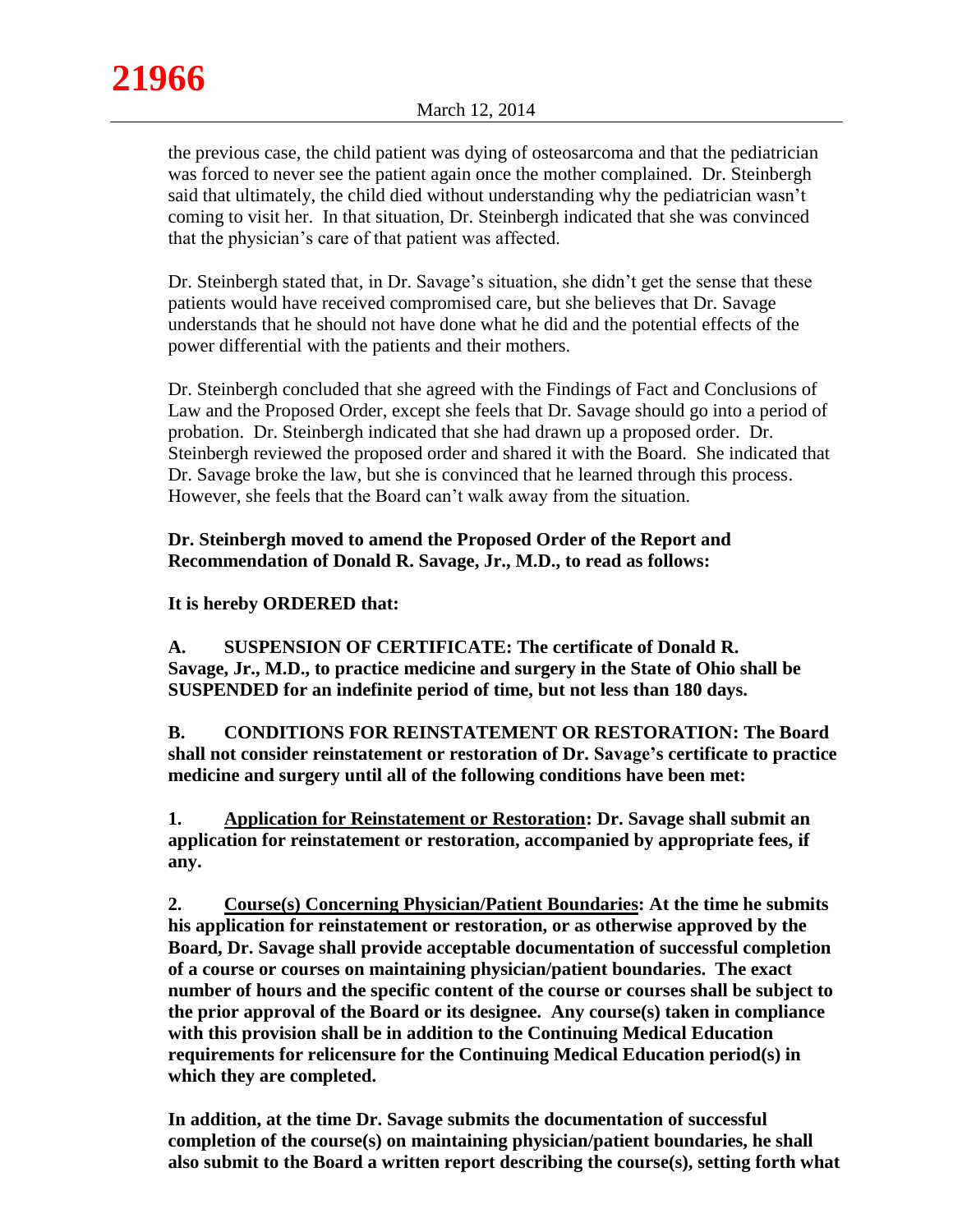**he learned from the course(s), and identifying with specificity how he will apply what he has learned to his practice of medicine in the future.**

**3. Additional Evidence of Fitness To Resume Practice: In the event that Dr. Savage has not been engaged in the active practice of medicine and surgery for a period in excess of two years prior to application for reinstatement or restoration, the Board may exercise its discretion under Section 4731.222, Ohio Revised Code, to require additional evidence of his fitness to resume practice.**

**C. PROBATION: Upon reinstatement or restoration, Dr. Savage's certificate shall be subject to the following PROBATIONARY terms, conditions, and limitations for a period of at least one year:**

**1. Obey the Law: Dr. Savage shall obey all federal, state, and local laws, and all rules governing the practice of medicine and surgery in the state in which he is practicing.** 

**2. Declarations of Compliance: Dr. Savage shall submit quarterly declarations under penalty of Board disciplinary action and/or criminal prosecution, stating whether there has been compliance with all the conditions of this Order. The first quarterly declaration must be received in the Board's offices on or before the first day of the third month following the month in which Dr. Savage's certificate is restored or reinstated. Subsequent quarterly declarations must be received in the Board's offices on or before the first day of every third month.**

**3. Personal Appearances: Dr. Savage shall appear in person for an interview before the full Board or its designated representative during the third month following the month in which Dr. Savage's certificate is restored or reinstated, or as otherwise directed by the Board. Subsequent personal appearances shall occur every six months thereafter, and/or as otherwise directed by the Board. If an appearance is missed or is rescheduled for any reason, ensuing appearances shall be scheduled based on the appearance date as originally scheduled. Dr. Savage shall also appear in person upon his request for termination of the probationary period and/or as otherwise directed by the Board.** 

**4. Tolling of Probationary Period While Out of Compliance: In the event Dr. Savage is found by the Secretary of the Board to have failed to comply with any provision of this Order, and is so notified of that deficiency in writing, such period(s) of noncompliance will not apply to the reduction of the probationary period under this Order.**

**5. Required Reporting of Change of Address: Dr. Savage shall notify the Board in writing of any change of residence address and/or principal practice address within 30 days of the change.**

**D. TERMINATION OF PROBATION: Upon successful completion of probation, as evidenced by a written release from the Board, Dr. Savage's certificate will be fully restored.**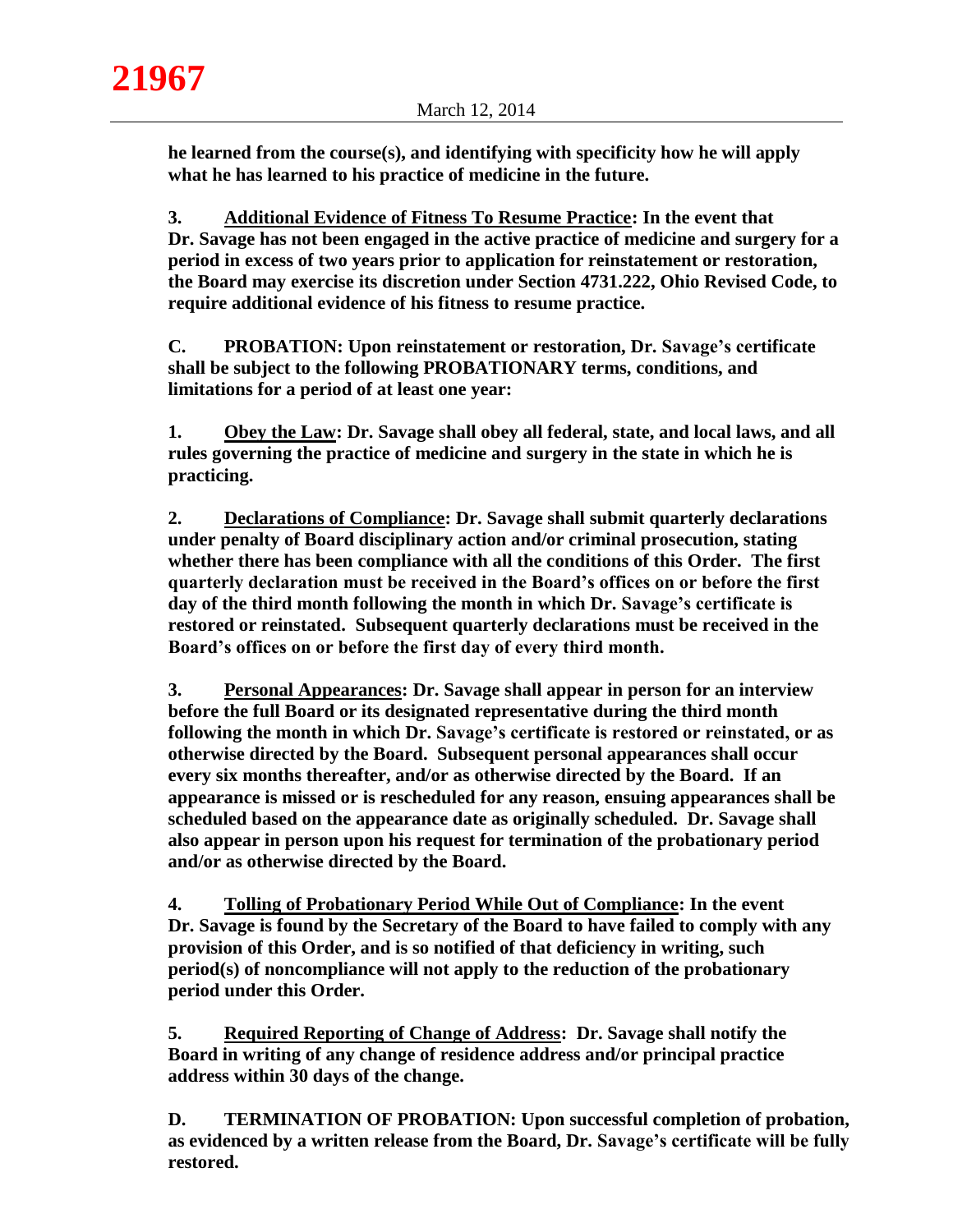# **E. REQUIRED REPORTING WITHIN 30 DAYS OF THE EFFECTIVE DATE OF THIS ORDER:**

**1. Required Reporting to Employers and Others: Within 30 days of the effective date of this Order, Dr. Savage shall provide a copy of this Order to all employers or entities with which he is under contract to provide healthcare services (including but not limited to third-party payers), or is receiving training, and the Chief of Staff at each hospital or healthcare center where he has privileges or appointments. Further, Dr. Savage shall promptly provide a copy of this Order to all employers or entities with which he contracts in the future to provide healthcare services (including but not limited to third-party payers), or applies for or receives training, and the Chief of Staff at each hospital or healthcare center where he applies for or obtains privileges or appointments.**

**In the event that Dr. Savage provides any healthcare services or healthcare direction or medical oversight to any emergency medical services organization or emergency medical services provider in Ohio, within 30 days of the effective date of this Order, he shall provide a copy of this Order to the Ohio Department of Public Safety, Division of Emergency Medical Services.** 

**These requirements shall continue until Dr. Savage receives from the Board written notification of the successful completion of his probation.**

**2. Required Reporting to Other Licensing Authorities: Within 30 days of the effective date of this Order, Dr. Savage shall provide a copy of this Order to the proper licensing authority of any state or jurisdiction in which he currently holds any professional license, as well as any federal agency or entity, including but not limited to the Drug Enforcement Administration, through which he currently holds any professional license or certificate. Also, Dr. Savage shall provide a copy of this Order at the time of application to the proper licensing authority of any state or jurisdiction in which he applies for any professional license or reinstatement/restoration of any professional license. This requirement shall continue until Dr. Savage receives from the Board written notification of the successful completion of his probation.**

**3. Required Documentation of the Reporting Required by Paragraph E: Dr. Savage shall provide this Board with one of the following documents as proof of each required notification within 30 days of the date of each such notification: (a) the return receipt of certified mail within 30 days of receiving that return receipt, (b) an acknowledgement of delivery bearing the original ink signature of the person to whom a copy of the Order was hand delivered, (c) the original facsimile-generated report confirming successful transmission of a copy of the Order to the person or entity to whom a copy of the Order was faxed, or (d) an original computer-generated printout of electronic mail communication documenting the e-mail transmission of a copy of the Order to the person or entity to whom a copy of the Order was e-mailed.**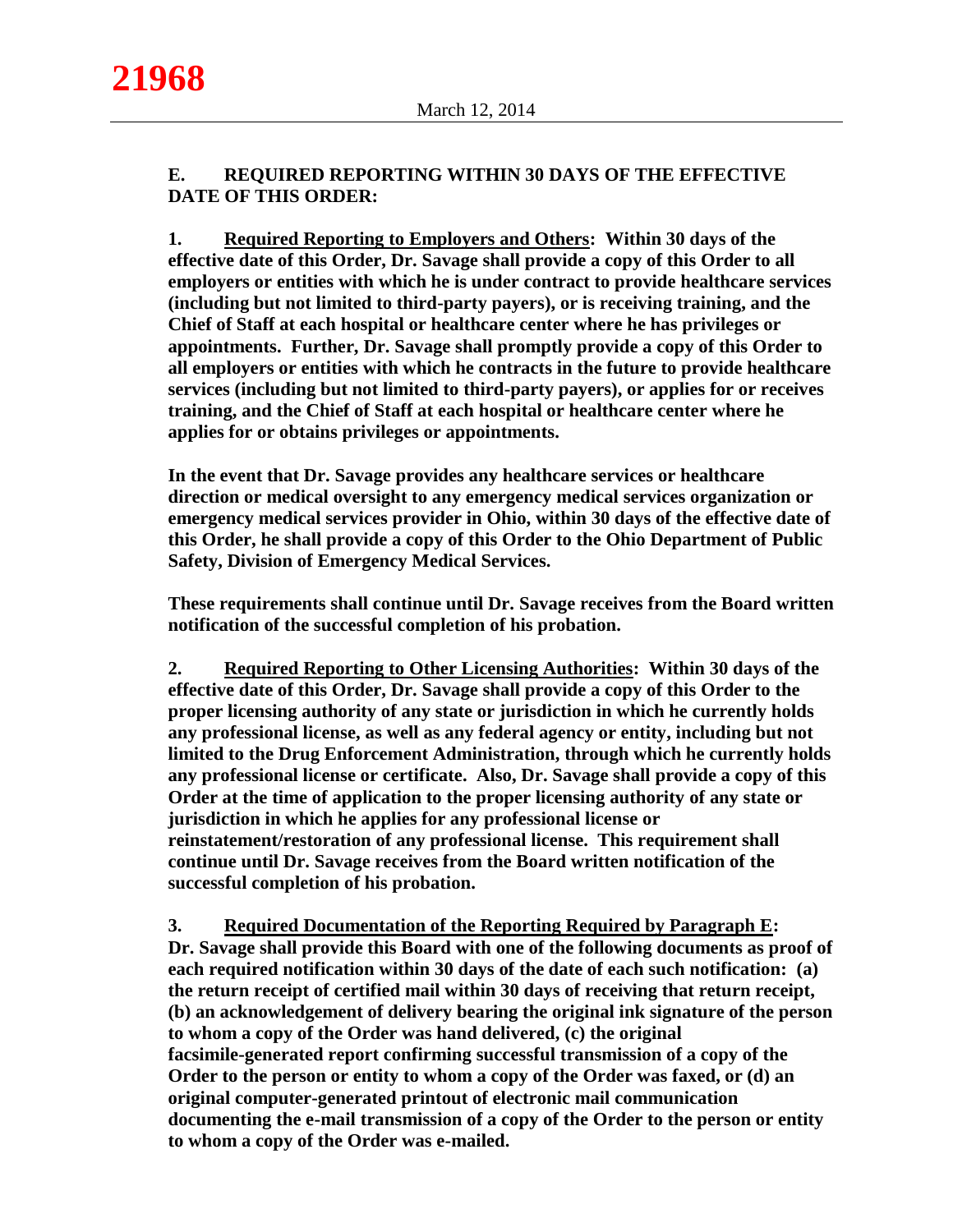**F. VIOLATION OF THE TERMS OF THIS ORDER: If Dr. Savage violates the terms of this Order in any respect, the Board, after giving him notice and the opportunity to be heard, may institute whatever disciplinary action it deems appropriate, up to and including the permanent revocation of his certificate.**

**G. PARTIAL DISMISSAL OF ALLEGATIONS: The allegations against Dr. Savage pertaining to Patient 4, as set forth in Paragraph 2(d) of the June 12, 2013 notice of opportunity for hearing in Case No. 13-CRF-056, shall be DISMISSED.**

**EFFECTIVE DATE OF ORDER: This Order shall become effective immediately upon the mailing of the notification of approval by the Board.**

#### **Dr. Saferin seconded the motion.**

Dr. Talmage spoke briefly about this matter before realizing he must abstain from participation in the case.

**Dr. Steinbergh moved to strike the comments made by Dr. Talmage regarding this matter. Dr. Soin seconded the motion.** A roll call was taken:

| <b>ROLL CALL:</b> | Dr. Strafford  | - abstain |
|-------------------|----------------|-----------|
|                   | Dr. Bechtel    | - abstain |
|                   | Dr. Saferin    | - aye     |
|                   | Dr. Soin       | - aye     |
|                   | Dr. Steinbergh | - aye     |
|                   | Dr. Ramprasad  | - aye     |
|                   | Dr. Sethi      | - aye     |
|                   | Dr. Talmage    | - abstain |
|                   | Mr. Kenney     | - aye     |
|                   | Mr. Gonidakis  | - aye     |
|                   | Mr. Giacalone  | - aye     |
|                   |                |           |

The motion carried.

**Dr. Steinbergh moved to approve and confirm Mr. Porter's Findings of Fact, Conclusions of Law, and Proposed Order as amended in the matter of Donald R. Savage, Jr., M.D. Dr. Sethi seconded the motion.** A roll call was taken:

| <b>ROLL CALL:</b> | Dr. Strafford  | - abstain |
|-------------------|----------------|-----------|
|                   | Dr. Bechtel    | - abstain |
|                   | Dr. Saferin    | - aye     |
|                   | Dr. Soin       | - aye     |
|                   | Dr. Steinbergh | - aye     |
|                   | Dr. Ramprasad  | - aye     |
|                   | Dr. Sethi      | - aye     |
|                   | Dr. Talmage    | - abstain |
|                   | Mr. Kenney     | - aye     |
|                   |                |           |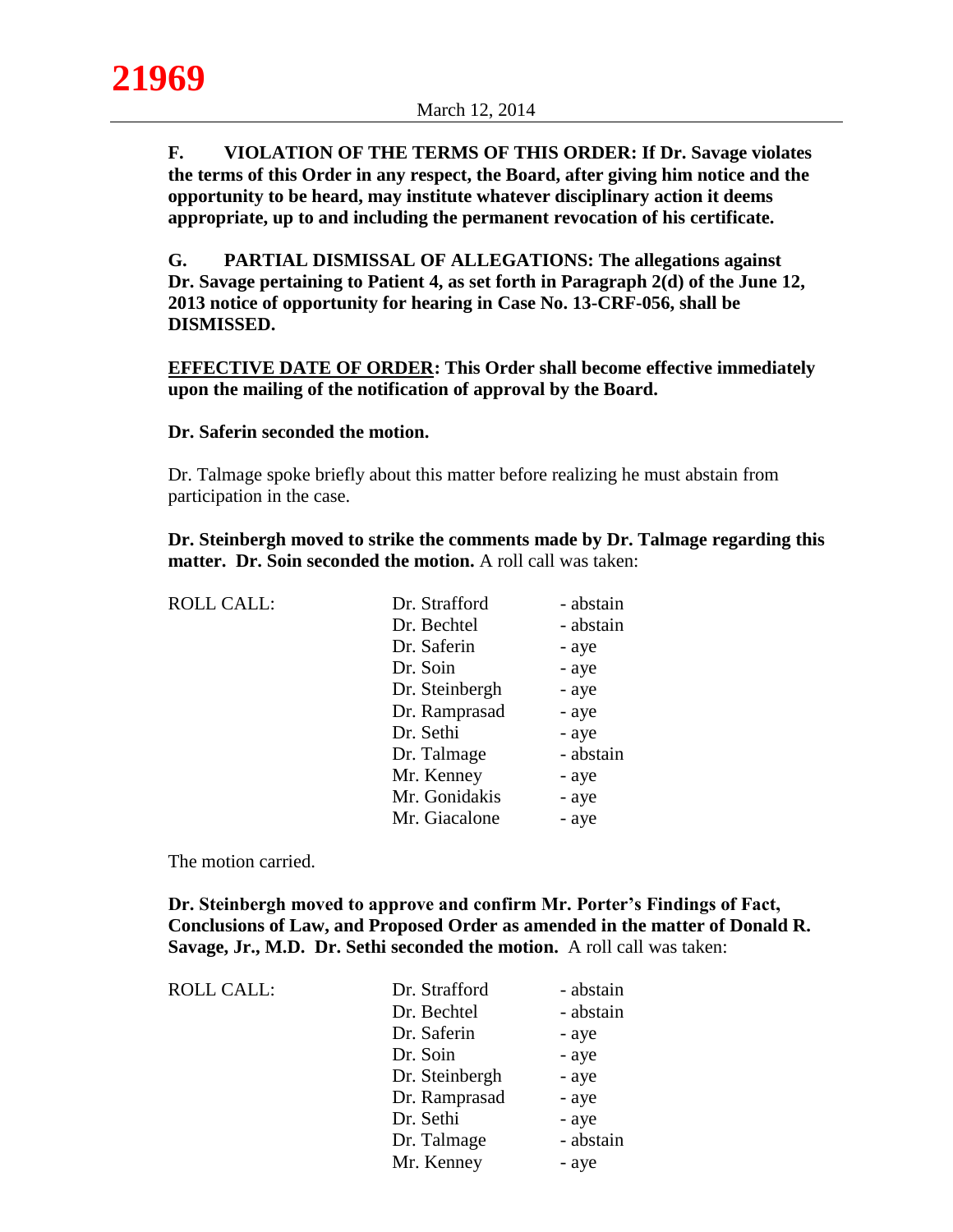March 12, 2014

| Mr. Gonidakis | - aye |
|---------------|-------|
| Mr. Giacalone | - aye |

The motion to approve carried.

## **Ronald Gerard Verrilla, D.P.M.**

Dr. Ramprasad directed the Board's attention to the matter of Ronald Gerard Verrilla, D.P.M., and stated that objections have been filed. Ms. Blue was the Hearing Examiner.

Dr. Ramprasad continued in saying that a request to address the Board had been filed timely on behalf of Dr. Verrilla. Five minutes would be allowed for that address.

Dr. Verrilla was represented by his attorney, Robert C. Buchbinder.

Mr. Buchbinder addressed the Board and stated that Dr. Verrilla is asking that the Request and Recommendations and Proposed Order be amended to the extent that certain items in the report be reconsidered. He specifically stated those requests and on what page they are located in the documents. Mr. Buchbinder then turned the address over to Dr. Verrilla.

Dr. Verrilla stated that he appreciated the opportunity to address the Board and said that he moved to Ohio over eight years ago to start over and has spent the last six years reeducating himself. Over the last four years he has accumulated more than double the CME required credits, and will continue to do so. He also indicated that he has spent the last three and a half years shadowing Dr. Buchan, who gave him the ability to feel comfortable in a patient setting and in seeing patients. Dr. Verrilla indicated that Dr. Buchan also agreed to supervise him. Dr. Verrilla said that he was grateful for all that Dr. Buchan has done.

Dr. Verrilla appreciated the hearing examiner's time and efforts and said that he is happy with the Report and Recommendation, except for the two statements that his attorney mentioned. Regarding wound care, Dr. Verrilla stated that he did not desire to do surgery and that he requested that portion be stricken from or reworded in the Proposed Order. Lastly, Dr. Verrilla requested that the word "permanent" be removed. He indicated that he has a very definitive plan, specializing in biomechanics, and said that he would like to one day come before the board, show his proficiency and ask for future abilities.

Dr. Ramprasad asked if the Assistant Attorney General wished to respond.

The Assistant Attorney General indicated that they did not wish to respond.

Dr. Steinbergh stated that she would be abstaining from this matter as she knows Dr. Verrilla.

Mr. Kenney indicated the same.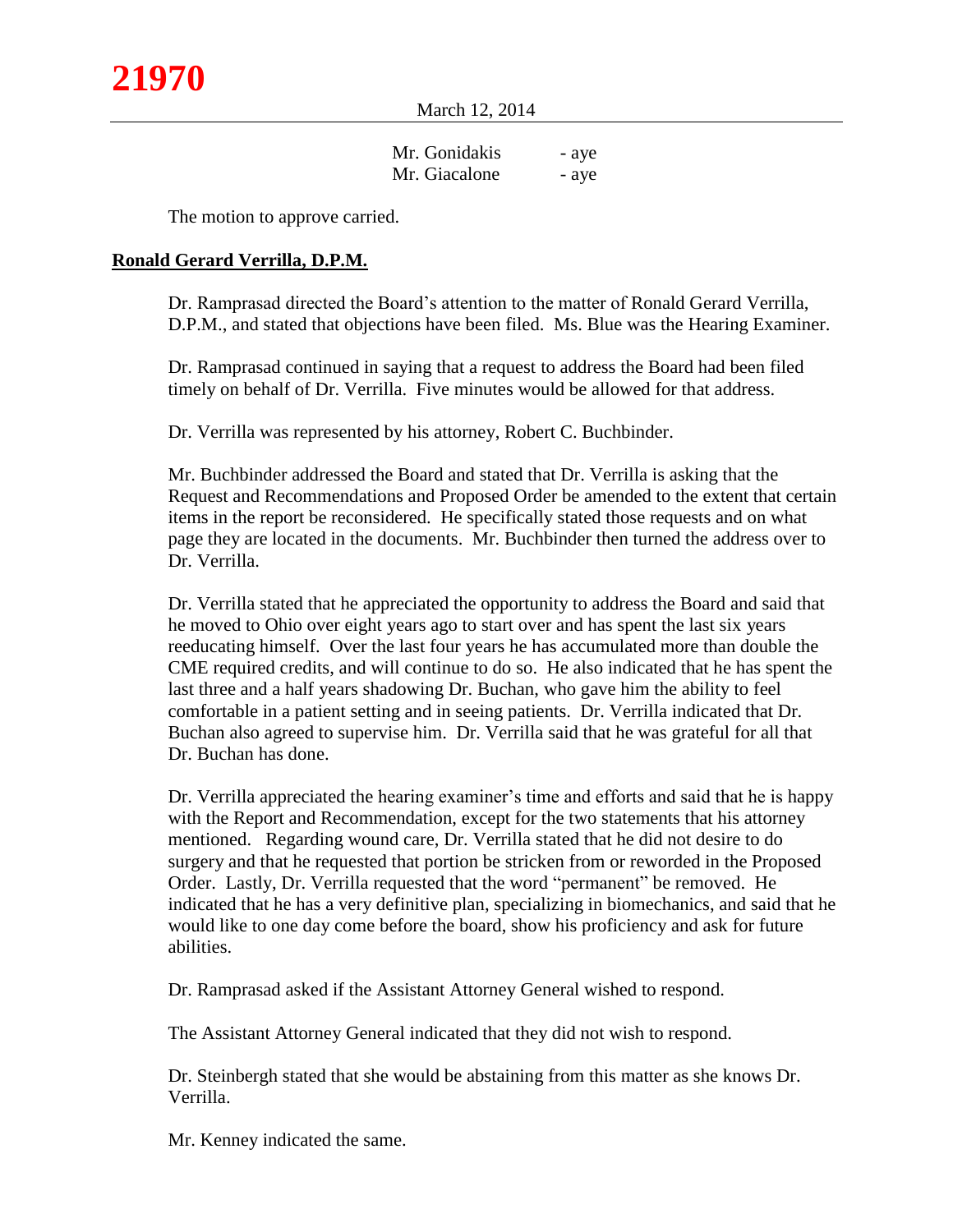Dr. Ramprasad stated that he would now entertain discussion regarding the above matter.

Dr. Sethi reviewed the case with the Board and stated that the issue was whether to grant or deny Dr. Verrilla's application for restoration to practice podiatric medicine and surgery in Ohio or take other disciplinary action based on his prior actions with the Pennsylvania Board of Podiatry. He continued by saying that Dr. Verrilla was initially licensed to practice in Ohio in 1990, but his license expired in 1992 due to nonrenewal. Dr. Verrilla was also licensed in Pennsylvania in 1992 and that expired on December 31, 1996. Dr. Verrilla has never been board certified and is not licensed to practice in any other state. Dr. Sethi went on to say that Dr. Verrilla testified that in 1997, he closed his practice because he was not financially responsible, had substance abuse issues, did not maintain medical malpractice insurance, and failed to maintain his medical education. Dr. Sethi continued by saying that Dr. Verrilla closed his practice because he lost his license because he started drinking and was not being a good responsible citizen. After he left his practice, Dr. Verrilla worked as a waiter in several Pittsburgh restaurants and in 2003 worked at a shoe store owned by several doctors. Dr. Sethi stated that Dr. Verrilla moved to Columbus in 2005 to start over and has worked as a salesperson at Easton Shoes. Dr. Sethi said going back to the original problem in 1996, the Pennsylvania Consent Agreement ordered Dr. Verrilla to admit that his license to practice podiatry was subject to disciplinary action and the Pennsylvania Board issued a Consent and fined him \$250 dollars.

Dr. Sethi stated that in 2011 the OBOPP Consent Agreement that Dr. Verrilla had opportunity for a hearing to determine whether or not a temporary license in pedorthics would be issued. In August of 2011, the Board received the application for temporary license and found that Dr. Verrilla incorrectly answered questions number three, four, and five. Dr. Verrilla entered into an agreement with OBOPP where he admitted the facts and allegations in the Consent Agreement and was reprimanded and issued a temporary licensed. At the hearing, Dr. Verrilla testified that he planned to work in the office setting, trim nails, calices and corns, heal spur injections, and basic work on feet. Dr. Sethi indicated that Dr. Verrilla doesn't plan to prescribe narcotics and regarding his substance abuse, he testified that in 2005, a friend asked him to move to Columbus and get clean. Dr. Sethi continued that Dr. Verrilla completed in-patient treatment for alcohol abuse and marijuana at Talbot Hall and then attended 20 intensive out-patient program sessions. Dr. Verrilla then completed two years of aftercare and his sobriety date is January, 2007.

Dr. Sethi concluded the review by saying that Dr. Verrilla provided good testimonies from podiatrists and the testimonials stated that Dr. Verrilla had been faithfully working at his office on Thursdays and staying late. Another testimonial indicated that Dr. Verrilla had involvement with church and community activities. Dr. Verrilla hasn't practiced podiatry for almost 17 years and Dr. Sethi assessed that over the past five years, he has reengaged in the practice of podiatry, taken CME classes, and provided good support letters to the Board.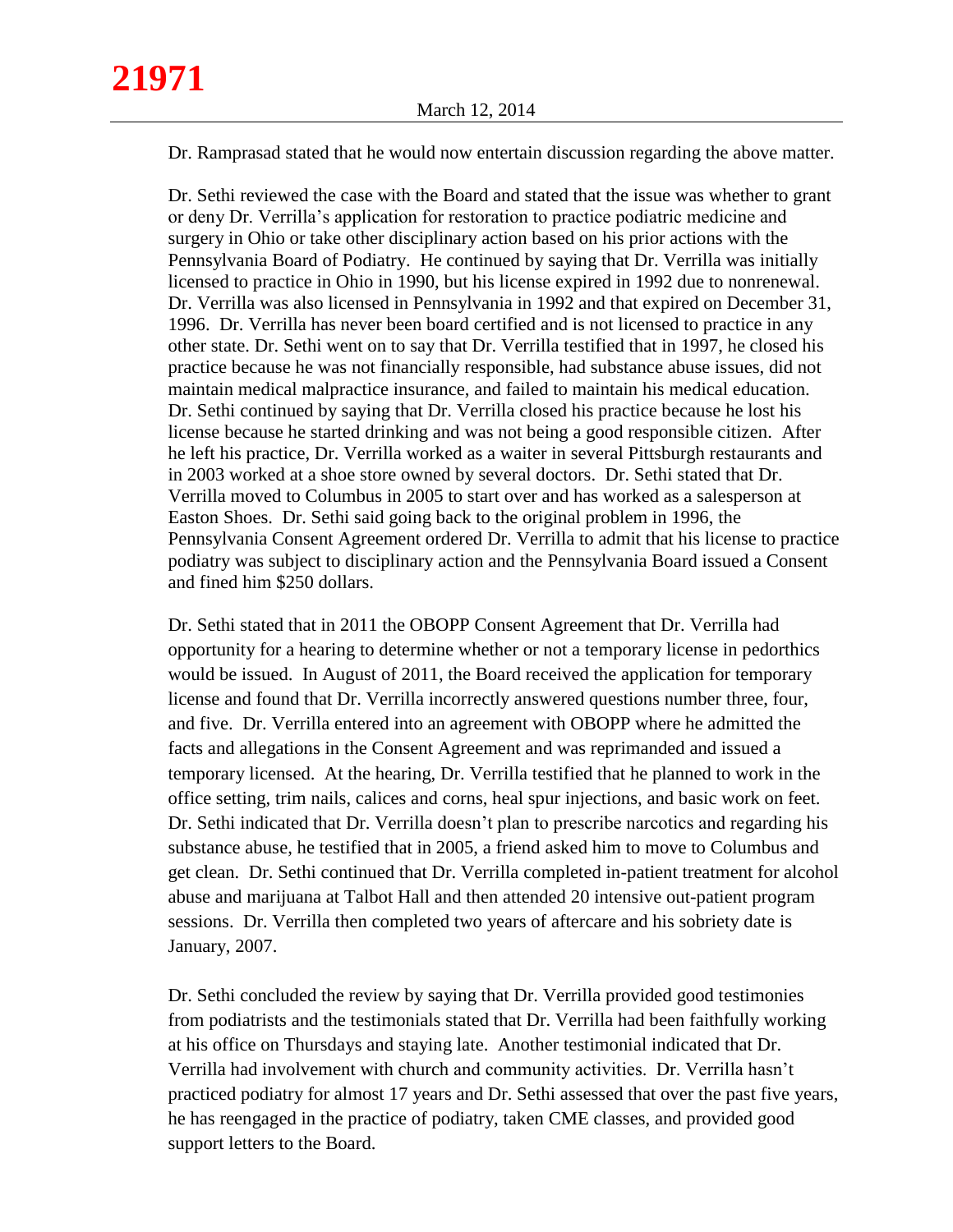Dr. Saferin stated that according to Board requirements, anyone who has been out of practice for in excess of two years is required to do more than what the Proposed Order indicates.

**Dr. Saferin moved to amend the Proposed Order of the Report and Recommendation of Ronald Gerard Verrilla, D.P.M., to read as follows:**

**A. GRANT OF APPLICATION; LIMITATIONS/RESTRICTIONS; PROBATION: The application of Ronald Gerard Verrilla, D.P.M., for restoration of his certificate to practice podiatric medicine and surgery in Ohio is GRANTED, provided that he otherwise meets all statutory and regulatory requirements, and subject to the Limitations/Restrictions and Probationary Conditions set forth below.**

**B. PERMANENT LIMITATIONS/RESTRICTIONS: The certificate of Dr. Verrilla to practice podiatric medicine and surgery in the State of Ohio shall be permanently LIMITED and RESTRICTED as follows:**

**The certificate of Dr. Verrilla to practice podiatric medicine and surgery in Ohio shall be limited and restricted to routine, non-surgical care, not including wound care or nail surgery.**

**C. PROBATION: Immediately upon restoration, Dr. Verrilla's certificate shall be subject to the following PROBATIONARY terms, conditions, and limitations for a period of at least three years:**

**1. Obey the Law: Dr. Verrilla shall obey all federal, state, and local laws, and all rules governing the practice of medicine and surgery in Ohio.**

**2. Declarations of Compliance: Dr. Verrilla shall submit quarterly declarations under penalty of Board disciplinary action and/or criminal prosecution, stating whether there had been compliance with all the conditions of this Order. The first quarterly declaration must be received in the Board's offices on or before the first day of the third month following the month in which Dr. Verrilla's certificate is restored. Subsequent quarterly declarations must be received in the Board's offices on or before the first day of every third month.**

**3. Personal Appearances: Dr. Verrilla shall appear for an interview before the full Board or its designated representative during the third month following the month in which Dr. Verrilla's certificate is restored, or as otherwise directed by the Board. Dr. Verrilla shall also appear in person upon his request for termination of the probationary period and/or as otherwise directed by the Board.**

**4. Practice Temporarily Limited to Preceptorship/Establishment of Practice Plan: Prior to commencing practice in Ohio, Dr. Verrilla shall submit to the Board for its prior approval a plan for a one year**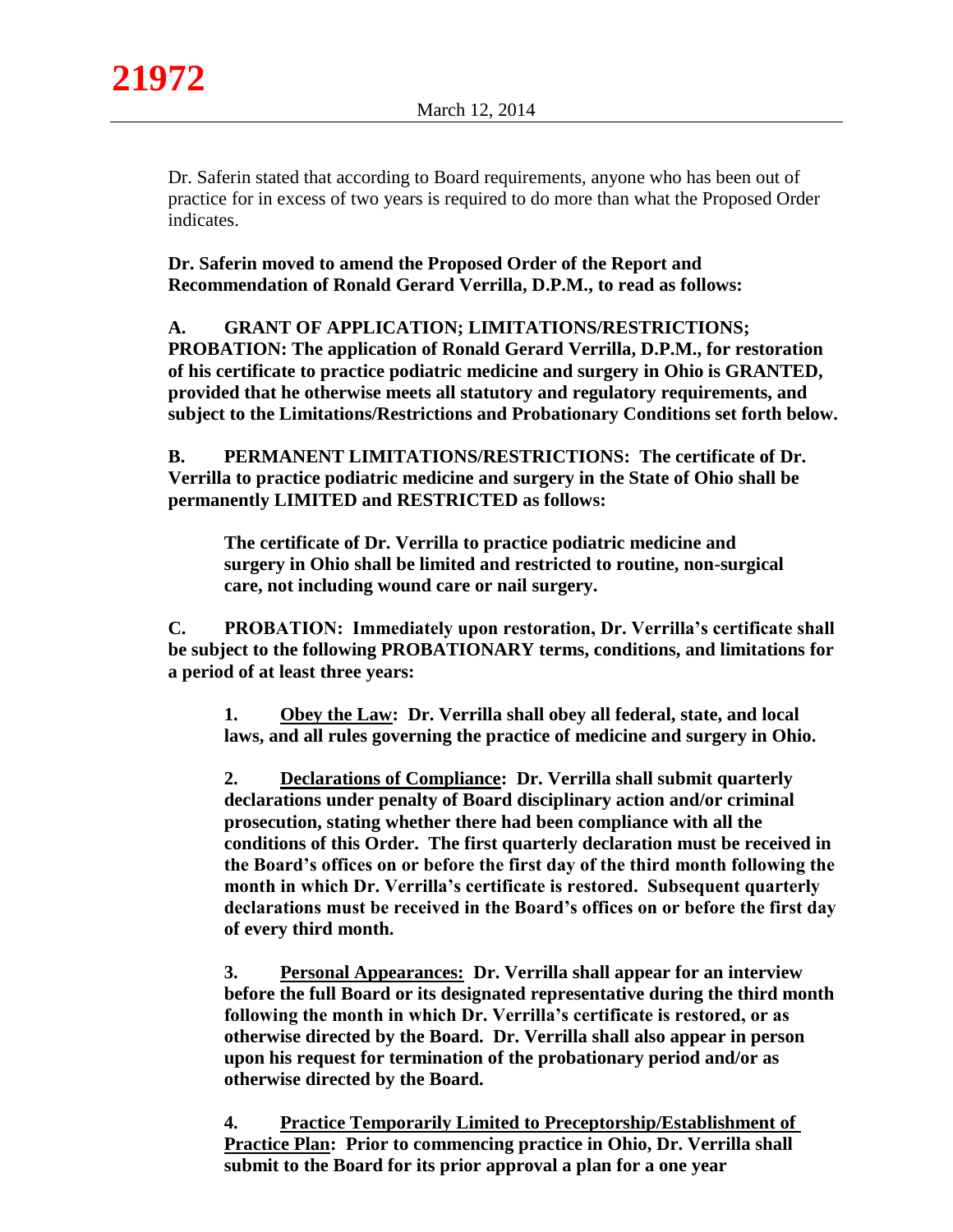**21973**

**preceptorship to ensure that Dr. Verrilla's podiatric skills and knowledge are up-to-date. Until this limitation is terminated by the Board, Dr. Verrilla's certificate shall be temporarily LIMITED and RESTRICTED to participation in the approved preceptorship. This limitation shall not be terminated until Dr. Verrilla provides the Board with acceptable documentation verifying successful completion of such program.**

**Prior to the termination of the temporary limitation, or as otherwise determined by the Board, Dr. Verrilla shall submit to the Board and receive its approval for a plan of practice in Ohio. The practice plan, unless otherwise determined by the Board, shall be limited to a supervised structured environment in which Dr. Verrilla's activities will be directly supervised and overseen by a monitoring physician approved by the Board. Dr. Verrilla shall obtain the Board's prior approval for any alteration to the practice plan approved pursuant to this Order. Unless otherwise determined by the Board, the practice plan requirement shall continue throughout the term of probation, including after the temporary limitation has been terminated by the Board.**

**At the time Dr. Verrilla submits his practice plan, he shall also submit the name and curriculum vitae of a monitoring physician for prior written approval by the Secretary and Supervising Member of the Board. In approving an individual to serve in this capacity, the Secretary and Supervising Member will give preference to a physician who practices in the same locale as Dr. Verrilla and who is engaged in the same or similar practice specialty. The Board may consider the preceptor as the monitoring physician.**

**The monitoring physician shall monitor Dr. Verrilla and his medical practice, and shall review Dr. Verrilla's patient charts. The chart review may be done on a random basis, with the frequency and number of charts reviewed to be determined by the Board.**

**Further, the monitoring physician shall provide the Board with reports on the monitoring of Dr. Verrilla and his medical practice, and on the review of Dr. Verrilla's patient charts. Dr. Verrilla shall ensure that the reports are forwarded to the Board on a quarterly basis and are received in the Board's offices no later than the due date for Dr. Verrilla's declarations of compliance.**

**In the event that the designated monitoring physician becomes unable or unwilling to serve in this capacity, Dr. Verrilla shall immediately so notify the Board in writing. In addition, Dr. Verrilla shall make arrangements acceptable to the Board for another monitoring physician within 30 days after the previously designated monitoring physician becomes unable or unwilling to serve, unless otherwise determined by the Board. Dr. Verrilla shall further ensure that the previously designated monitoring physician also**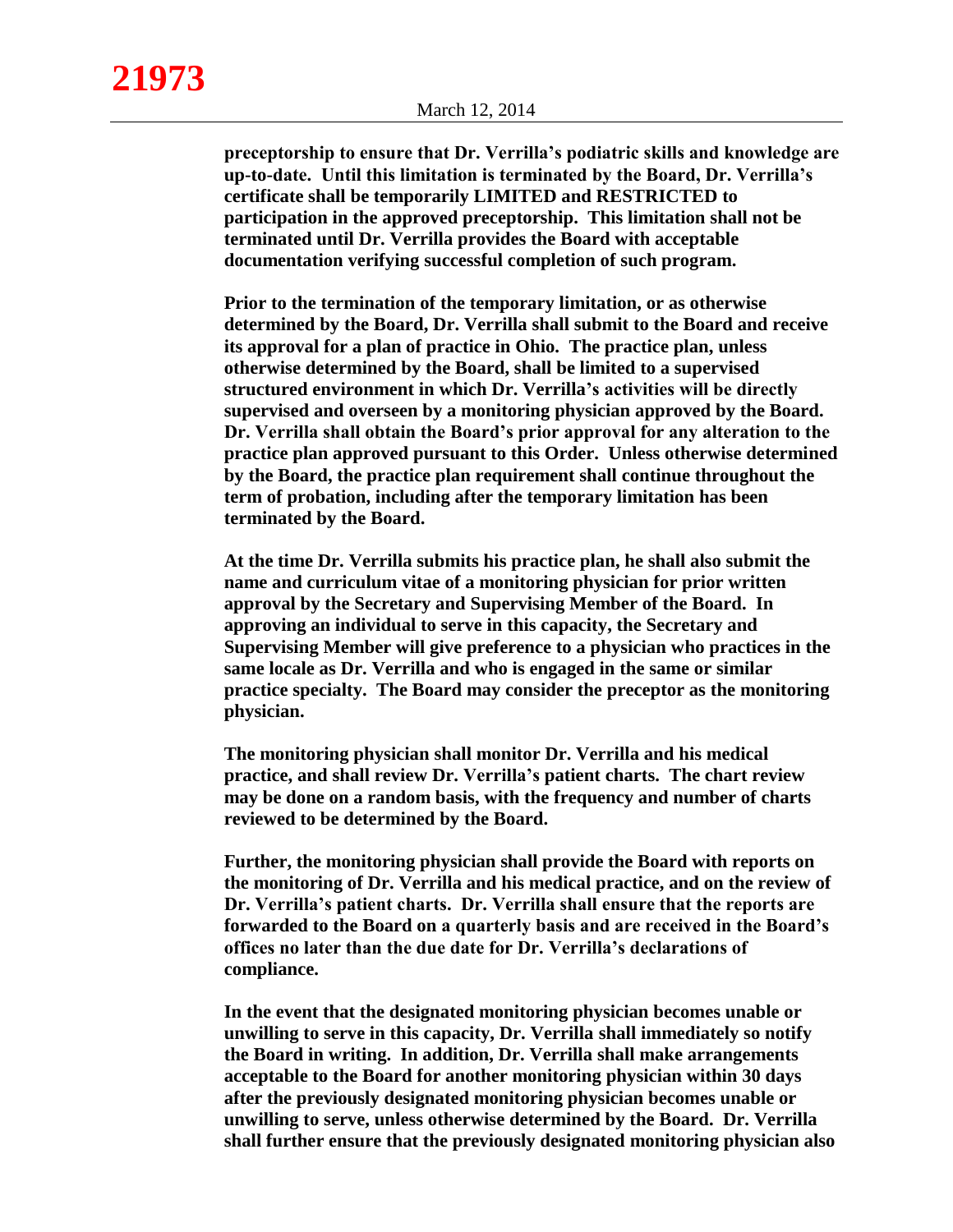**notifies the Board directly of his or her inability to continue to serve and the reasons therefor.**

**The Board, in its sole discretion, may disapprove any physician proposed to serve as Dr. Verrilla's monitoring physician, or may withdraw its approval of any physician previously approved to serve as Dr. Verrilla's monitoring physician, in the event that the Secretary and Supervising Member of the Board determine that any such monitoring physician has demonstrated a lack of cooperation in providing information to the Board or for any other reason.**

**5. Exam: Upon completion of the preceptorship and before the temporary limitation and restriction is terminated, Dr. Verrilla shall take and pass Step III of the American Podiatric Medical Licensing Examination.** 

**6. Personal/Professional Ethic Course(s): Before the end of the first year of probation, or as otherwise approved by the Board, Dr. Verrilla shall submit acceptable documentation of successful completion of a course or courses dealing with personal/professional ethics. The exact number of hours and the specific content of the course or courses shall be subject to the prior approval of the Board or its designee. Any course(s) taken in compliance with this provision shall be in addition to the Continuing Medical Education requirements for relicensure for the Continuing Medical Education period(s) in which they are completed.**

**In addition, at the time Dr. Verrilla submits the documentation of successful completion of the course(s) dealing with personal/professional ethics, he shall also submit to the Board a written report describing the course(s), setting forth what he learned from the course(s), and identifying with specificity how he will apply what he has learned to his practice of medicine in the future.**

**7. Required Reporting of Change of Address: Dr. Verrilla shall notify the Board in writing of any change of address and/or principal practice address within 30 days of change.**

**8. Tolling of Probationary Period While Out of Compliance: In the event Dr. Verrilla is found by the Secretary of the Board to have failed to comply with any provision of this Order, and is so notified of that deficiency in writing, such period(s) of noncompliance will not apply to the reduction of the probationary period under this Order.**

**D. TERMINATION OF PROBATION: Upon successful completion of probation, as evidenced by a written release from the Board, Dr. Verrilla's certificate will be restored, but shall thereafter be permanently LIMITED and RESTRICTED as specified in paragraph B, above.** 

**E. VIOLATION OF THE TERMS OF THIS ORDER: If Dr. Verrilla violates the terms of this Order in any respect, the Board, after giving him notice and the**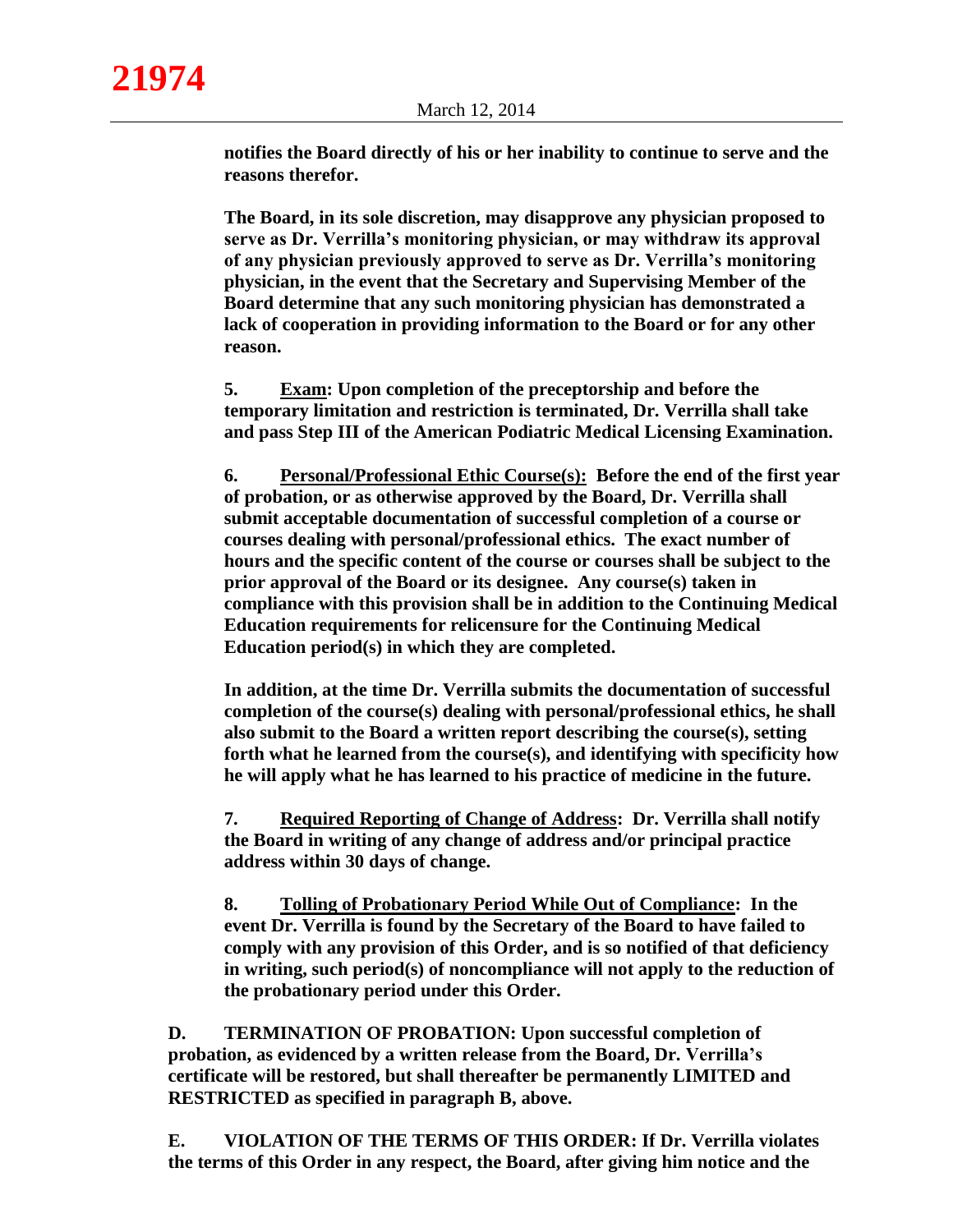**opportunity to be heard, may institute whatever disciplinary action it deems appropriate, up to and including the permanent revocation of his certificate.**

## **F. REQUIRED REPORTING WITHIN 30 DAYS OF THE EFFECTIVE DATE OF THIS ORDER:**

**1. Required Reporting to Employers and Others: Within 30 days of the effective date of this Order, Dr. Verrilla shall provide a copy of this Order to all employers or entities with which he is under contract to provide healthcare services (including but not limited to third-party payers), or is receiving training; and the Chief of Staff at each hospital or healthcare center where he has privileges or appointments. Further, Dr. Verrilla shall promptly provide a copy of this Order to all employers or entities with which he contracts in the future to provide healthcare services (including but not limited to third-party payers), or applies for or receives training, and the Chief of Staff at each hospital or healthcare center where he applies for or obtains privileges or appointments. This requirement shall continue until Dr. Verrilla receives from the Board written notification of the successful completion of his probation.**

**In the event that Dr. Verrilla provides any healthcare services or healthcare direction or medical oversight to any emergency medical services organization or emergency medical services provider in Ohio, within 30 days of the effective date of this Order, he shall provide a copy of this Order to the Ohio Department of Public Safety, Division of Emergency Medical Services. This requirement shall continue until Dr. Verrilla receives from the Board written notification of the successful completion of his probation.**

**2. Required Reporting to Other State Licensing Authorities: Within 30 days of the effective date of this Order, Dr. Verrilla shall provide a copy of this Order to the proper licensing authority of any state or jurisdiction in which he currently holds any professional license, as well as any federal agency or entity, including but not limited to the Drug Enforcement Agency, through which he currently holds any license or certificate. Also, Dr. Verrilla shall provide a copy of this Order at the time of application to the proper licensing authority of any state or jurisdiction in which he applies for any professional license or reinstatement/restoration of any professional license. This requirement shall continue until Dr. Verrilla receives from the Board written notification of the successful completion of his probation.**

**3. Required Documentation of the Reporting Required by Paragraph F: Dr. Verrilla shall provide this Board with one of the following documents as proof of each required notification within 30 days of the date of each such notification: (a) the return receipt of certified mail within 30 days of receiving that return receipt, (b) an acknowledgement of delivery bearing the original ink signature of the person to whom a copy of the Order was hand delivered, (c) the original facsimile-generated report confirming successful transmission of a copy of the Order to the person or entity to whom a copy of**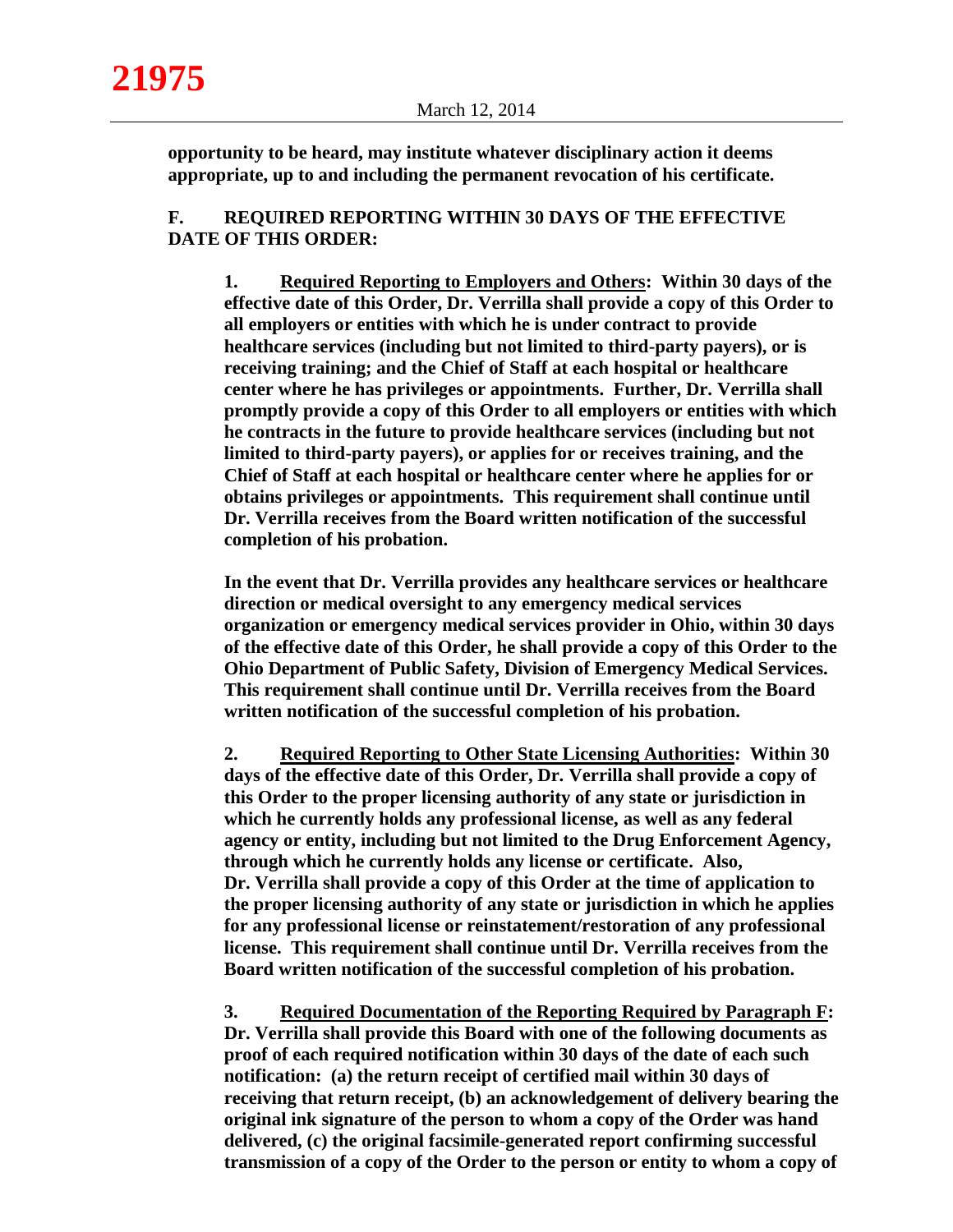**the Order was faxed, or (d) an original computer-generated printout of electronic mail communication documenting the e-mail transmission of a copy of the Order to the person or entity to whom a copy of the Order was e-mailed.**

# **EFFECTIVE DATE OF ORDER: This Order shall become effective immediately upon the mailing of the notification of approval by the Board.**

## **Mr. Gonidakis seconded the motion.**

Mr. Gonidakis inquired as to why, if we have a rule that requires this doctor to do more, wasn't it in the original recommendation from the hearing officer. He asked if there were special circumstances.

Dr. Ramprasad echoed that same question and said anytime there is no practice for two years you have to take an exam.

Ms. Debolt answered the Board members' questions by saying that there are several options. She explained, to restore the license of someone who has been out of practice for more than two years, the Board can require an exam be taken, limit and restrict their license permanently, or require training at the conclusion of which there is an examination. Ms. Debolt said that because training was part of this order, there should be an examination at the conclusion of the training.

Mr. Gonidakis followed up by asking Dr. Saferin about the additional items he suggested and if the Board is raising the bar and adding additional layers of professionalism.

Dr. Saferin answered Mr. Gonidakis' question by saying that it would not be raising the bar, but meeting our requirements for anyone in this situation.

Dr. Ramprasad stated that even after Dr. Verrilla went through all that he went through in Pennsylvania, he left that specific information out of his application. Dr. Ramprasad voiced his support for the amendment.

Dr. Soin echoed Dr. Ramprasad's concerns and asked about the restrictions and specifically using permanent verses non-permanent.

Ms. Debolt replied to Dr. Soin stating that if it weren't a permanent restriction it would be a restriction and limitation for a short period of time, and then there would need to be criteria for increasing abilities.

A roll call was taken:

ROLL CALL: Dr.

| Dr. Strafford  | - abstain |
|----------------|-----------|
| Dr. Bechtel    | - abstain |
| Dr. Saferin    | - aye     |
| Dr. Soin       | - aye     |
| Dr. Steinbergh | - abstain |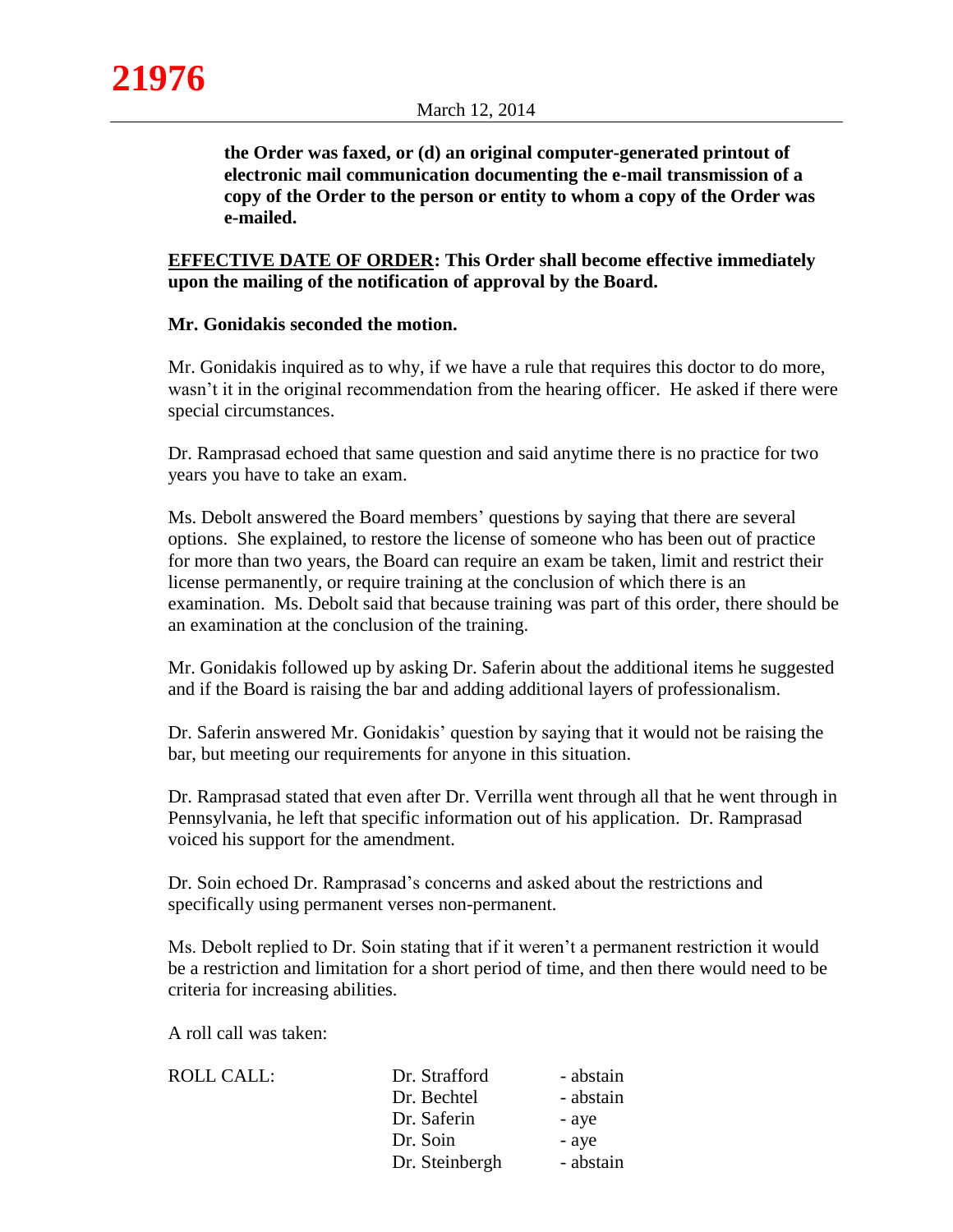| Dr. Ramprasad | - aye     |
|---------------|-----------|
| Dr. Sethi     | - aye     |
| Dr. Talmage   | - aye     |
| Mr. Kenney    | - abstain |
| Mr. Gonidakis | - aye     |
| Mr. Giacalone | - aye     |

**The motion to amend carried.**

**Dr. Saferin moved to approve and confirm Ms. Blue's Findings of Fact, Conclusions of Law, and Proposed Order as amended in the matter of Ronald Gerard Verrilla, D.P.M. Dr. Sethi seconded the motion.** A roll call was taken:

| <b>ROLL CALL:</b> | Dr. Strafford  | - abstain |
|-------------------|----------------|-----------|
|                   | Dr. Bechtel    | - abstain |
|                   | Dr. Saferin    | - aye     |
|                   | Dr. Soin       | - aye     |
|                   | Dr. Steinbergh | - abstain |
|                   | Dr. Ramprasad  | - aye     |
|                   | Dr. Sethi      | - aye     |
|                   | Dr. Talmage    | - aye     |
|                   | Mr. Kenney     | - abstain |
|                   | Mr. Gonidakis  | - aye     |
|                   | Mr. Giacalone  | - aye     |

The motion carried.

## **PROPOSED FINDINGS AND PROPOSED ORDERS**

#### **Abubakar Atiq Durrani, M.D.**

Dr. Ramprasad directed the Board's attention to the matter of Abubakar Atiq Durrani M.D. He advised that the Board issued a Notice of Opportunity for Hearing to Dr. Durrani, and documentation of service was received. There was no request for hearing filed, and more than 30 days have elapsed since the mailing of the Notice. This matter was reviewed by Hearing Examiner Blue, who prepared the Proposed Findings and Proposed Order, and the case is now before the Board for final disposition.

# **Dr. Sethi moved to find that the allegations as set forth in the September 12, 2013 Notice of Opportunity for Hearing in the matter of Dr. Durrani have been proven to be true by a preponderance of the evidence and to adopt the Proposed Findings and Proposed Order. Dr. Steinbergh seconded the motion.**

Dr. Soin reviewed the case history with the Board stating that in the case of Dr. Durrani, in November, the Board summarily suspended his certificate to practice medicine and surgery in Ohio, stating that the action was based on clear and convincing evidence including the following: in advance of a trip to Pakistan, Dr. Durrani had pre-signed blank prescriptions so that staff could issue prescriptions for controlled substances while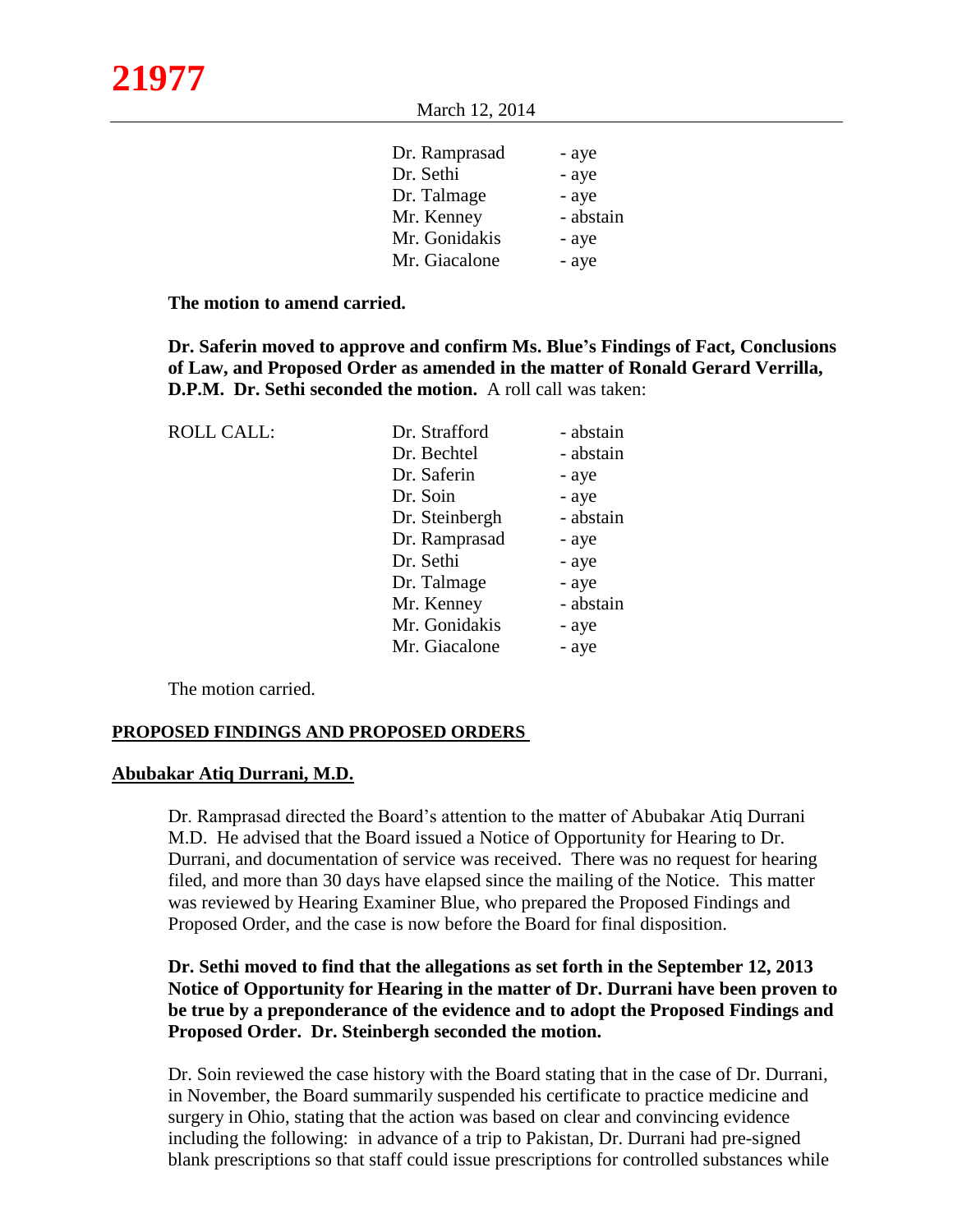he was gone; that these prescriptions were in fact unlawfully issued to patients; and that he had denied these facts in his deposition by a Board attorney. Dr. Soin continued to say that in October of 2013, Dr. Durrani's Kentucky Board of Medical Licensure had issued an emergency order suspension of his medical license and further stated that his medical practice represented a danger of immediate and serious harm to the public.

Dr. Soin indicated that the Proposed Order is to permanently revoke Dr. Durrani's license and he reviewed the facts of the case, stating that the employees utilized Dr. Durrani's blank prescriptions for oxycodone, Dilaudid, Percocet, and Morphine. In other words, Dr. Soin said, Dr. Durrani trafficked in controlled substances and lied in deposition. Dr. Soin concluded that given the seriousness of the matters, Dr. Durrani cannot be trusted to provide lawful and safe medical care.

A roll call was taken:

ROLL CALL:

| Dr. Strafford  | - abstain |
|----------------|-----------|
| Dr. Bechtel    | - abstain |
| Dr. Saferin    | - aye     |
| Dr. Soin       | - aye     |
| Dr. Steinbergh | - aye     |
| Dr. Ramprasad  | - aye     |
| Dr. Sethi      | - aye     |
| Dr. Talmage    | - abstain |
| Mr. Kenney     | - aye     |
| Mr. Gonidakis  | - aye     |
| Mr. Giacalone  | - aye     |

The motion carried.

Dr. Bechtel left the meeting at this time

# CITATIONS, PROPOSED DENIALS, ORDERS OF SUMMARY SUSPENSION AND NOTICES OF IMMEDIATE SUSPENSION

## **Ranjan Prakash Bhandari, M.D. - Citation Letter**

At this time, the Board read and considered the proposed Citation Letter in the above matter, a copy of which shall be maintained in the exhibits section of this journal.

**Dr. Steinbergh moved to send the Citation Letter to Dr. Bhandari. Dr. Soin seconded the motion.** A roll call was taken:

| <b>ROLL CALL:</b> | Dr. Strafford:  | - abstain |
|-------------------|-----------------|-----------|
|                   | Dr. Saferin:    | - aye     |
|                   | Dr. Soin:       | - aye     |
|                   | Dr. Steinbergh: | - aye     |
|                   | Dr. Ramprasad:  | - aye     |
|                   | Dr. Sethi:      | - aye     |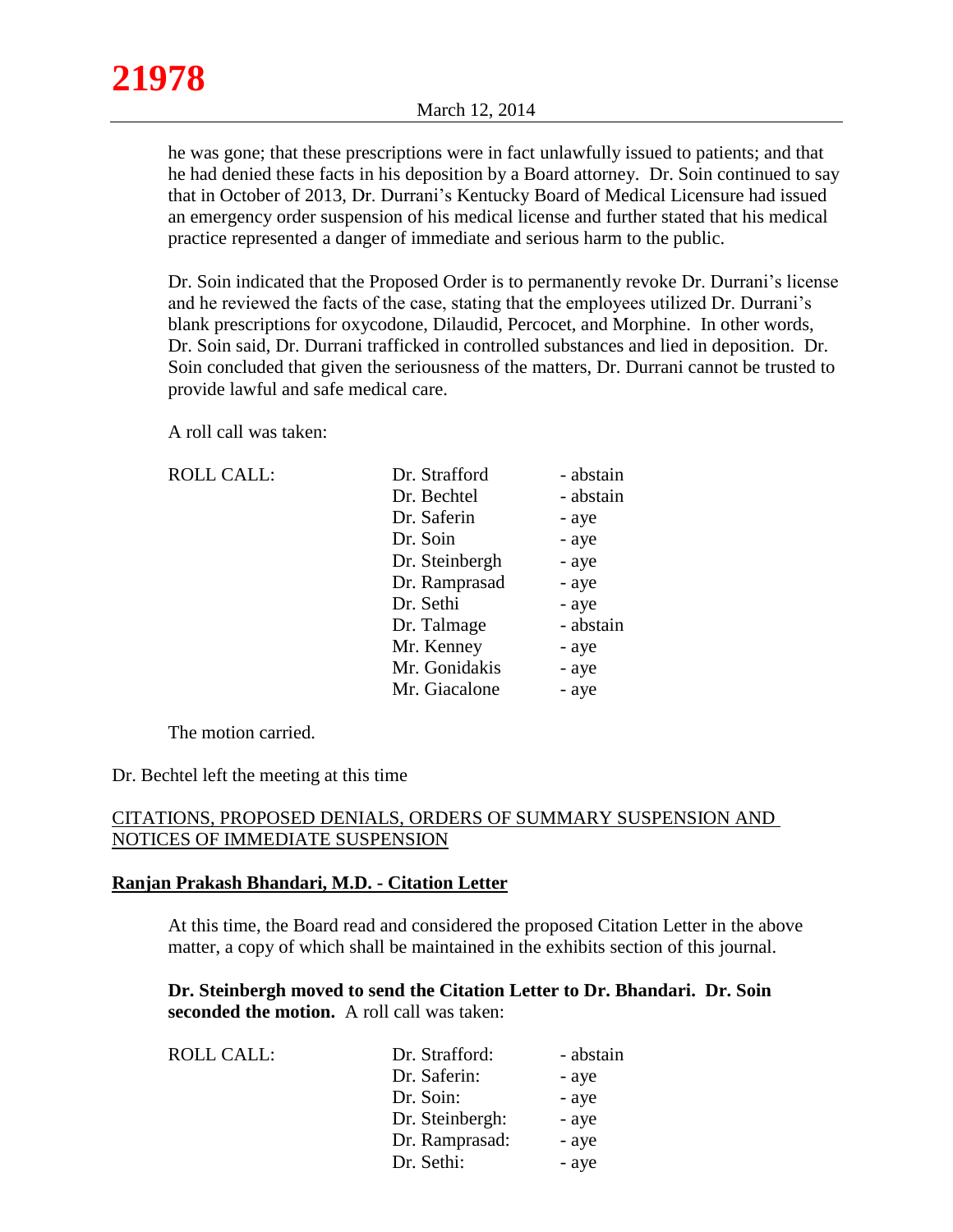| Dr. Talmage:   | - ave |
|----------------|-------|
| Mr. Kenney:    | - aye |
| Mr. Gonidakis: | - ave |
| Mr. Giacalone: | - ave |
|                |       |

The motion carried.

Dr. Bechtel returned to the meeting at this time.

Dr. Strafford left the meeting at this time.

# **Timmappa P. Bidari, M.D. – Citation Letter**

At this time, the Board read and considered the proposed Citation Letter in the above matter, a copy of which shall be maintained in the exhibits section of this journal.

**Dr. Steinbergh moved to send the Citation Letter to Dr. Bidari. Dr. Soin seconded the motion.** A roll call was taken:

| <b>ROLL CALL:</b> | Dr. Bechtel:    | - abstain |
|-------------------|-----------------|-----------|
|                   | Dr. Saferin:    | - aye     |
|                   | Dr. Soin:       | - aye     |
|                   | Dr. Steinbergh: | - aye     |
|                   | Dr. Ramprasad:  | - aye     |
|                   | Dr. Sethi:      | - aye     |
|                   | Dr. Talmage:    | - abstain |
|                   | Mr. Kenney:     | - aye     |
|                   | Mr. Gonidakis:  | - aye     |
|                   | Mr. Giacalone:  | - aye     |

The motion carried.

## **Patrick Lewis Bruno, M.D. - Citation Letter**

At this time, the Board read and considered the proposed Citation Letter in the above matter, a copy of which shall be maintained in the exhibits section of this journal.

**Dr. Steinbergh moved to send the Citation Letter to Dr. Bruno. Dr. Soin seconded the motion.** A roll call was taken:

| <b>ROLL CALL:</b> | Dr. Bechtel:    | - abstain |
|-------------------|-----------------|-----------|
|                   | Dr. Saferin:    | - aye     |
|                   | Dr. Soin:       | - aye     |
|                   | Dr. Steinbergh: | - aye     |
|                   | Dr. Ramprasad:  | - aye     |
|                   | Dr. Sethi:      | - aye     |
|                   | Dr. Talmage:    | - abstain |
|                   | Mr. Kenney:     | - aye     |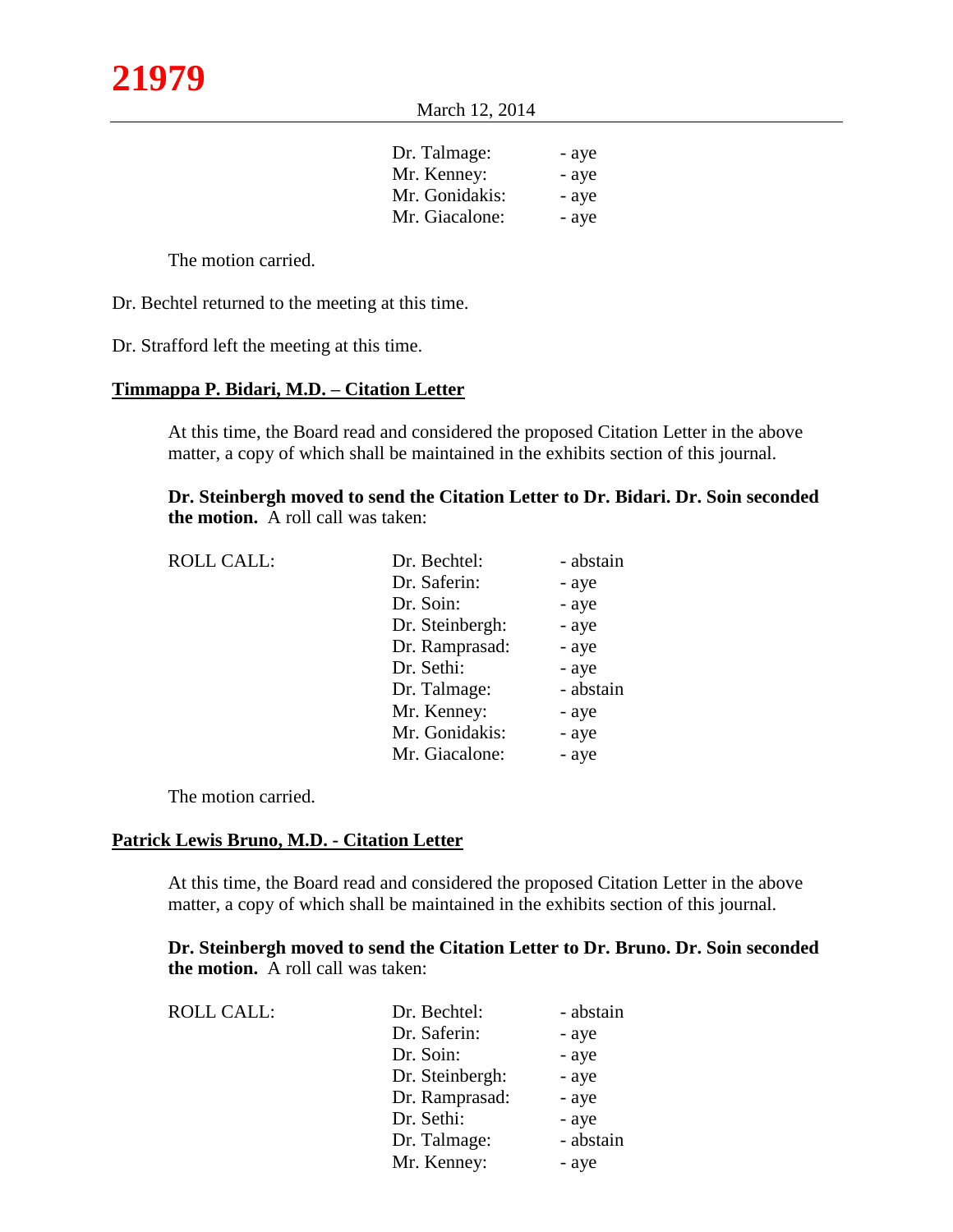March 12, 2014

| Mr. Gonidakis: | - aye |
|----------------|-------|
| Mr. Giacalone: | - ave |

The motion carried.

### **Christopher James Edmands, D.O. – Citation Letter**

At this time, the Board read and considered the proposed Citation Letter in the above matter, a copy of which shall be maintained in the exhibits section of this journal.

**Dr. Steinbergh moved to send the Citation Letter to Dr. Edmands. Dr. Soin seconded the motion.** A roll call was taken:

| <b>ROLL CALL:</b> | Dr. Bechtel:    | - abstain |
|-------------------|-----------------|-----------|
|                   | Dr. Saferin:    | - aye     |
|                   | Dr. Soin:       | - aye     |
|                   | Dr. Steinbergh: | - aye     |
|                   | Dr. Ramprasad:  | - aye     |
|                   | Dr. Sethi:      | - aye     |
|                   | Dr. Talmage:    | - aye     |
|                   | Mr. Kenney:     | - aye     |
|                   | Mr. Gonidakis:  | - aye     |
|                   | Mr. Giacalone:  | - aye     |

The motion carried.

Dr. Strafford returned to the meeting at this time.

#### **David Jay Fishman, M.D. – Citation Letter**

At this time, the Board read and considered the proposed Citation Letter in the above matter, a copy of which shall be maintained in the exhibits section of this journal.

**Dr. Steinbergh moved to send a Citation Letter to Dr. Fishman. Dr. Soin seconded the motion.** A roll call was taken:

| <b>ROLL CALL:</b> | Dr. Strafford   | - abstain |
|-------------------|-----------------|-----------|
|                   | Dr. Bechtel:    | - abstain |
|                   | Dr. Saferin:    | - aye     |
|                   | Dr. Soin:       | - aye     |
|                   | Dr. Steinbergh: | - aye     |
|                   | Dr. Ramprasad:  | - aye     |
|                   | Dr. Sethi:      | - aye     |
|                   | Dr. Talmage:    | - abstain |
|                   | Mr. Kenney:     | - aye     |
|                   | Mr. Gonidakis:  | - aye     |
|                   | Mr. Giacalone:  | - aye     |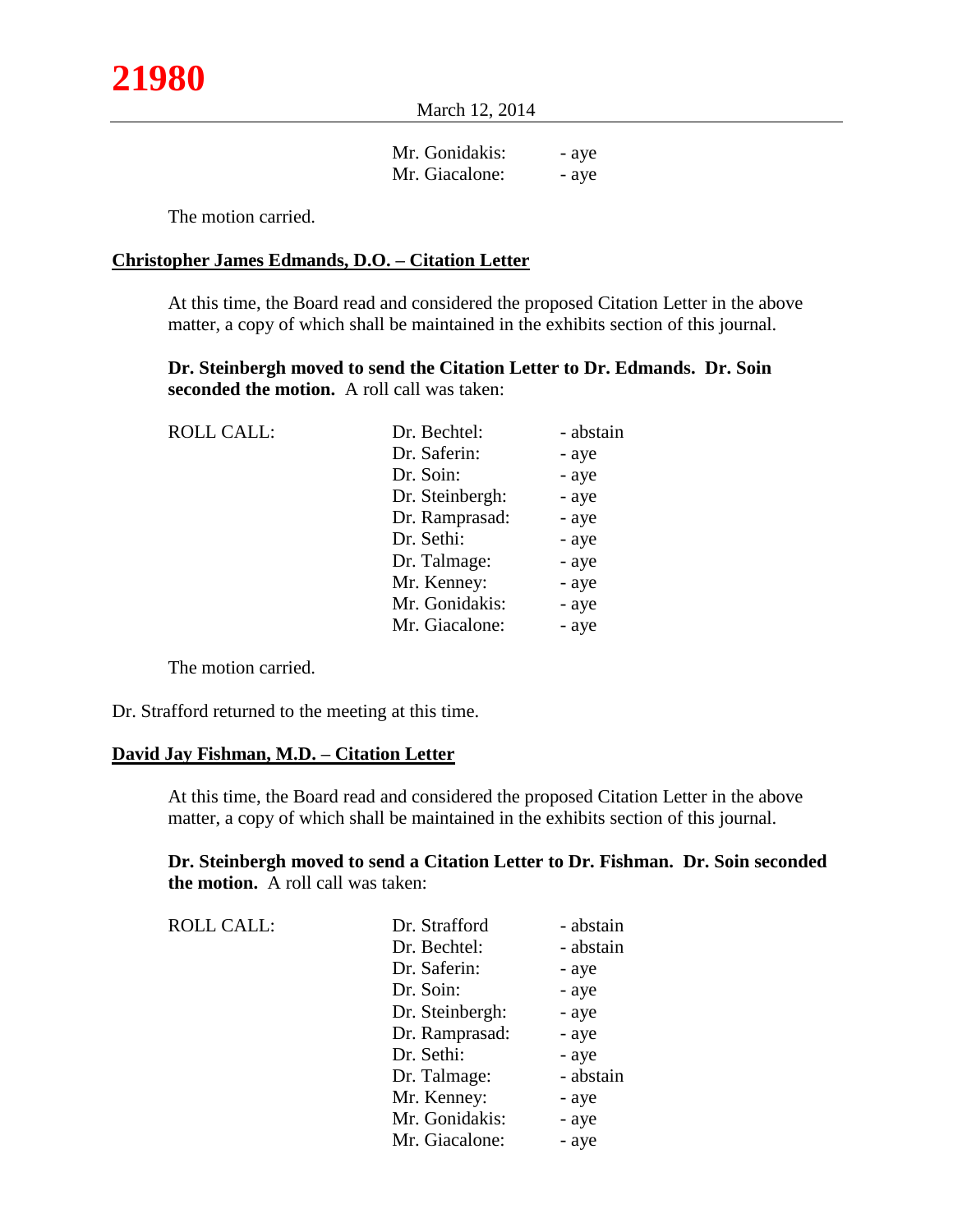The motion carried.

## **Anureet Gill, M.D. – Citation Letter**

At this time, the Board read and considered the proposed Citation Letter in the above matter, a copy of which shall be maintained in the exhibits section of this journal.

**Dr. Steinbergh moved to send a Citation Letter to Dr. Gill. Dr. Soin seconded the motion.** A roll call was taken:

| <b>ROLL CALL:</b> | Dr. Strafford:  | - abstain |
|-------------------|-----------------|-----------|
|                   | Dr. Bechtel:    | - abstain |
|                   | Dr. Saferin:    | - aye     |
|                   | Dr. Soin:       | - aye     |
|                   | Dr. Steinbergh: | - aye     |
|                   | Dr. Ramprasad:  | - aye     |
|                   | Dr. Sethi:      | - aye     |
|                   | Dr. Talmage:    | - abstain |
|                   | Mr. Kenney:     | - aye     |
|                   | Mr. Gonidakis:  | - aye     |
|                   | Mr. Giacalone:  | - aye     |
|                   |                 |           |

The motion carried.

### **Su-Chiao Kuo, M.D. – Citation Letter**

At this time, the Board read and considered the proposed Citation Letter in the above matter, a copy of which shall be maintained in the exhibits section of this journal.

**Dr. Steinbergh moved to send a Citation Letter to Dr. Kuo. Dr. Soin seconded the motion.** A roll call was taken:

| Dr. Strafford:  | - abstain |
|-----------------|-----------|
| Dr. Bechtel:    | - abstain |
| Dr. Saferin:    | - aye     |
| Dr. Soin:       | - aye     |
| Dr. Steinbergh: | - aye     |
| Dr. Ramprasad:  | - aye     |
| Dr. Sethi:      | - aye     |
| Dr. Talmage:    | - aye     |
| Mr. Kenney:     | - aye     |
| Mr. Gonidakis:  | - aye     |
| Mr. Giacalone:  | - aye     |
|                 |           |

The motion carried.

## **Michelle Quynh Chi Lai, M.D. – Citation Letter**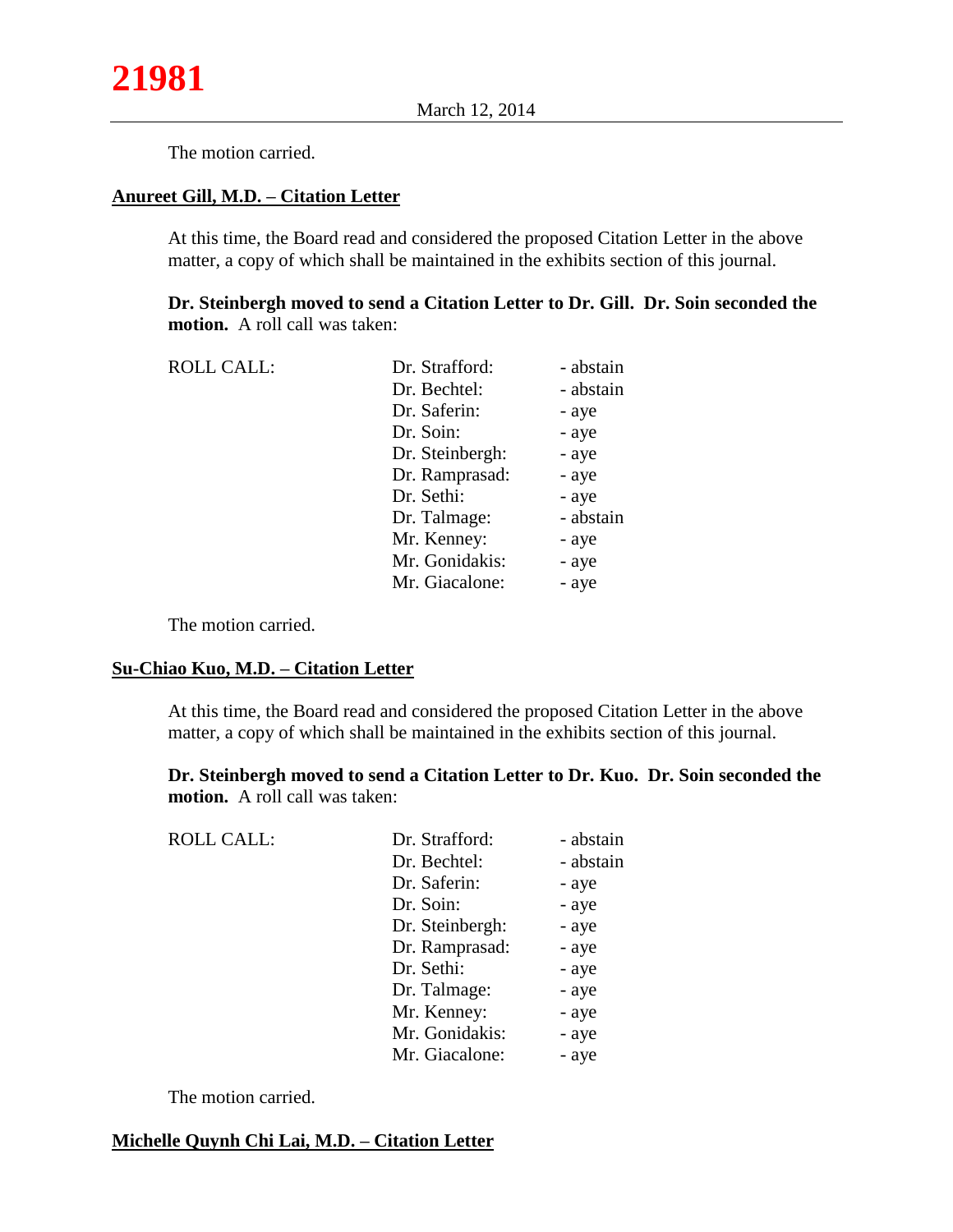At this time, the Board read and considered the proposed Citation Letter in the above matter, a copy of which shall be maintained in the exhibits section of this journal.

**Dr. Steinbergh moved to send a Citation Letter to Dr. Lai. Dr. Soin seconded the motion.** A roll call was taken:

| <b>ROLL CALL:</b> | Dr. Strafford:  | - abstain |
|-------------------|-----------------|-----------|
|                   | Dr. Bechtel:    | - abstain |
|                   | Dr. Saferin:    | - aye     |
|                   | Dr. Soin:       | - aye     |
|                   | Dr. Steinbergh: | - aye     |
|                   | Dr. Ramprasad:  | - aye     |
|                   | Dr. Sethi:      | - aye     |
|                   | Dr. Talmage:    | - aye     |
|                   | Mr. Kenney:     | - aye     |
|                   | Mr. Gonidakis:  | - aye     |
|                   | Mr. Giacalone:  | - aye     |

The motion carried.

#### **Marwan Massouh, M.D. – Citation Letter**

At this time, the Board read and considered the proposed Citation Letter in the above matter, a copy of which shall be maintained in the exhibits section of this journal.

**Dr. Steinbergh moved to send a Citation Letter to Dr. Massouh. Dr. Soin seconded the motion.** A roll call was taken:

| Dr. Strafford:  | - abstain |
|-----------------|-----------|
| Dr. Bechtel:    | - abstain |
| Dr. Saferin:    | - aye     |
| Dr. Soin:       | - aye     |
| Dr. Steinbergh: | - aye     |
| Dr. Ramprasad:  | - aye     |
| Dr. Sethi:      | - aye     |
| Dr. Talmage:    | - aye     |
| Mr. Kenney:     | - aye     |
| Mr. Gonidakis:  | - aye     |
| Mr. Giacalone:  | - aye     |
|                 |           |

The motion carried.

## **Poornanand Palaparty, M.D. – Citation Letter**

At this time, the Board read and considered the proposed Citation Letter in the above matter, a copy of which shall be maintained in the exhibits section of this journal.

#### **Dr. Steinbergh moved to send a Citation Letter to Dr. Palaparty. Dr. Soin seconded**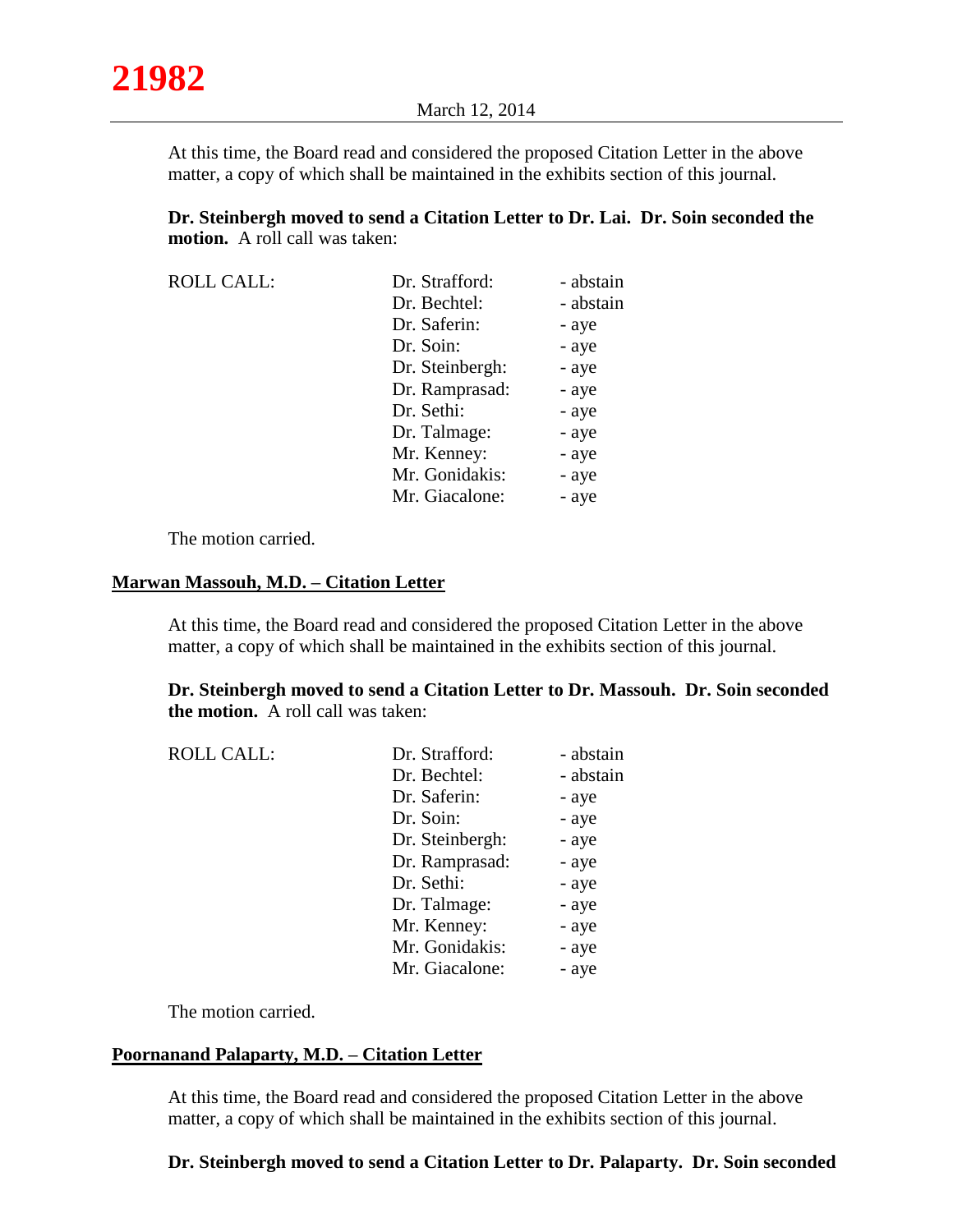| <b>ROLL CALL:</b> | Dr. Strafford:  | - abstain |
|-------------------|-----------------|-----------|
|                   | Dr. Bechtel:    | - abstain |
|                   | Dr. Saferin:    | - aye     |
|                   | Dr. Soin:       | - aye     |
|                   | Dr. Steinbergh: | - aye     |
|                   | Dr. Ramprasad:  | - aye     |
|                   | Dr. Sethi:      | - aye     |
|                   | Dr. Talmage:    | - abstain |
|                   | Mr. Kenney:     | - aye     |
|                   | Mr. Gonidakis:  | - aye     |
|                   | Mr. Giacalone:  | - aye     |

**the motion.** A roll call was taken:

The motion carried.

### **William J. Platt, D.O. - Notice of Summary Suspension and Opportunity for Hearing**

At this time the Board read and considered the proposed Notice of Summary Suspension and Opportunity for Hearing in the above matter, a copy of which shall be maintained in the exhibits section of this Journal.

**Dr. Steinbergh moved to enter an Order of Summary Suspension in the matter of William J. Platt, D.O., in accordance with Section 4731.22(G), Ohio Revised Code, and to issue the Notice of Summary Suspension and Opportunity for Hearing. Dr. Soin seconded the motion**. A roll call was taken:

| <b>ROLL CALL:</b> | Dr. Strafford  | - abstain |
|-------------------|----------------|-----------|
|                   | Dr. Bechtel    | - abstain |
|                   | Dr. Saferin    | - aye     |
|                   | Dr. Soin       | - aye     |
|                   | Dr. Steinbergh | - aye     |
|                   | Dr. Ramprasad  | - aye     |
|                   | Dr. Sethi      | - aye     |
|                   | Dr. Talmage    | - abstain |
|                   | Mr. Kenney     | - aye     |
|                   | Mr. Gonidakis  | - aye     |
|                   | Mr. Giacalone  | - aye     |
|                   |                |           |

The motion carried.

# **Paul Sresthadatta, D.O. – Citation Letter**

At this time, the Board read and considered the proposed Citation Letter in the above matter, a copy of which shall be maintained in the exhibits section of this journal.

**Dr. Steinbergh moved to send a Citation Letter to Dr. Sresthadatta. Dr. Soin seconded the motion.** A roll call was taken: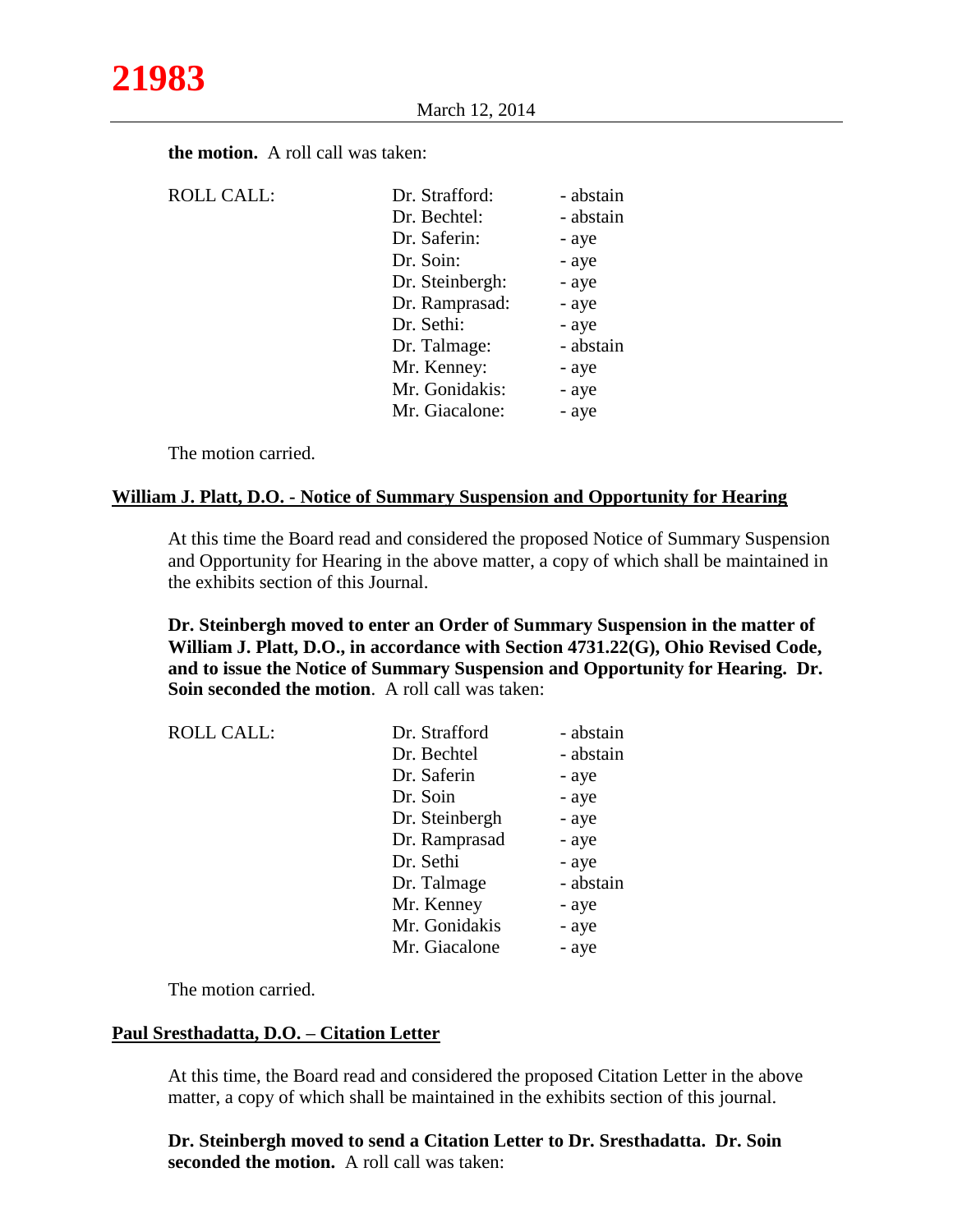March 12, 2014

| <b>ROLL CALL:</b> | Dr. Strafford:<br>Dr. Bechtel:<br>Dr. Saferin:<br>Dr. Soin:<br>Dr. Steinbergh:<br>Dr. Ramprasad:<br>Dr. Sethi:<br>Dr. Talmage: | - abstain<br>- abstain<br>- aye<br>- aye<br>- aye<br>- aye<br>- aye<br>- abstain |
|-------------------|--------------------------------------------------------------------------------------------------------------------------------|----------------------------------------------------------------------------------|
|                   |                                                                                                                                |                                                                                  |
|                   | Mr. Kenney:                                                                                                                    | - aye                                                                            |
|                   | Mr. Gonidakis:                                                                                                                 | - aye                                                                            |
|                   | Mr. Giacalone:                                                                                                                 | - aye                                                                            |
|                   |                                                                                                                                |                                                                                  |

The motion carried.

#### **Hassan Imanpoor Tahsildar, M.D. – Citation Letter**

At this time, the Board read and considered the proposed Citation Letter in the above matter, a copy of which shall be maintained in the exhibits section of this journal.

**Dr. Steinbergh moved to send a Citation Letter to Dr. Tahsildar. Dr. Soin seconded the motion.** A roll call was taken:

| <b>ROLL CALL:</b> | Dr. Strafford:  | - abstain |
|-------------------|-----------------|-----------|
|                   | Dr. Bechtel:    | - abstain |
|                   | Dr. Saferin:    | - aye     |
|                   | Dr. Soin:       | - aye     |
|                   | Dr. Steinbergh: | - aye     |
|                   | Dr. Ramprasad:  | - aye     |
|                   | Dr. Sethi:      | - aye     |
|                   | Dr. Talmage:    | - aye     |
|                   | Mr. Kenney:     | - aye     |
|                   | Mr. Gonidakis:  | - aye     |
|                   | Mr. Giacalone:  | - aye     |

The motion carried.

#### **Elizabeth Sauter Unk, M.D. – Citation Letter**

At this time, the Board read and considered the proposed Citation Letter in the above matter, a copy of which shall be maintained in the exhibits section of this journal.

**Dr. Steinbergh moved to send a Citation Letter to Dr. Unk. Dr. Soin seconded the motion.** A roll call was taken:

| <b>ROLL CALL:</b> | Dr. Strafford: | - abstain |
|-------------------|----------------|-----------|
|                   | Dr. Bechtel:   | - abstain |
|                   | Dr. Saferin:   | - ave     |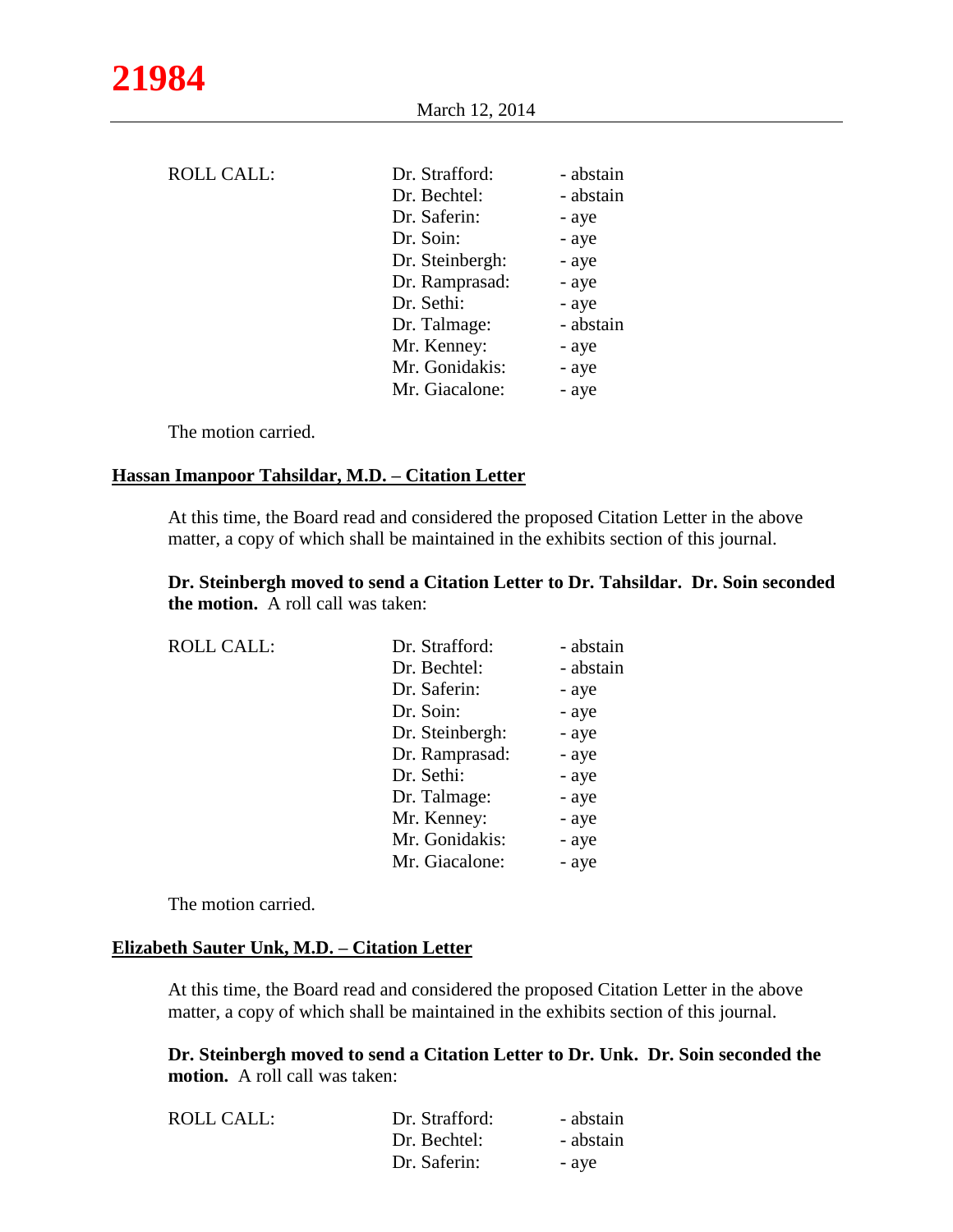March 12, 2014

| Dr. Soin:       | - aye |
|-----------------|-------|
| Dr. Steinbergh: | - aye |
| Dr. Ramprasad:  | - aye |
| Dr. Sethi:      | - aye |
| Dr. Talmage:    | - aye |
| Mr. Kenney:     | - aye |
| Mr. Gonidakis:  | - aye |
| Mr. Giacalone:  | - aye |
|                 |       |

The motion carried.

### **Bradley Joseph Varga, D.O. - Notice of Summary Suspension and Opportunity for Hearing**

At this time the Board read and considered the proposed Notice of Summary Suspension and Opportunity for Hearing in the above matter, a copy of which shall be maintained in the exhibits section of this Journal.

Dr. Steinbergh stated that she was abstaining from this matter.

**Dr. Saferin moved to enter an Order of Summary Suspension in the matter of Bradley Joseph Varga, D.O., in accordance with Section 4731.22(G), Ohio Revised Code, and to issue the Notice of Summary Suspension and Opportunity for Hearing. Dr. Soin seconded the motion**. A vote was taken:

| <b>ROLL CALL:</b> | Dr. Strafford  | - abstain |
|-------------------|----------------|-----------|
|                   | Dr. Bechtel    | - abstain |
|                   | Dr. Saferin    | - aye     |
|                   | Dr. Soin       | - aye     |
|                   | Dr. Steinbergh | - abstain |
|                   | Dr. Ramprasad  | - aye     |
|                   | Dr. Sethi      | - aye     |
|                   | Dr. Talmage    | - aye     |
|                   | Mr. Kenney     | - aye     |
|                   | Mr. Gonidakis  | - aye     |
|                   | Mr. Giacalone  | - aye     |

The motion carried.

Dr. Ramprasad indicated that this could be Drs. Talmage and Strafford's last meetings and thanked both of them for their services.

Mr. Haslam indicated that the Governor's Office indicated to him, via email at noon, that no decision regarding the reappointments of Drs. Talmage and Strafford had been made.

Dr. Strafford took this opportunity to address the Board and say with no innuendos or sarcasm, that he believes in acronyms as memory tools. The word TEAM could stand for "together everyone accomplished more."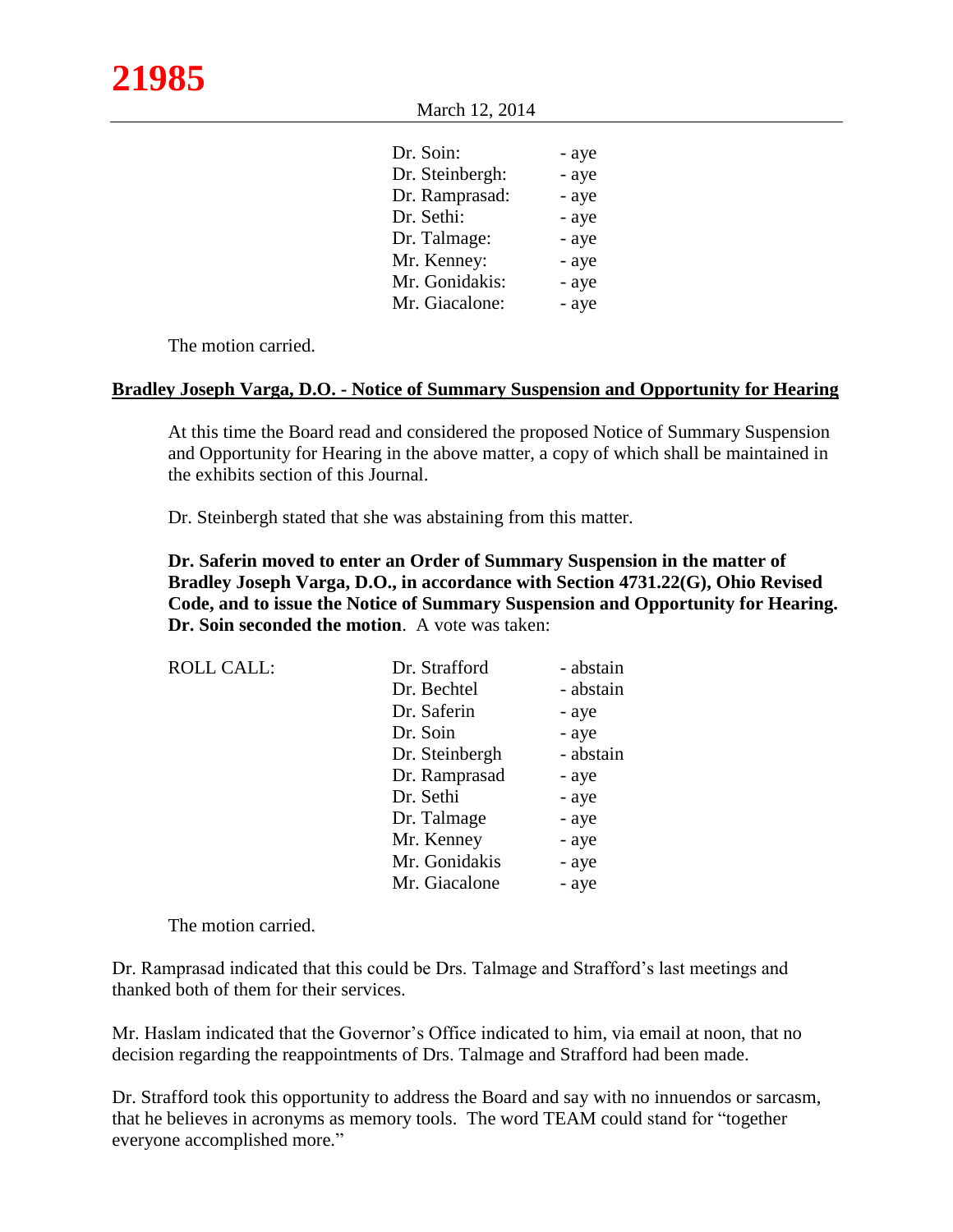# **21986**

Dr. Strafford also indicated that he had passed out a piece of paper to each Board member with letters of the word BOARD on it. Dr. Strafford continued to say that in his five years on the Board, he has learned some things and if he is not privileged to return, he wanted the Board to have this document for reference. He suggested that that the letter B should stand for backlog and that he and the Supervising Member tried very hard to clear the backlog. Dr. Strafford feels that it is essential to clear the backlog as soon as possible and believes there should be no more than three to six months backlog in licensure applications and no more than six to 12 months backlog in any disciplinary actions. He continued by saying that the letter O should stand for organizational structure and the Board should explore getting a professional medical director and not to rely on Board members to assume the role of either Secretary or Supervising Member. Dr. Strafford said that the learning curve for those positions is long and complex and inexperience will be frustrating to the Board. The A should stand for a-political and that Board actions and decisions must be freed, an active not passive word, from political bias and ensure that does not experience political bias. Dr. Strafford said, not that they are experiencing it now, but it could happen in the future. Dr. Strafford indicated that the Board must remain diligent in following the law, free from political or social agendas and to protect the citizens of Ohio. The letter R in Board should stand for regulation verses rehabilitation. What job are we in, the business of regulation or regulation with rehabilitation? If the Board is in both jobs, then they need to determine what they can afford to do in terms of rehabilitation and who and how will it be paid for. Dr. Strafford stated that a committee suggestion was that the Board have licensees on consent agreements pay for office conferences. He continued to say that the letter D should stand for discipline as in structure. The Board must always strive to be consistent and thoughtful in the manner in which they do disciplinary actions, but they should view those actions from the point of view of the person being disciplined and from case to case. Dr. Strafford indicated that there is an opportunity for outreach to licensees in terms of newsletters, presentations, e-blasts which is all an educational component and part of the Boards disciplinary action. Finally, he indicated that the Board has a role with legislative process, to monitor and advise and requested that the role to support and oppose be considered.

Dr. Strafford stated that he and his wife moved into house in which she was born and the house was built in 1844. While going through boxes in attic, he found the first annual report of the Ohio State Board of Medical Regulation and Examination dated 1896. He also found a third annual report dated 1898 and said they were fascinating documents. The documents indicated that the first meeting of the current organizational structure was March 24, 1896 and the goal then was to register all physicians in Ohio. They registered 7,000 physicians who graduated from medical schools and rejected 100 of those graduates. Dr. Strafford gave other statistics and said that the total amount received by the Board in 1896 was \$38,486, of which the Board spent \$16,000. He said the minutes read that their mission was to administer the law at all times and under all circumstances, without malice in the most impartial manner. He continued to read through the annual reports and stated that the cost of a medical license at that time was \$5 and the attorneys earned \$1,000 per year.

Dr. Strafford read parts of the reports that he felt were important and interesting:

It is evident to the mind that the best interests of the public are conserved by educated and skillful medical service, as on the other hand they are injured by ignorance and incompetency.

Our laws contemplate furnishing the best possible medical skill to people of the State of Ohio.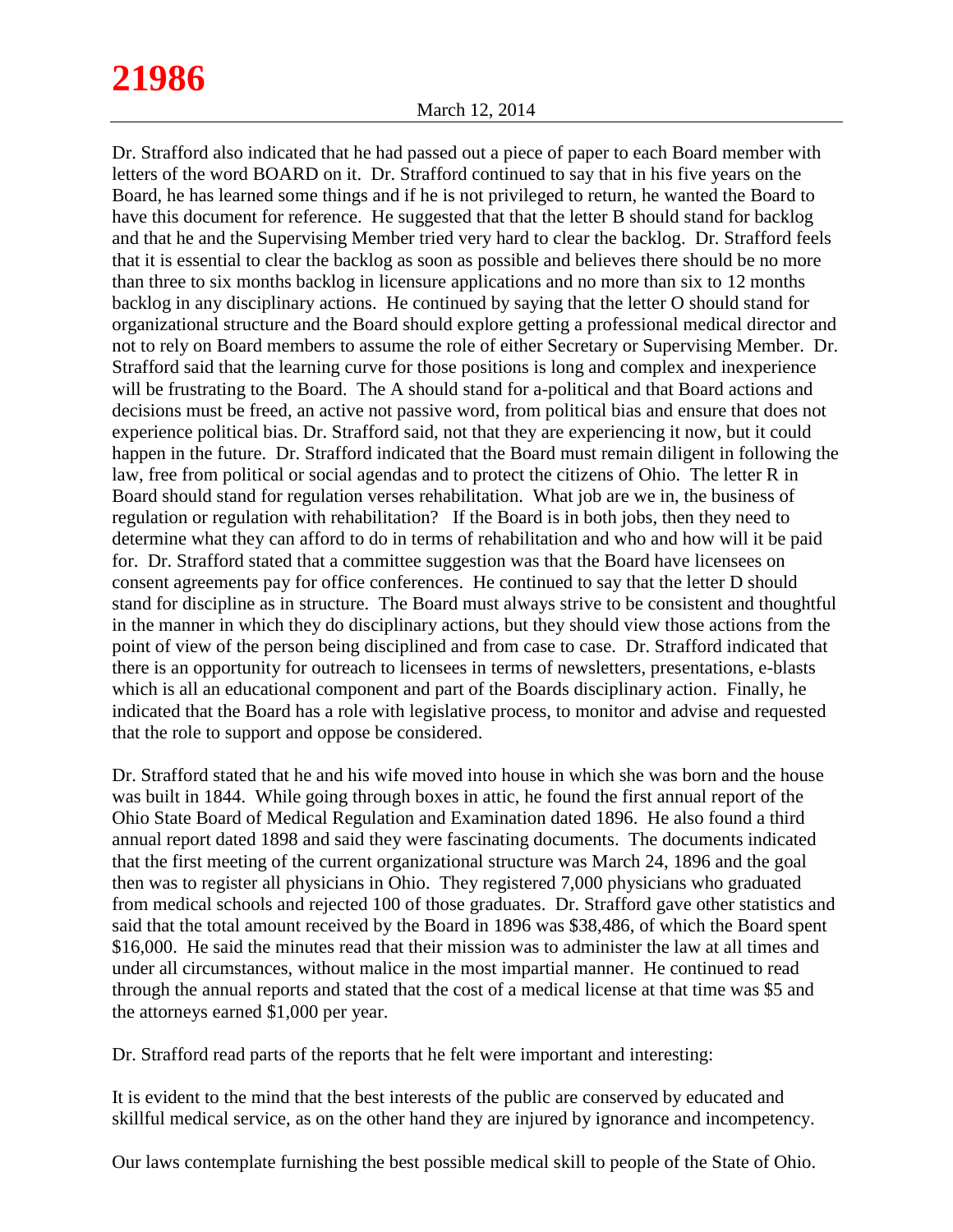For years past, the physicians in the entire state have been making efforts to elevate the standard of medical education. Without being coerced by mandatory law to do so the medical schools have in many states, extended the time of study from two years to four years.

The great commonwealth of Ohio demands from those charged with the duty of an acting law and enforcing them, the rights guaranteed by the Constitution to each and every individual, the chief of which is the protection of life.

The elevation of the standard of medical education and the strict enforcement of medical laws will, alone, free our state from charlatans, mountebanks, deceivers, and imposters. The workings of the present law have already accomplished much in this direction.

Dr. Strafford read from the third report saying that in 1898, the violation of practicing medicine without a license was a fine of \$200, the license fee was \$10, and the total revenue from the Board was \$7,000 of which the greatest expense was \$2,200 paid to the attorneys of the Board.

What the law has accomplished: when the law regulating the practice of medicine went into effect, it was probable that no equal territory contained so many vampires, charlatans, mountebanks, and quacks as did Ohio and the more the law was enforced the more did this class of individuals come to the surface.

Appeals to the Governor and Attorney General: The Board is empowered to refuse a certificate/license to any person guilty of felony or gross immorality or addicted to the liquor or drug habit, to such a degree as to render him unfit to practice medicine or surgery and may, after notice and hearing, revoke the certificate for like cause. It is further provided that an appeal be taken for the action of the Board refusing to grant or revoke a certificate for such cause to the Governor and Attorney General and are proud to report that in 1898 there were only five reversals of the Boards actions.

Dr. Strafford concluded his speech by saying that he sincerely thanked the Board for the opportunity to serve them for the last five years.

The attendees applauded for Dr. Strafford.

Dr. Ramprasad indicated that he would entertain discussion and asked for suggestions on the new committee and Board meeting structure.

Dr. Bechtel indicated that he liked the new structure, feels that it is more focused and efficient, and accomplishes what is needed.

Dr. Steinbergh said that she preferred the two day meeting as she feels it allows them more time for discussions about the committees. She does, however, like the new committee structure and feels that they will be more effective. Last month, in the PA/Scope of Practice committee, they needed more members present and were able to get them. Dr. Steinbergh indicated that the overlapping of the committees could cause a problem. Dr. Steinbergh stated she has always liked to have as much participation as possible for the in depth discussion and allowed time for consideration of those discussions. She also noted that the one day meeting makes for a long day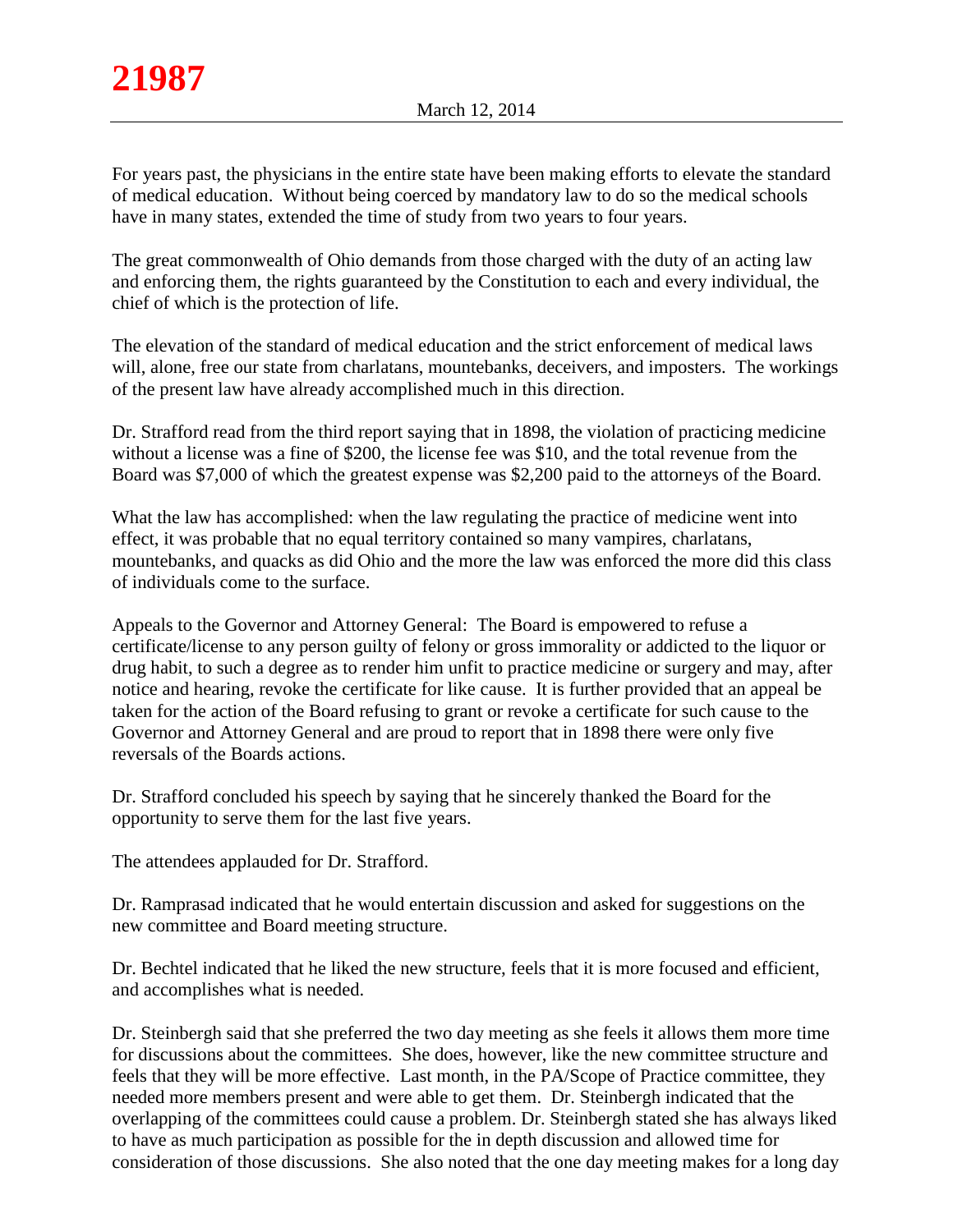and that the great responsibilities of the Board should not be compromised by the new structure. Dr. Steinbergh indicated that with the Compliance Committee, having discussion with the licensees is a very important part of monitoring and she wished that Board members were not required to participate in a second day portion of a meeting.

Dr. Talmage noted that he has a three hour drive each way. He agreed that the structure is acceptable but it is exhausting, as the Board gets emotionally involved and then he has to drive three hours home. He agreed that having more time would be beneficial, but said that he would adapt depending on what the Board decides. Dr. Talmage concluded by saying that the lessons learned at probationary conferences are immense and has made him more appreciative of the rehabilitative mission the Board has. He indicated that it has been one of the most satisfying parts for him.

Mr. Kenney indicated that he likes the one day format and feels that the Board can get all the necessary work done.

Mr. Gonidakis agreed with Mr. Kenney, and said that the schedule seems more focused and engaging and he has gotten to know the staff.

Mr. Giacalone stated that he is undecided on this, but believes there is an opportunity for a solution. He said he likes the program and the committees that have been established are outstanding. However, Mr. Giacalone said, by the end of the day, attention spans start to wane a bit and suggested that the Board might consider moving the probationary items to a second day, allowing those interested Board members the opportunity to participate in them.

Dr. Ramprasad interjected that as a physician, he is accustomed to working ten to 12 hours a day.

Mr. Giacalone noted that he, too, was accustomed to working long hours and on weekends, but this was not an issue about length of time. Rather, no matter how astute a person is, after eight to ten hours of meetings, one's attention may tend to wane. He indicated that his proposal was just for everyone's consideration as another option.

Dr. Steinbergh asked Mr. Haslam how the Board meets the statutory requirement if they don't attend the Compliance committee.

Mr. Haslam indicated that the Compliance Committee is just that, a Committee, and the attendance requirement is not effective for it.

Dr. Sethi suggested that the Board try this new structure a few more months, because they may get adapted to it and like it.

Mr. Haslam agreed with Dr. Sethi and said that the new structure is change and change is not always accepted easily, but the system has been more efficient in the way that it's progressed from last month. He recommended trying the new structure for six months and then decide whether to stay with the one day meeting or go back to the two day meeting.

Dr. Soin indicated that he agreed that the Board should give the new structure a chance and try it for six months.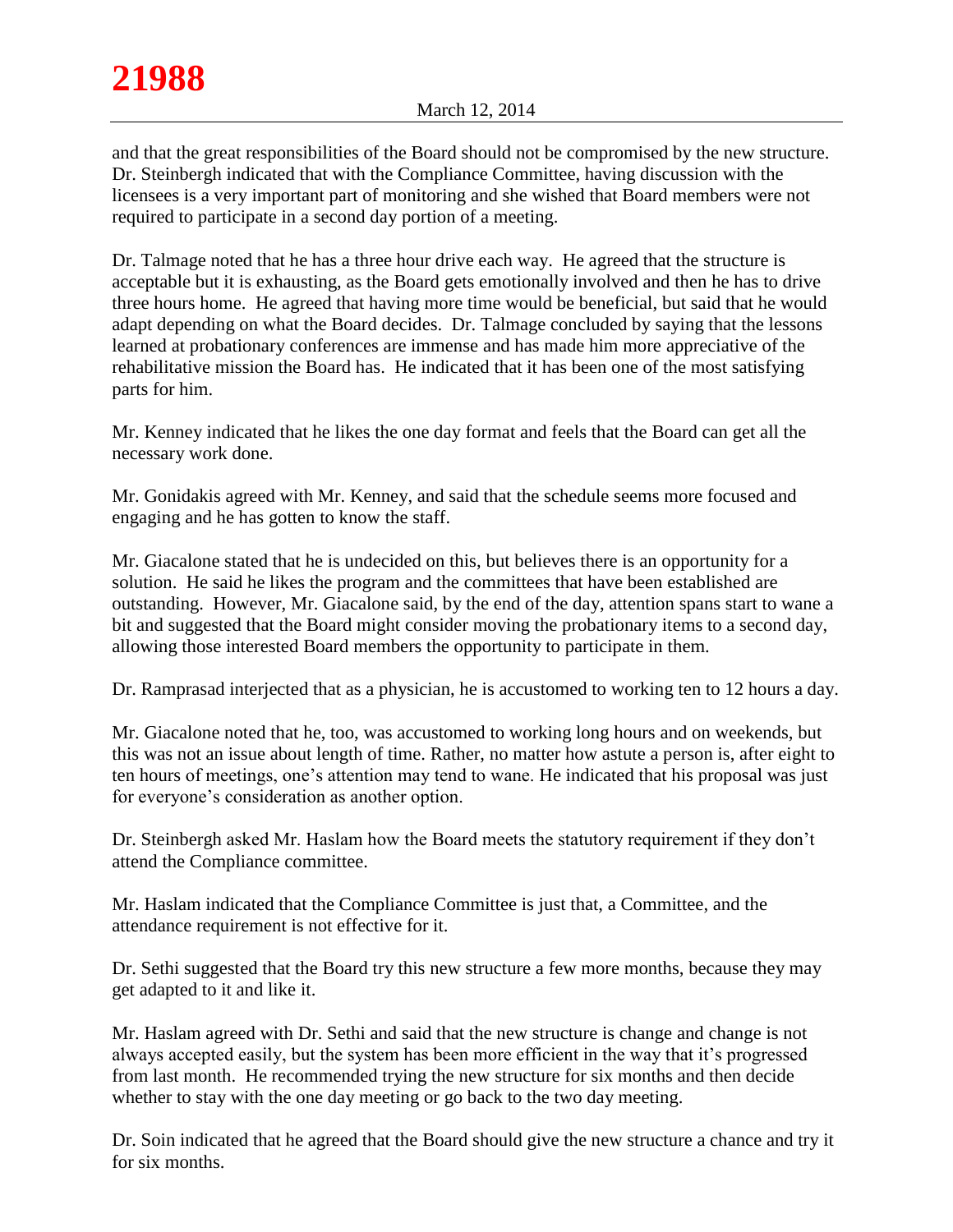Dr. Strafford interjected and said that as long as we preserve an arena where there is adequate time for subject discussion, the meeting could be half a day or three days. In the past, the Board shied away from having retreats. If the Board decides to go to a one day meeting, they should, every six months, have a second day for discussion. Dr. Strafford continued by saying that earlier in the meeting, the Board discussed having an audio-visual means for interacting with licensees and he feels that more opportunity is needed to clarify those concepts.

Dr. Saferin concurred that he liked the one day meeting and thought it worked well. He agreed with Dr. Talmage about the long drive, as he does it himself. Dr. Saferin was fond of the idea of a retreat occasionally, and felt that it would be beneficial to new Board members.

Drs. Ramprasad, Bechtel, and Sethi, as well as Mr. Giacalone exited the meeting at this time.

# PROBATIONARY APPEARANCES

## **Mark E. Blair, M.D.**

Dr. Steinbergh welcomed Dr. Blair to the meeting, asked how he was doing, inquired about his healing process, work hours, and asked how he plans to commit himself moving forward.

Dr. Blair said that on July 17, 2008, he thought his life was over and in one sense it was. His life was filled with chaos and denial but he had no insight at the time. The consequences that the Board put on him took hold and Dr. Blair said that he stopped fighting the Board and began to benefit from the consequences, which included drug screens, etc. Dr. Blair indicated that recovery-wise, he has abstained from alcohol and illicit substances and has started to improve his life in many other ways. He is working the 12 steps, his relationships have started to heal, and his life is changing in positive ways that he never imagined.

Dr. Sethi returned to the meeting at this time.

Dr. Blair continued to say that he has come a long way but he must remain vigilant. He feels that he is in a good place and is at Dublin Springs, which has a dual recovery unit that he covers from time to time with in-patient care. The work is very fulfilling and the schedule is not grueling.

Dr. Steinbergh indicated that her concern is with Dr. Blair's dual diagnosis and she asked how he is handling his work in that area. Dr. Steinbergh also asked if Dr. Blair understands his personal risk in terms of dual diagnosis.

Dr. Blair indicated that he did. He said that he talks to his psychologist every two weeks and can talk to him as needed. Additionally, he sees a psychiatrist every three months and is still on medication to help maintain his mood.

Dr. Bechtel returned to the meeting at this time.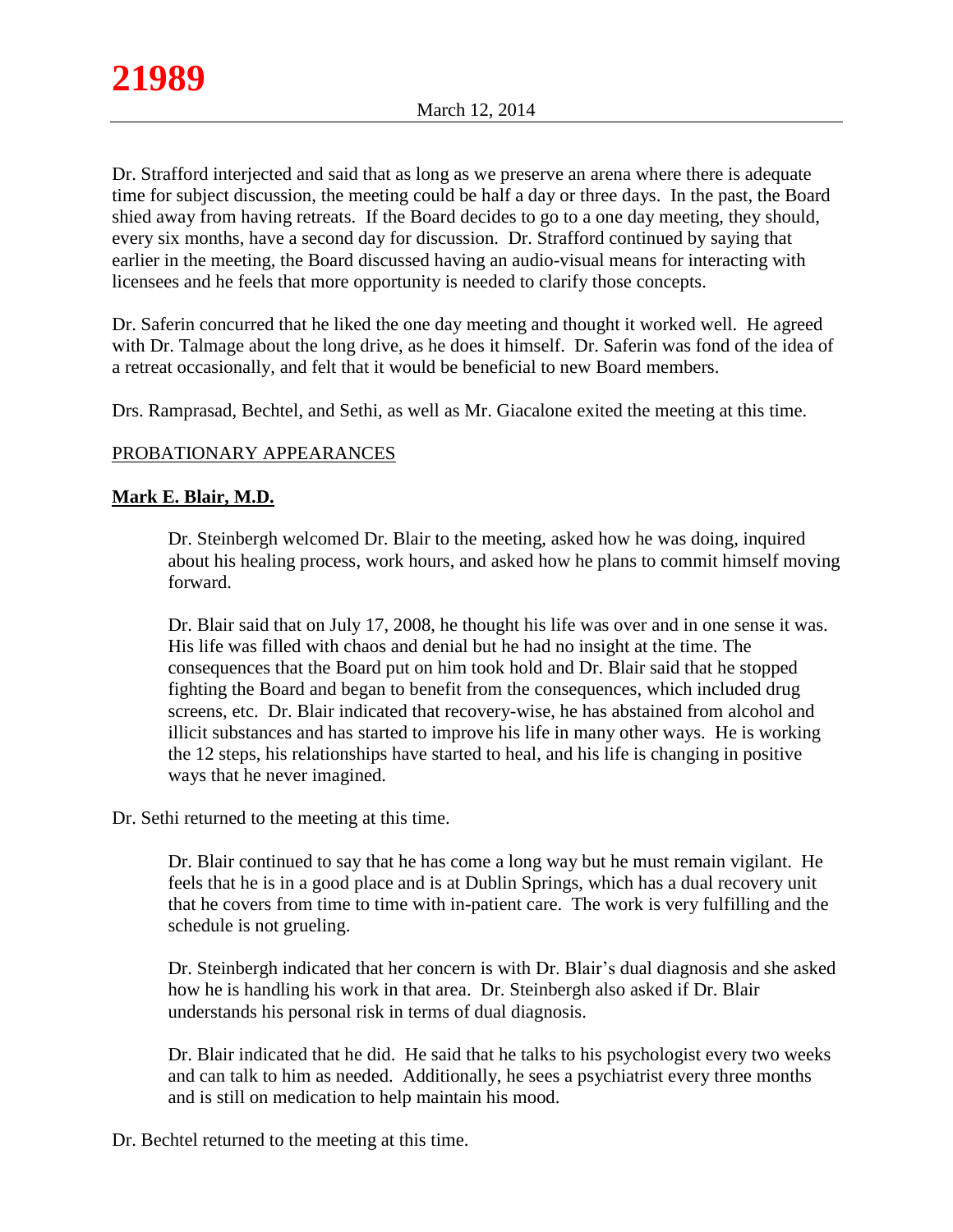

Dr. Blair continued to say that his administrators and coworkers are aware of his issues and if problems occur, those people would let his providers and the Board know. He indicated that work is enjoyable and fulfilling.

Dr. Talmage asked if Dr. Blair's relationship with the psychiatrist was part of his employment.

Dr. Blair indicated no, that his psychiatrist is in Dayton and he has seen him for four years and continues with him. He noted that there have been no changes with his medication in over four years and that he has maintained the same dose.

**Dr. Steinbergh moved to release Mark E. Blair, M.D., from the terms of his March 12, 2009 Step II Consent Agreement. Dr. Saferin seconded the motion.** All members present voted aye. The motion carried.

# **Dominic J. Maga, D.O.**

Dr. Steinbergh welcomed Dr. Maga to the meeting and asked about his IRS situation and if he was making payments.

Dr. Maga indicated that he is making restitution and has been in compliance since 2009.

Dr. Soin asked if Dr. Maga was still working at Fayette Regional Hospital and asked if the new organization taking over the management will affect his job?

Dr. Maga indicated that in his department they have been under new management for two months now and it is currently running smoothly.

**Dr. Steinbergh moved to release Dominic J. Maga, D.O., from the terms of his March 9, 2011 Board Order effective March 15, 2014. Dr. Saferin seconded the motion.** All members present voted aye. The motion carried.

## **Michael J. Oser, M.T.**

Dr. Ramprasad returned to the meeting at this time.

Dr. Steinbergh welcomed Mr. Oser to the meeting, asked how he is doing and asked about his work at this time, if he was obeying the law, and how his personal life is going.

Mr. Oser indicated that things are going well and said that he is currently employed at the same place. Their business has been very successful and he is the only one of 43 therapists who is certified in muscular therapy work. He said he has taken several different courses. Mr. Oser indicated that he is obeying the laws and that he and his girlfriend plan to marry soon and that his past is behind him. He stated that he has never been happier.

Mr. Giacalone returned to the meeting at this time.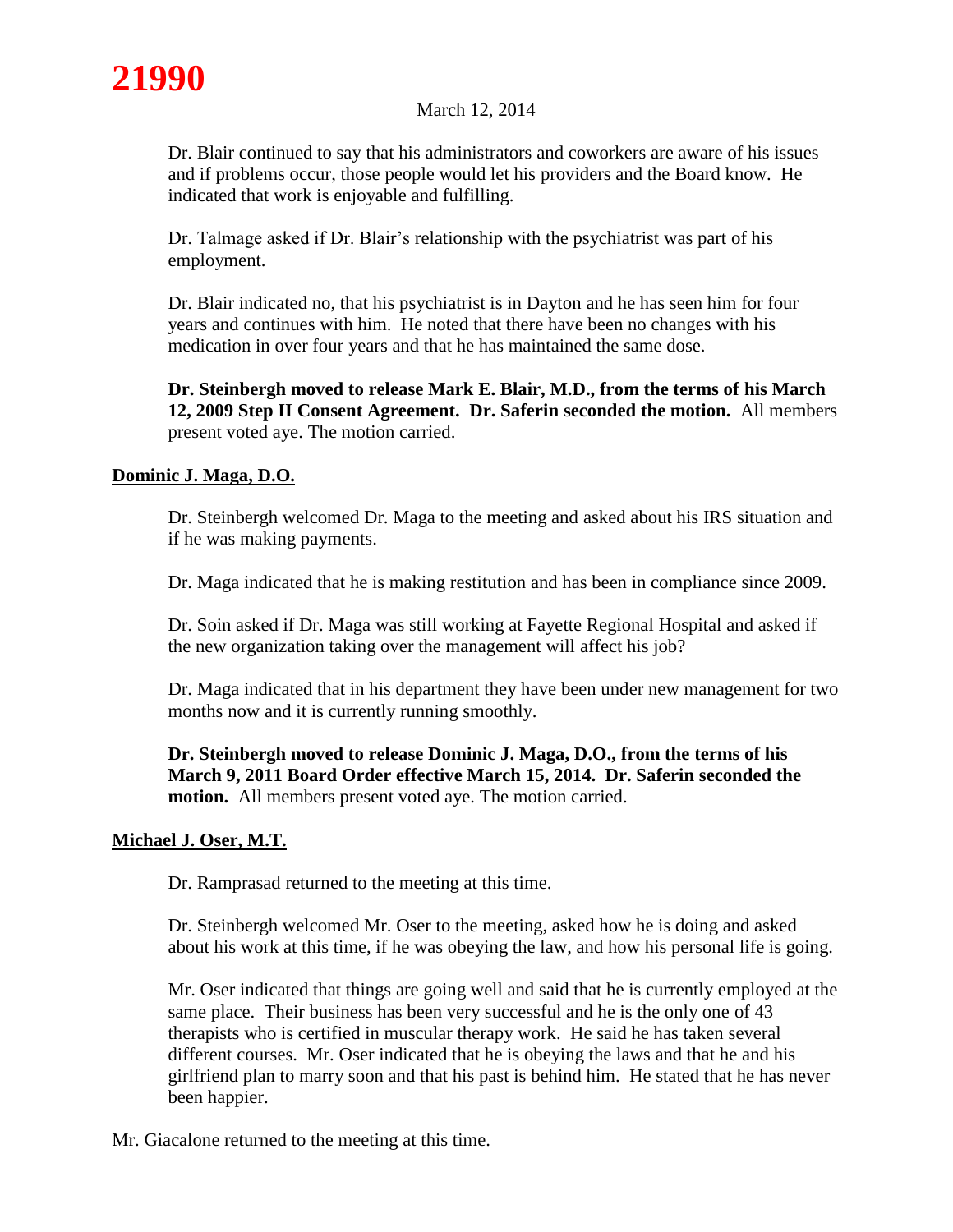

Dr. Talmage asked if there were any long term consequences of the weapons violation and reminded him that he should always be honest when completing forms and applications.

Mr. Oser said that the State of Ohio prohibits him from possessing a weapon and knows that it may hinder him for other reasons that are unbeknownst to him. Because of his age at the time of the charges, he plans to request the record be sealed. Mr. Oser indicated that he was considering schooling to become a physician. He reiterated that he has been open and honest about the situation.

**Dr. Sethi moved to release Michael J. Oser, M.T., from the terms of his December 12, 2012 Board Order effective immediately. Dr. Steinbergh seconded the motion.**  All members voted aye. The motion carried.

# **Kimberly M. Telmanik, P.A.**

Dr. Steinbergh welcomed Ms. Telmanik to the meeting, asked how she was doing, how work was going, and asked about her recovery plan.

Ms. Telmanik indicated that she is doing well, that most of her friends are also in recovery, that she plans to continue her meetings, and act as if she is still on probation, which is the best way for her to handle the situation. She indicated that work is going extremely well and that she works with very understanding physicians. Ms. Telmanik indicated that she makes sure she gets personal time.

Dr. Talmage asked, for the students benefit, about Ms. Telmanik relapse and asked for her insight to it.

Ms. Telmanik said that she relapsed because she didn't initially accept that she was an alcoholic. She had originally come in as an opiate user and she believed, at that time, that was her only issue.

**Dr. Steinbergh moved to release Kimberly M. Telmanik, M.T., from the terms of her September 8, 2010 Step II Consent Agreement effective immediately. Dr. Saferin seconded the motion.** All members voted aye. The motion carried.

**Dr. Strafford moved to adjourn the meeting. Dr. Steinbergh seconded the motion.** All members voted aye. The motion carried.

Dr. Ramprasad, thereupon at 4:45p.m., adjourned the March 12, 2014, meeting of the State Medical Board of Ohio.

We hereby attest that these are the true and accurate approved minutes of the State Medical Board of Ohio meeting on March 12, 2014, as approved on April 9, 2014.

murthi Ramprasad, M.D., President

Lance A. Talmage, M.D., Secretary